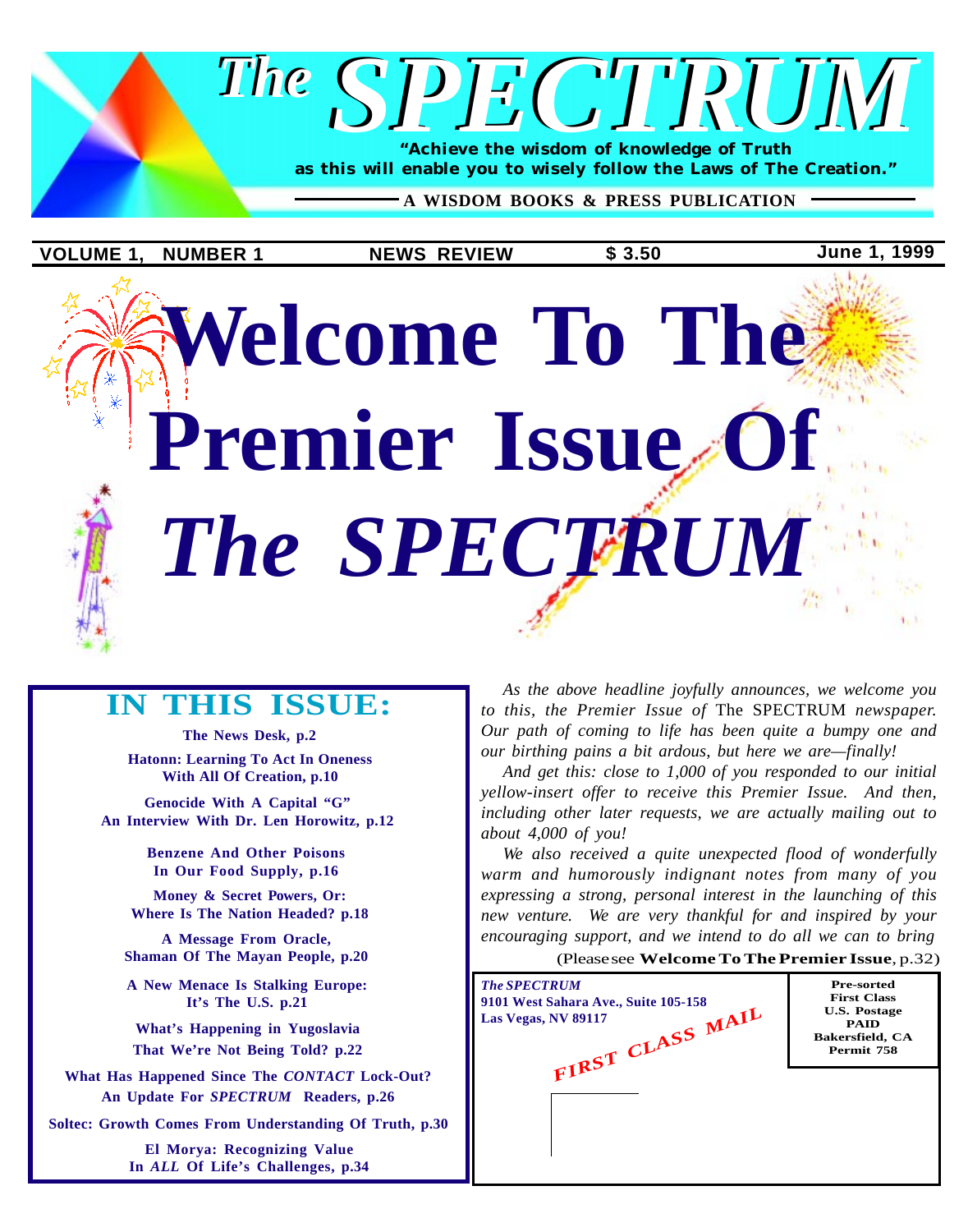<span id="page-1-0"></span>*<i>The SPECTRUM* 

The paper covering the full spectrum of news and information to help you to follow the First Law of The Creation. The Highest (First) Command of The Law of The Creation states: Achieve the wisdom of knowledge of Truth, as this will enable you to wisely follow the Laws of The Creation." In other words, go forth and gain

as much knowledge and experience as you can.

**TO SUBSCRIBE**:

 Call 1-877-280-2866 toll free. See page 25 for Subscription Order Form.

 $\longrightarrow$ 

#### **EDITORIAL POLICY:**

Opinions of *The SPECTRUM* contributors are their own and do not necessarily reflect those of *The SPECTRUM* staff or management. *The SPECTRUM* will always correct any meaningful error of fact.

Permission is hereby granted to anyone to quote *The SPECTRUM* in whole or in part, so long as full credit of this source is given, including contacting address.

#### **PUBLISHING INFORMATION:**

We intend to offer, to the best of our ability, the Truth, however it comes to us, in order to allow you to make up your own mind and be able to make informed decisions about things that impact your daily life. We hope to broaden your choices and allow you to create for yourself a better world.

All manuscripts submitted must be either typewritten and double-spaced, or preferably on disk. If return is desired, a stamped selfaddressed envelope is required. *The SPECTRUM* assumes no responsibility for unsolicited manuscripts.

*The SPECTRUM* is published by Wisdom Books & Press at 9101 West Sahara Ave., Suite 105-158, Las Vegas, NV 89117. Our email address is: [wisdombooks@tminet.com](mailto:wisdombooks@tminet.com)

#### **CHANGE OF ADDRESS:**

Send your old, incorrect address label along with your new address and ZIP code to *The SPECTRUM* 30 days before you move. Send change to: *The SPECTRUM*, 9101 West Sahara Ave., Suite 105-158, Las Vegas, NV 89117.

### he News Des

#### **5/26/99 DR. AL OVERHOLT**

"I CAN DO ANY GODDAMNED THING I WANT, I'M PRESIDENT"!

Excerpted from the INTERNET, 4/8/99: [quoting]

Away from public eye, Bill Clinton is a violent, profane man who wants to "kill" his enemies.

by Doug Thompson

Away from the public eye and the vaunted White House spin machine, President Bill Clinton is a vulgar, vengeful man who believes in "killing" people who try to hurt him, those who know Clinton best say.

White House staffers, Clinton confidants and others describe Clinton as "incredibly profane" and "an angry man who wants to inflict as much pain as possible on his reporter Erricson. enemies.'

Former White House senior staff member George Stephanopoulos in his book, *All Too* Human, writes about Clinton's mishandling of Arkansas Statehouse during Clinton's second the Somalia crisis and shows the depth of the President's violent emotions:

"'We're not inflicting pain on these fkers,' Clinton said, softly at first. 'When people kill us, they should be killed in greater numbers.' Then, with his face reddening, his and we would cancel their contracts and put voice rising, and his fist pounding his thigh, he leaned into Tony [Lake], as if it was his fault. 'I believe in killing people who try to hurt you. And I can't believe we're being pushed around by these two-bit pr—ks."

Those who have known Clinton since his days in Arkansas say the quote is "vintage Bill".

"Only an idiot would buy the public police state," she says. persona of Bill Clinton," says Walter Erricson, a retired reporter who covered Clinton in his stories. At one meeting, Clinton told staff early political days in Arkansas. "He is an members he wanted everyone in the incredibly profane individual.

"He is now and always has been an angry man who wants to inflict as much pain as possible on his enemies."

White House staff members say Clinton curses like a sailor, has temper tantrums that cause people to back away from him, and uses the word "kill" often to describe what he United States. I take care of my friends and I wants to do with his enemies.

impeachment investigation, the President slammed his fist down on the table and said comment. [End quoting] 'I'd like to kill all of these sons of bitches and just be done with it!' There was a long, children in this vulgar and hot-tempered painful period of silence until he regained his juvenile delinquent.

composure. Then everybody went on like it was never said," says one former White House staffer.

Samuel Wilson, a former political worker in Clinton's second campaign for governor, remembers the candidate encountering a critic at a campaign appearance in a small town. After the critic told Clinton he was nothing but a "two-bit politician" and then walked away, Clinton turned to a campaign aide and said "write down the name of that motherf ker. When I'm back in office, he's a dead man."

"I remember his look. It was cold," Wilson said. "I don't want to think he wanted to kill him literally, but I'm sure some sort of revenge was inflicted later on."

In fact, it was fear of what Attorney General Bill Clinton could do to her business that kept nursing home operator Juanita Broaddrick from reporting Clinton's rape of her, 21 years ago in a Little Rock hotel room. "Her fears were justified," says retired

"Everybody knew Bill Clinton was a man

who got even, any way he could."

Helen Shannon, who worked in the term as governor, said the governor would personally order state contracts canceled when he got angry with people.

"The word would come down from the governor's office that somebody was off limits them on a 'don't use' list. It happened a lot," she says.

Shannon, who was dating a member of Clinton's staff, says Clinton would order audits of contracts and tell the Arkansas State Police to "turn up the heat" on somebody he didn't like.

"When Bill Clinton ran Arkansas, it was a

White House staff members tell similar Independent Counsel Kenneth Starr's office audited by the IRS.

"Once, when the House was finishing up its Anybody who doesn't like it can take a hike." "Several people in the meeting told the President he shouldn't do that," the staff member remembers. "He slammed his fist down on the table and said: I can do any Goddamned thing I want. I'm President of the f—k with my enemies. That's the way it is.

The White House did not return calls for

What a role model we have for our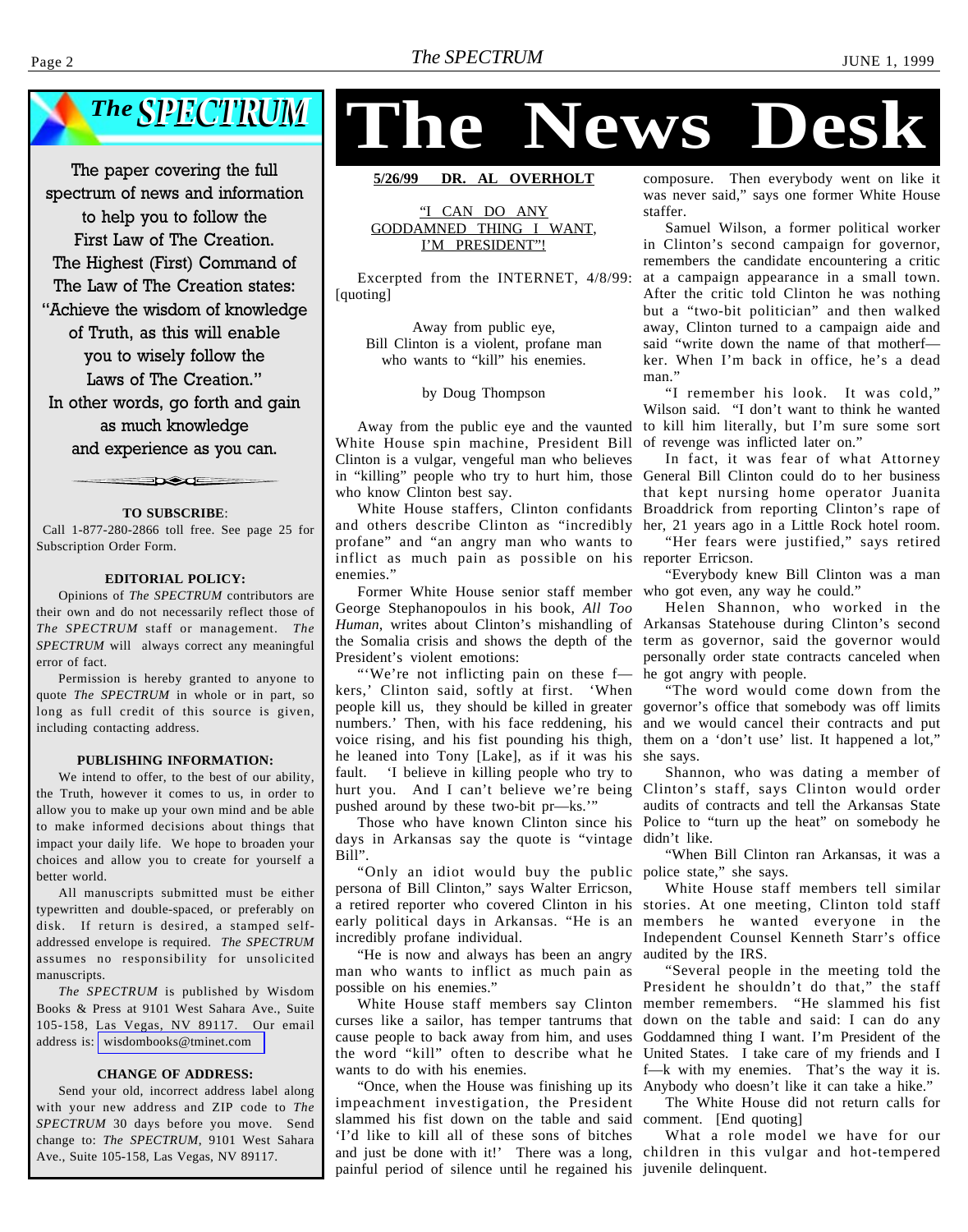#### WHERE THERE'S WAR, THERE'S AMANPOUR

From the INTERNET, courtesy of Calvin Burgin, [<wrldline@texas.net>,](mailto:wrldline@texas.net) 3/22/99: [quoting]

predicted: By about the year 2002, we will be able to

look back and distinguish that 1999 was the together with sinister construction projects and tenuous beginning of World War III. This world war, says Scallion, will be a European East Asia, the Pacific, and the Middle East. war and will not spread to the United States. It will begin with Turkey, Yugoslavia, and Italy have taken place in Russia that suggest war and will be "basically a religious war, an attempt for global domination". ("Seer Foresees Serious Sights," *Conspiracy Nation News Service*, 1/19/99)

Saturation propaganda was the prelude to World War I—for example the hysterical "Rape of the Belgian Nuns" propaganda.

Shill and toady for the pre-World War III propaganda machine is Christiane Amanpour, of the extremist news network, *CNN*.

Amanpour, as documented in an excellent article by investigative journalist Stella Jatras, is wed to James Rubin of the U.S. State reported in Russia and by the *Associated Press*. Department. ("Odd Alliance at State, CNN?", by Stella Jatras, *World Net Daily*.) Ms. Amanpour fakes objectivity yet her anti-Serb drumbeat is one-sided and incessant.

"Where there's a war there's Amanpour," wrote Stephen Kinzer of the *New York Times Magazine*, Oct 9, 1994.

Due to documented CIA (Central Intelligence Agency) infiltration of mainstream news (e.g. The CIA and the Media, by Carl Bernstein, *Rolling Stone*, 10/20/77), it is NOT presumptuous to question who Ms. Amanpour really works for.

Is it far-fetched to believe that Amanpour's biased, anti-Yugoslav reportage is a puppet show, with Amanpour dancing to the tune of the USA military-industrial complex? *CNNS* thinks Amanpour's role in the "dance macabre" of Mickey Mouse missiles raining on Yugoslavia facilitates. This move, coupled with the fact is all part of the show, and that the puffed-up, that Russia has been moving its strategic of Russia's naval strike capability, and any pretentious Amanpour is to be one day revealed warheads onto submarines in the past six as the lowest of the low, a shopping-class months, should be viewed with alarm. habitue risen to fur-coated falsifier. [End quoting]

The "elite" always have in place their puppets who are programmed to do the best job possible in key slots. And this is especially true where the media is concerned.

#### RUSSIA AND CHINA: A PATTERN OF BELLIGERENCE WAR PREPARATIONS CONTINUE IN RUSSIA

Excerpted from the INTERNET, courtesy of Calvin Burgin, [<wrldline@texas.net>, 3](mailto:wrldline@texas.net)/23/99: [quoting]

belligerence toward the United States and her Staff, Yakovlev's retirement was planned some

down through the Spratly Islands near the waiting for them", Lunev said. "There will be Philippines, enveloping Taiwan, then reappearing no disruption of the rocket forces." in Central Asia, the Middle East, and the Balkans.

Reputed seer Gordon-Michael Scallion has Belgrade, Pyongyang, and Baghdad suggests The rhetoric from Beijing, Moscow, possible coordination. Forward military deployments by China, Iraq, Serbia, and Russia,

In the past month, numerous developments preparations.

#### RUSSIA CREATES UNIFIED COMMAND OF NUCLEAR WEAPONS

In January, the Russian General Staff announced that all of the country's nuclear forces—Strategic Rocket Forces, submarinebased weaponry, and nukes on their strategic bombers—would now be placed under one the reorganization of Russia's nuclear forces, or command.

ANALYSIS: This development was widely The *AP* story indicated bafflement that Russia, in the middle of economic problems, would be reorganizing its armed forces, especially the nuclear forces. But this development fits the thesis that Russia is, in fact, preparing for war.

In war, the principle of "unity of command" is considered crucial. By moving to unify nuclear command, the Russian armed forces can now better coordinate a nuclear-surprise attack involving all nuclear service branches, obviating the friction of interservice rivalry. In a strictly defensive situation, centralization of the nuclear forces is unnecessary, even counter productive. Decentralization is better for defense.

However, this is not true for attack. Coordinating an effective, disarming first strike requires a high degree of control and coordination, which a unified nuclear command

#### TOP GENERALS RESIGN FROM STRATEGIC ROCKET FORCES

In the second half of January, the commander of Russia's Strategic Rocket Forces, Col.-Gen. Vladimir Yakovlev, resigned his post together with his three chief deputies, allegedly throwing Russia's nuclear forces into disarray. After taking this unprecedented action, Yakovlev personality conflict with Gen. Sokolov, the commander of Russia's early-warning service.

All around the globe, a pattern of Intelligence Directorate of the Russian General allies is emerging: from the Korean peninsula time ago. "They already have civilian jobs occasional testing of nuclear warheads. New,

major troop movements, have been noted in advocated, as they were supporters and proteges Lunev believes the resignations stem from the reorganization of Russia's nuclear forces under a single chief, but he nonetheless admits that Yakovlev and his deputies are hard-liners and careerist. After closer analysis, it is difficult to argue that they would resign in protest over a measure they themselves long of Defense Minister Igor Sergeyev, the man most responsible for the reorganization of the nuclear forces.

> There are serious inconsistencies here that must not be passed over. Why did Yakovlev and his deputies resign? Has a secret nuclear command center been established? A centralized nuclear command would have to create alternate command posts in several bunkers, with many capable general officers at the ready.

> Were these resignations made in protest over were they part of the reorganization itself?

#### RUSSIA'S NORTHERN FLEET PUT ON ALERT

When President Clinton bombed Iraq in December, Moscow put its Northern Fleet on alert. This curious move, which makes no sense in terms of reacting to a Middle East crisis, and coming at a supposed time of reduced superpower tensions, has serious implications that ought to be explored.

ANALYSIS: Prior to a surprise nuclear attack on the United States, it is believed the Russians would attempt to put most of their nuclear missile submarines to sea. Therefore, the question that must be asked is whether the Russians used the alert to deploy their missile submarine forces. Despite what some analysts might say, any large-scale deployment to sea is a red flag.

The Northern Fleet contains the lion's share alerting of that fleet needs to be carefully scrutinized. In fact, any Russian fleet alert should be answered by a comparable U.S. fleet alert. It is alarming in and of itself that the United States did not respond in kind.

#### RUSSIANS CONTINUE NUKE TESTING

stated that the reason for his resignation was a new generation of tactical nuclear weapons that The Russians have abandoned the agreement to forego underground nuclear tests. They have admitted to testing three tactical nuclear warheads in recent weeks. These are part of a the Russian armed forces have developed.

ANALYSIS: According to Col. Stanislav suspension of underground tests, there have been Lunev, ranking defector from the Main suspicious earthquakes in Russia with signatures In addition, during the period of the agreed characteristic of strategic nuclear tests.

ANALYSIS: Nuclear readiness requires the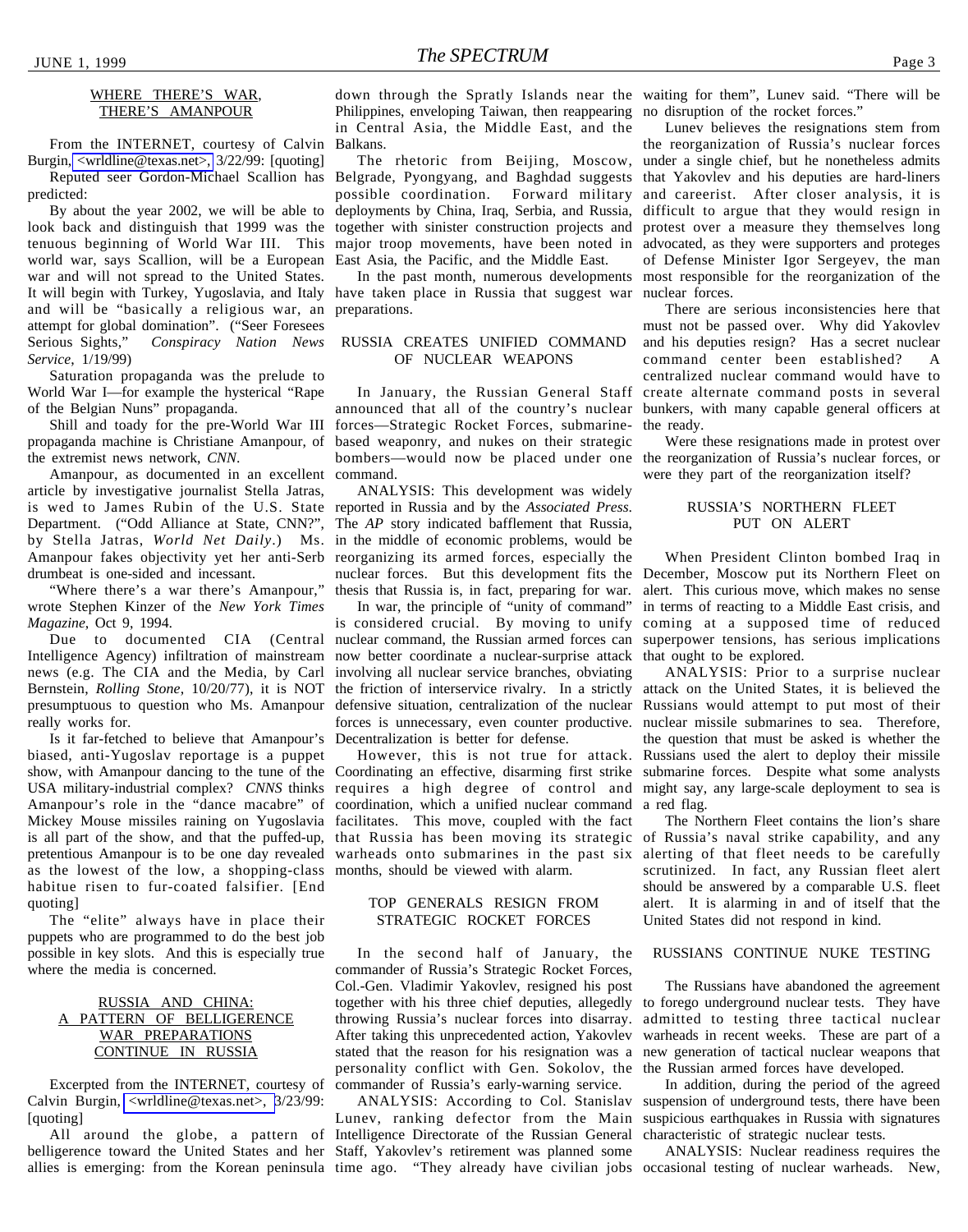they are deployed to the armed forces. The apathy and apparent capacity to absorb any quoting] United States has not tested its nuclear stockpile degree of tax slavery. [End quoting] in several years, while the Russians have been testing their weapons.

The importance of tactical nuclear weapons to the Russians lies in the fact that these cannot really sweating so they'll put OUR money back be kept track of by arms control specialists. The START agreements require Russia to taxes by a large amount. **We've already got** destroy the bulk of its strategic nuclear **our Canadian brothers leading the way, so** stockpiles, which cannot be hidden.

But tactical nuclear weapons have a number of advantages over strategic ones. First and foremost, they are more efficient in terms of their use of nuclear fuel. Also, tactical nuclear weapons can be packed into ICBMs, bombers, fighter-bombers, or artillery units, making them 3/12/99: [quoting] the most versatile type of nuclear weapon.

Last, but not least, tactical nuclear weapons can be delivered as a cluster, which is a more effective means for destroying large urban areas, and obviates the terms of the START treaties, which call for the elimination of multiple independently targeted re-entry vehicles (MIRVs). [<http://www.newsmax.com/articles/>](http://www.newsmax.com/articles/) [End quoting]

#### IS TAX RAGE TAKING HOLD?

Excerpted from *THE FINANCIAL POST*, Canada, 2/27/99: [quoting]

Hundreds of emails suggest Canadians have had enough.

Earth to Paul Martin: Atlas is ready to shrug. While the Liberals government panders to National Hockey League teams and other special-interest groups, the backbone of the tax system—middle-and upper-income working stiffs—are so angry half of them are fantasizing about leaving this lovely welfare state.

Emails from across the country, especially the West, are pouring in by the hundreds. These bludgeoned taxpayers are "mad as hell and not going to take it any more". That big corporation would put out such a stupid phrase, used in the movie *Network*, was one of the most common responses to last Saturday's "Bludget Blues" Personal Finance column, written in the wake of Mr. Martin's Feb. 16 federal budget. The other common response to the idea of a tax protest was: "Count me in!"

The rage, frustration and sense of being trapped are remarkably uniform. British Columbia doctors, Alberta oil entrepreneurs, armed with shotguns fanned out across three Ontario accountants, Quebec lawyers, Nova villages in southern Malaysia on Saturday to Scotia salespeople, and even—irony of ironies civil servants from Ottawa. Self-employed a virus that could have killed as many as 50 professionals, financial advisors, accountants, people. and tax lawyers are especially enraged over the proposed income-splitting tax and the villages, more than 1,000 soldiers and 300 criminalization of aggressive tax advice.

opted to "take it"—"it" being the tax abuse breeding region—because they might carry the from our political masters. Our governing politicians prey on our collective perception that Canada is the best country in the world in high fever, vomiting and coma, is transmitted which to live, seemingly at the price of from pigs to humans by Culex mosquitoes that and Education Appropriations Bill is a section

Why don't we help our brother slaves by putting the pressure on the "elite" all over the U.S. at the same time and get the slave masters into OUR pockets and at the same time cut our **don't let this opportunity pass us by!**

#### NESTLE SETTLES LAWSUIT OVER CHOCOLATE TOY

From *THE DAILY NEWS*, Los Angeles,

Nestle USA Inc.**,** the American subsidiary of the Swiss chocolatier, has agreed to pay \$1.5 million to settle a hazardous product lawsuit.

The Attorneys General from 13 states had accused the company of marketing an unsafe product to children. The product in question: Nestle Magic, a chocolate-covered plastic ball that contained assorted Disney figurines.

"The whole concept of the toy was to (have children) put things in their mouth, and we thought it was an extremely dangerous product," *Reuters News* quoted Massachusetts Assistant Attorney General Chi Chi Wu. "We got reports some children gagged on the product, and one child had actually spit up blood."

Glendale-based Nestle took the product off store shelves in September 1997, after about one month of sales. The company maintains, however, that the product was safe and did not pose a choking hazard.

"The settlement is not punitive but to cover investigation costs," said Nestle spokeswoman Laurie MacDonald. "We decided to settle with the Attorney General because it didn't make any sense to drag this on." [End quoting]

Can you imagine in this day and age that a product?

#### PIGS BEING BLAMED FOR VIRUS IN MALAYSIA

From *THE DAILY NEWS*, Los Angeles, 3/20/99: [quoting]

BUKIT PELANDUK, Malaysia—Soldiers begin shooting 65,000 pigs, seeking to control

For too many years, Canadians passively in the area—Southeast Asia's largest hog-At a deserted primary school near the health officials, drafted a plan to kill every pig Japanese cephalitis virus.

The virus, which attacks the brain, causing

more efficient weapons must be tested before infinitely high taxation. They count on our thrive in swamps and open drains. [End

More "charming" ways to dispose of we "useless eaters".

#### JORDAN OBJECTS TO ISRAELI DECISION TO LIMIT WATER

From *THE ORLANDO SENTINEL*, 3/16/99: [quoting]

The Jordanian prime minister objected Monday to an Israeli decision to cut water supplies to the parched desert kingdom and indicated he would try to persuade Israel to change its mind. Speaking after a special Cabinet session on shortages caused by severe water drought, Prime Minister Abdul Raouf Rawabdeh said the Israeli move would violate the two countries' 1994 peace treaty. "The water deal is an official agreement signed by the two sides, and we will insist on its implementation as it is," said Rawabdeh. [End quoting]

Another method of getting a war going in the Middle East?

#### PEACH OIL MAY REPLACE PESTICIDE

The extract is called benzaldehyde and is already used in perfumes.

Excerpted from *THE BAKERSFIELD CALIFORNIAN*, 3/14/99: [quoting]

Government scientists have found that the harmless natural oil that gives peaches their perfume also kills fungus and other pests in the soil and could replace methyl bromide, a widely used pesticide that is toxic to people and also damages the planet's protective ozone layer.

The peachy compound, called benzaldehyde, is manufactured synthetically. It is already used commercially in perfumes, flavorings, drugs and dyes, as are many other similar oils, like those distilled from lemon and peppermint.

Scientists at the Agricultural Research Service, along with colleagues in South Africa and Israel, have been screening these natural chemicals for several years to see if they can be substituted for more dangerous man-made compounds. The essence of peach looks like an especially promising candidate, said Charles Wilson, a plant pathologist at the agency's Appalachian Fruit Research Station in Kearneysville, W.Va. [End quoting]

While this discovery is a step toward safer, less poisonous agriculture, all they have to do to rid fields of produce from pests is to beam specific frequencies throughout the fields and that will kill any pest that it is tuned to destroy.

#### DUMBING-DOWN NURSING SCHOOLS

From *THE SPOTLIGHT*, 3/15/99: [quoting] Buried deep in this year's \$3.5 billion Health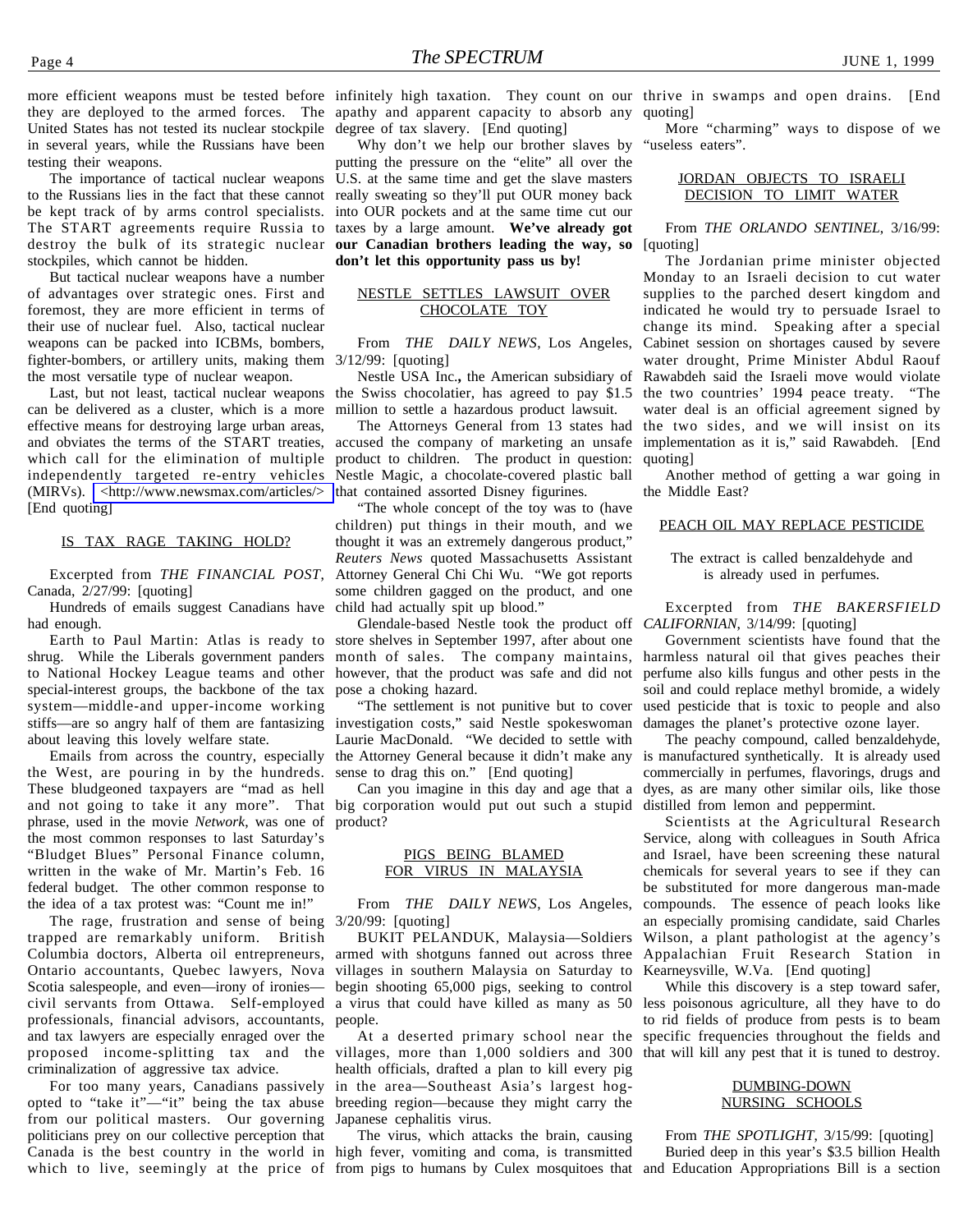admittance to nursing schools that receive jurisdiction. Internet dial-ups have been treated the post-graduate institute in the hills federal funding, but also quotas on graduating as local calls. them. In other words, not only will schools have to lower standards for acceptance to meet quotas on admitting students, but they will also have to keep them low to graduate them. [End quoting]

Do you wonder why so many people are dying needlessly?? This dumbing down of all facets of higher education (as well as primary and secondary schools) has been going on for decades now.

#### CHAIRMAN: FCC WILL KEEP HANDS OFF INTERNET

He tried to dispel rumors that the government is going to regulate the Internet.

From *THE ORLANDO SENTINEL*, 3/12/99: [quoting]

The chairman of the Federal Communications Commission, bombarded anew with emails from computer users fearing government regulation of the Internet, tried again Thursday to dispel the notion.

"I want to say this as clearly as I can . . . as long as I'm chairman of the Federal Communications Commission, this agency will not regulate the Internet," Bill Kennard told a meeting of telecommunications and Internet analysts.

Kennard was addressing rumors that have circulated on the Internet for a long time as well as concerns by some consumer groups.

The FCC last month concluded that a computer user's dial-up calls to the Internet are

establishing not only minority quotas for interstate communications subject to federal about 200 scholars, diplomats and journalists at

resolves a dispute among phone companies over with an audience with Pope John Paul II, how to compensate each other for Internet scheduled for today. connections and how to clarify the roles of state the Internet or how much they pay.

action inadvertently could lead to higher charges for Internet access.

"It's not going to happen," Kennard said. He repeated that the FCC has no intention of making computer users pay long-distance fees for dial-up access to the Internet, as people now pay when they make long-distance telephone calls.

Still, "these rumors get on the Internet that the big bad FCC is going to impose all this regulation on the Internet," Kennard said.

"Now I know this painfully because every so often when one of these rumors flares up I get, literally, about 600 email messages a day by people who are telling me to keep my hands off the Internet," he added. [End quoting]

Don't ever believe these liars—they only lay-back until we let our guard down and then they slip a bill through during the middle of the night or hang it onto another bill—at the to accept an honorary degree. [End quoting] last minute—without any prior announcement. The Internet poses a dangerous information and yet comes out to get an honorary degree. threat to those dark "elite" controllers who have Does he feel his life is worth so little—or? I otherwise achieved complete control over print think you can answer that one. and broadcast media.

#### IRAN'S LEADER TO WEST: LET'S WORK TOGETHER

From *THE ORLANDO SENTINEL*, 3/11/99: [quoting]

FIESOLE, Italy—Iran's president Islamic world to search for answers society.

another better, and then move on to encryption software. [End quoting] improve their political, cultural and economic relations," President gangster government agency? Mohammad Khatami said in a lecture at the European University Institute.

Khatami, a moderate cleric who has pushed for more political and social freedom in Iran, is the first Iranian president to visit a Western [quoting] nation since the 1979 Islamic

The FCC has said this decision merely eagerly anticipated moments of the trip, along overlooking Florence was among the most

and federal regulators. The agency said the call for dialogue ended up a monologue when, decision will not affect how consumers tap into instead of taking questions, he swiftly left the But consumer groups and others think the Minister Lamberto Dini. Twice during But to the dismay of his hosts, Khatami's hall after the speech, accompanied by Foreign Khatami's roughly 30-minute speech, Iranian dissidents in exile got into the inner courtyard of the building and shouted "Death to Khatami!" before being removed by police.

> The audience in an ornate hall one floor above did not hear the shouts.

> Security during Khatami's visit has been extraordinarily tight. Roads to the institute were closed Wednesday, cars and bags were searched and invitations carefully checked. Officials could not explain how the dissidents got in.

> Earlier Wednesday, Khatami's car was splattered with eggs in Rome, and several protesters were arrested. There was also an awkward overlap Wednesday with a visit by Salman Rushdie, who recently marked his 10th year in hiding from a death edict issued by Iran's religious hard-liners.

> Rushdie was visiting the University of Turin

Isn't it interesting that Rushdie is in hiding

The police couldn't keep the dissidents out? He wouldn't allow any questions? Something smells fishy!

#### SNEAKY

From *THE SPOTLIGHT*, 3/15/99: [quoting]

issued an invitation Wednesday to the named Lew Giles has reportedly been going West: Open a dialogue with the around to software companies offering them to the problems that beset modern "back doors" into their encryption products "Islam and Europe must, by force the information. Companies that agreed would of historical and geographic be allowed to sell their products abroad in spite circumstance, get to know one of a current ban on the export of advanced A National Security Agency (NSA) official preferential treatment if they build so called allowing the NSA to break the codes and read

Would you expect anything else from this

#### 300 EARTHQUAKES RATTLE PAIR OF JAPANESE ISLANDS

From *THE ORLANDO SENTINEL*, 3/15/99:

revolution. His reform efforts face earthquakes hit a pair of Japanese islands south stiff opposition from the conservative of Tokyo on Sunday, rattling homes and clerics who control Iran's parliament, toppling gravestones. No injuries or major the security forces and the judiciary. damage were reported. The strongest quake on Khatami's address Wednesday to Niishima and Kozushima, 100 miles south of TOKYO—A string of more than 300



' call **1 (800) 522-6292** toll free. '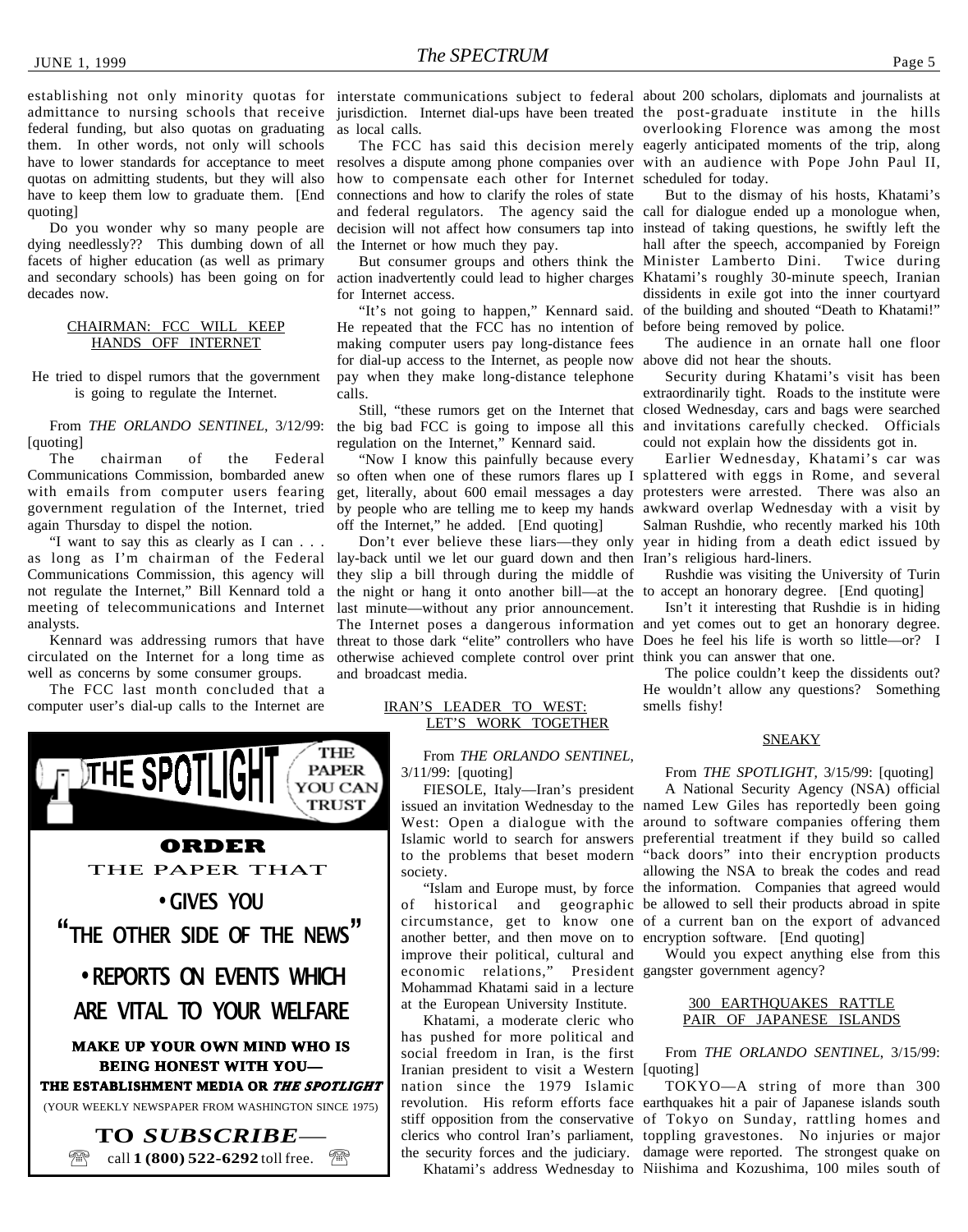#### Page 6 *The SPECTRUM* JUNE 1, 1999

struck early Sunday morning, the Central Meteorological Agency reported. The quake was centered 12 miles underground. [End quoting]

The number of 6.0 magnitude earthquakes (or above) around the world has increased dramatically since the new year started. In conjunction with increased volcanic activity worldwide, these quakes suggest Mother Earth is becoming much more geologically active. Make sure your emergency supplies are in place and ready for whatever hits next.

#### SPRAYING TO TREAT INFECTION

From the INTERNET, *Earth Changes TV*,  $\leq$ earthcng@earthlink.net>, 3/23/99: [quoting] Hi Folks,

I find the story below has an eerie connection to "Contrails". If true, it could possibly give us an explanation of the "why" our government would be spraying populations. Could it be for the purposes of inoculation against biological terrorism. Take careful note to the symptoms described below.

Mitch Battros

Producer—*Earth Changes TV*

Spraying may help treat cystic fibrosis. —3/22/99

LONDON (*AP*)—An aerosol spray containing a healthy gene could help alleviate one of the dangerous abnormalities that appears in cystic fibrosis, a study says. The rare come. A torrent of twaddle is being talked inherited disease is caused by a flaw in a gene about corruption, about rampant bureaucracy, that makes a protein that controls the transport and about the vast and sinister powers of of chloride ions—electrically charged atoms across cell membranes. If the gene is faulty, it inhibits the movement of chloride. This is ignorant. It is based on the premise that the causes thick mucus to form in the bronchial tubes, clogging airways and causing lung infections. In Friday's issue of *The Lancet*, a British medical journal, a team led by Dr. Eric makes it smaller than many British local Alton described how it administered the authorities. It has two key functions. One is gene—known as Cystic Transmembrane Conductance Regulator combined with a natural fat in an aerosol [End quoting] spray. [End quoting]

government on direction from its "elite" controllers could be involved with something so real reasons for this action. massive as the aerial sprayings (now known as

chemtrails-contrails) and we know they have a massive depopulation plan that they are putting into effect. We also know that the government does not do something of this magnitude to truly help mankind unless we force them to, and then they certainly wouldn't keep it secret from us, but would highly advertise the fact for propaganda purposes to make us think they are voluntarily doing us

#### Tokyo, had a preliminary magnitude of 4.7 and a big service. DON'T BE FOOLED BY THEIR PROPAGANDA!

This is the second article I've seen about how this spraying is for our good—the other suggested it was an anthrax vaccine. They are trying their best to counteract the many articles and radio programs that are alerting us to their dastardly deeds visible in the sky as contrail sprayings.

#### MIRANDA RIGHTS THROWN OUT!

I read that the Miranda Rights law was thrown out by the Court of Appeals for the Fourth Circuit. This is the law that says that law enforcement agents must warn suspects of their rights to remain silent, to have an attorney present, and to stop police questioning. I hope all readers comprehend what the results of this will be— "it ain't good"!! This calls for many phone calls, faxes, letters, emails, etc., to your political representatives. We've stopped such erosions of basic legal rights before and we can do it again!

#### SINS OF EU COMMISSION

Excerpted from the INTERNET, 3/16/99: [quoting]

The resignation of the European Union Commission is a huge drama. It also opens up a huge opportunity.

Of course, the petty patriots of the anti-European movement sense that their hour has unaccountable officials.

That approach is not just ill-informed. It Commission is the power-house of the EU. That is patent rubbish.

The other is to formulate common policies.

I find this pure propaganda. Only the very big sins to be hidden and buried by the Minority investigators. Federal agents will then

FARRAKHAN'S DOCTOR

#### From *THE DAILY NEWS*, Los Angeles, 3/20/99: [quoting]

Louis Farrakhan's doctors scornfully denied Friday that the Nation of Islam leader is gravely ill but said he is suffering the side effects of cancer treatment, flu and fatigue and will take four months off to recover.

SAYS LEADER OK

"This should serve notice to all of the vultures who are hovering over what they expect to be a dead carcass that you can go home," Dr. Abdul Alim Muhammad said at a news conference at Farrakhan's South Side restaurant, Salaam.

"There is no death vigil. There is no death watch. The minister's life is not in imminent danger from any medical cause."

Farrakhan, 65, was not at the news conference. Nation of Islam officials said only that he is not in the hospital. [End quoting]

Heaven only knows what all the dark socalled "elite" have been bombarding Farrakhan with in order to try to bring him down. However, despite their media hype to the contrary, Farrakhan's Light continues to shine. Keep him in your prayers.

#### CLINTON SEEKS \$10 MILLION TO SPY ON CITIZENS

Excerpted from *MIDDLE AMERICAN NEWS*, MAR. 1998: [quoting]

As part of his record-setting \$1.76 trillion budget request, President Bill Clinton is seeking \$10 million to hire federal undercover investigators to spy on the **racial attitudes of Americans, and for federal researchers to invent new ways to define and measure racial discrimination** [*emphasis mine*].

The Commission has 14,000 staff. That companies and individuals. Under the plan, to run the day-to-day business of the Union. housing. They will record the reactions of the This resignation suggests there are some White investigators against the responses to the maneuver. Stay tuned for more clues about the prosecute persons who fail to endorse Federal agencies are already considering the use of undercover agents to root out "racism" in employment and housing by private teams of Whites and Minorities will fan out across the country pretending to seek jobs and surveillance targets—such as landlords and employers—comparing their responses to the multiculturalism, diversity, or meet racial preference quotas.

I used to ask God to help me. Then I asked if I might help Him. I ended up by asking God to do His work through me.

—Hudson Taylor

Clinton also wants the money to be used by datagathering agencies such as the Department of Justice and the Department of Labor so they can compile statistical analyses that show "discriminatory behavior" among Americans. The purpose is to show that racial discrimination is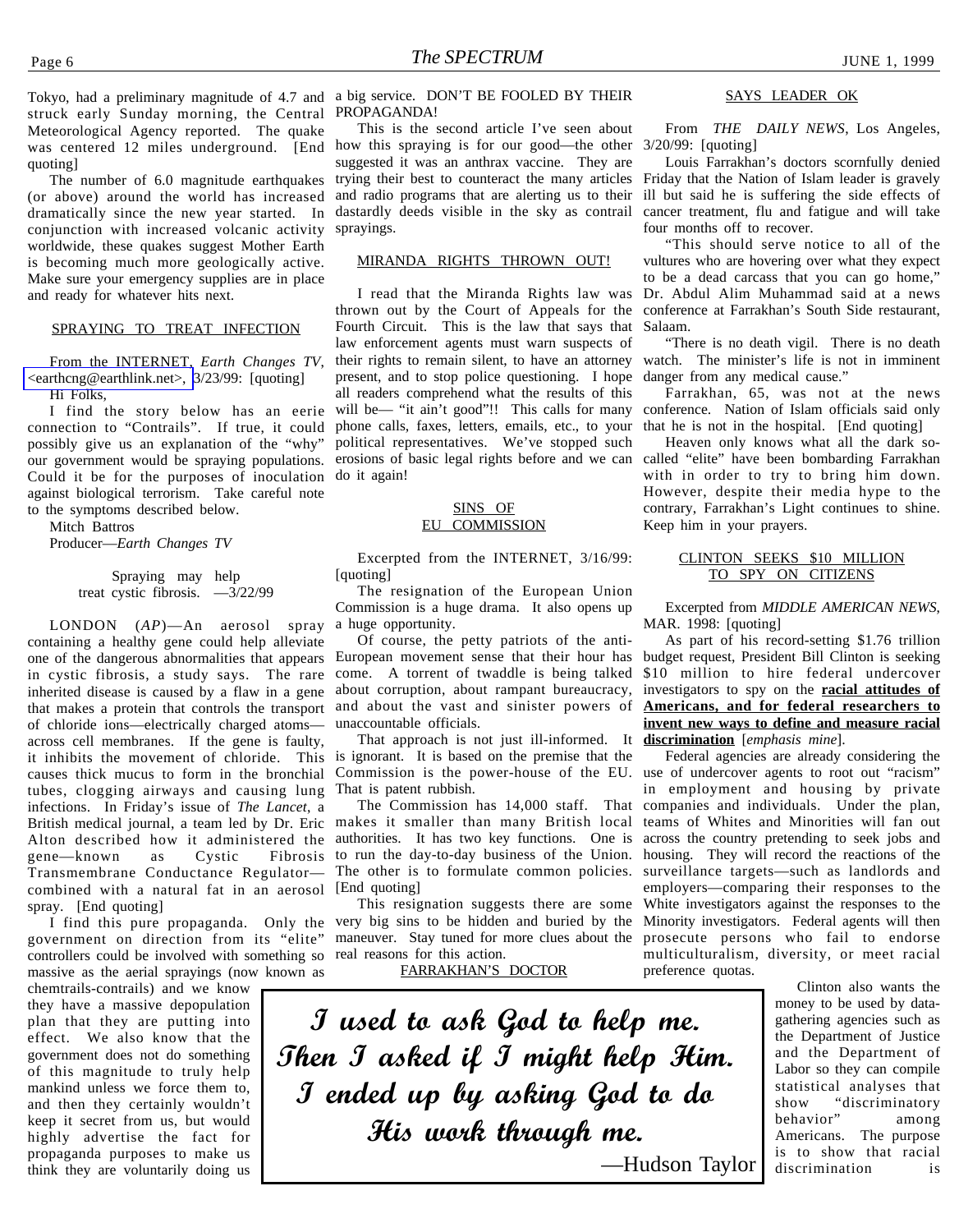widespread and requires continuing federal Bouillon, Broth Stock, Flavoring, Natural to those who have an understanding of the New monitoring, intervention and expenditures.

Some conservative Republican leaders endorse the idea. Ward Connerly, the neoconservative who launched the campaign for California's wildly popular Proposition 209 to **Excitotoxins:** outlaw state racial preferences, says discrimination by Whites against Blacks is so widespread the federal government needs to take Concentrate, Soy Protein Isolate, Whey Protein action.

"A lot of my allies don't like this, but I support testing," said Connerly. Supporters of the plan call it "testing" to soften the negative connotations associated with a government policy that uses the taxpayers' own money to snoop on them. [End quoting]

This is yet another gestapo-squad tactic of going around the country gathering data to see who is conforming to the "homogenization" plan of the New World Order and who is not.

#### PREVENTING AND HEALING GLAUCOMA

Excerpted from *Save Your Sight*, by Marc R. Rose, M.D. and Michael R. Rose, M.D./99: [quoting]

high in glutamate, is found only in Chinese immigration control activist, drew attention to restaurant food, but it is everywhere these days. It is nearly always found in foods served in African American community. "What I say," restaurants and is used in thousands of packaged foods, including most so-called health foods. Packaged foods designed for children tend to be especially high in MSG. At least twenty different names are used on food labels to disguise MSG. (See below "The Many flight'. People are leaving neighborhoods where Disguises of MSG".) Ask the server at your they have lived for years because they don't favorite restaurants to have the chef omit the feel they belong anymore." MSG from your meal. Aspartame, commonly known as NutraSweet, is not a well-understood depressed wages in South Central and reduced substance and has been linked to loss of memory and headaches. I'd advise you to avoid it if at all possible.

#### **THE MANY DISGUISES OF MSG**

The packaged food industry has gotten very clever about disguising the presence of MSG in its food.

Read labels carefully.

#### **Additives That** Always **Contain MSG (Monosodium Glutamate):**

Hydrolyzed Vegetable Protein, ပ္ယ Hydrolyzed Protein, Hydrolyzed Hydrolyzed Protein, Hydrolyzed **Z**<br>Plant Protein, Plant Protein **M** Extract, Sodium Caseinate, య Calcium Caseinate, Yeast Extract, FRANK Textured Protein, Autolyzed Yeast, Hydrolyzed Oat Flour

**Additives That** Frequently **Contain MSG:**

Malt Extract, Malt Flavoring,

Flavoring, Natural Beef or Chicken Flavoring, Seasoning, Spices

### **Additives That** May **Contain MSG or**

Carrageenan, Enzymes, Soy Protein Isolate

From *Excitotoxins: The Taste That Kills*, by Russell L. Blaylock, M.D., (1997), Health Press, Santa Fe, N.M. [End quoting]

Try as we may to avoid MSG, the crooks in high places know its value as a slow, impairing poison, and thus have created a number of disguises to insure we injest enough to advance their goals for our "health".

#### NEGATIVE EFFECTS OF IMMIGRATION ON THE AFRICAN AMERICAN **COMMUNITY**

From *MIDDLE AMERICAN NEWS*, MAR. 1998: [quoting]

You may think that MSG, a compound very *Examiner*, Terry Anderson, a Black American In a recent article in the *San Francisco* the negative effects of immigration on the said Anderson, "comes from my experience in my community, South Central Los Angeles. This place feels increasingly less like my home and country; it is turning into the Third World before my eyes.... Here we talk about 'Black

> Anderson noted that immigration has opportunities for native-born residents. He also stated that widespread instruction in Spanish in local schools made it difficult for Black pupils to get a good education.

> "Our Black leaders," Anderson added, "are no help. They don't want to hear our troubles because they are liberals and think of immigration as a good thing, period. Black people are being pushed aside and nobody is listening." Did any thinking person think it would be different? [End quoting]

This state of affairs should be no surprise

World Order agenda to disrupt families, communities and their sense of purpose and goals.

#### YOUR TAX DOLLARS AT WORK

From *MIDDLE AMERICAN NEWS*, MAR. 1999: [quoting]

#### **Clinton Priorities**

According to Bill Clinton (always a questionable source), "Since I've become president, we're spending ten times as much per fatality on people with AIDS as people with breast cancer or prostate cancer."

#### **Thanks, Sucker!**

To combat a heat wave, poor people in Hillsborough County, FL, got free air conditioners last summer, paid for with a federal grant of \$453,000. After the weather cooled off, many of those air conditioners were discovered in local pawnshops.

#### **Gore Tax Hike**

The federal internet tax on telephones, never authorized by Congress, but imposed by the Clinton-Gore Administration, has risen from \$5 to \$6.07 a month for a second residential phone line. The monthly toll for a single line remains \$3.50.

#### **More Money To Waste**

Just weeks after its Inspector General said the department loses \$1 million a day by failing to dispose of empty properties it owns, the Department of Housing and Urban Development asked for a 22 percent funding increase—to \$33.8 billion.

#### **Quotable**

"Another cause of revolution is differences of races which do not at once acquire a common spirit; for a state is not the growth of a day, any more than it grows out of a

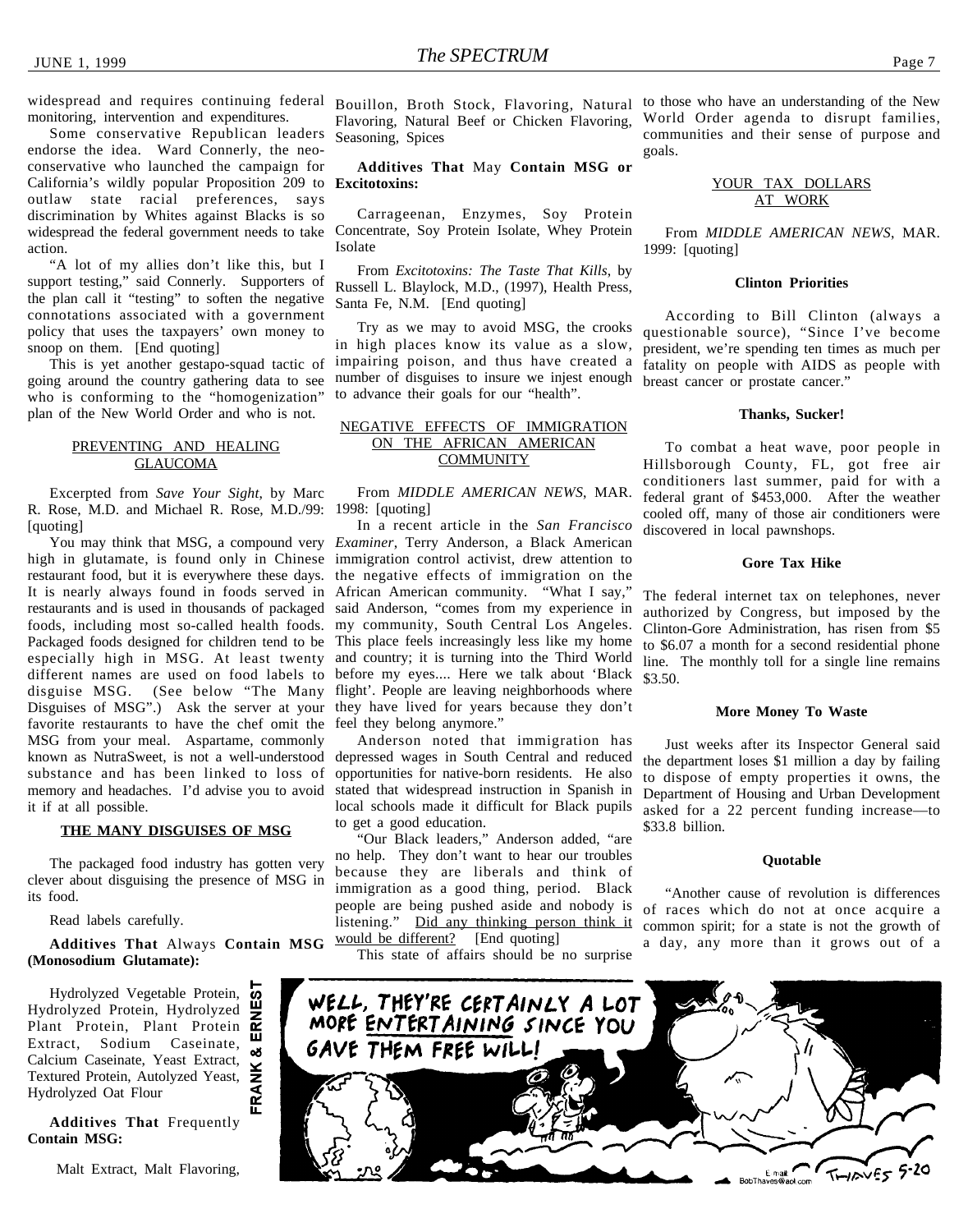multitude brought together by accident. Hence dissatisfied with the sound quality and 20 *by the "elite" controllers.*] the reception of strangers in colonies **has** percent are so unhappy they return them. **generally caused revolution** [*emphasis mine*]." **—** Aristotle**,** from *Politics*.

#### **The Future Of The Judiciary**

Today, 40 percent of all federal district and appellate judges are Clinton appointees. "If he rock music the technology comes just in time. serves out his second term, Mr. Clinton may well appoint more than half of all federal judges in active service," says Thomas L. Jipping of the Judicial Selection Monitoring Project of the conservative Free Congress Foundation. "Those judges will serve for an average of 15-20 years, leaving Mr. Clinton's is being put to good use here, as it is claimed imprint on the nation long after he is out of to be. office." Jipping says that means the left-wing direction of the federal judiciary will accelerate. (All the judges Clinton appointed since January 1995 were approved by the GOP-controlled Senate.)

#### **Higher Standards**

The Drug Enforcement Agency demands higher standards from its agents than the Senate expects from the president. "Evasive or craftily worded phrases, testimony or documents designed to omit or distort key facts are...unacceptable," says a DEA directive to personnel. "Providing false documents or making false statements in any matter is completely unacceptable...."

"You can't imagine how hard and how long we agents laughed when we read some of the *but many fear that high prices will spark a* standards of conduct which we lowly federal *backlash. Elected officials are responding with* employees must maintain," one DEA worker *more funds and demands to control costs.* [End commented. [End quoting]

#### HEARING NATURAL VOICES

From *POPULAR MECHANICS* magazine, Mar. 1999: [quoting]

**Contributing author: Calvin Burgin 404 Gate Tree Lane Austin, TX 78745 512-442-9129 evenings 512-454-3003 day 512-4542-4770 FAX email: [wrldline@texas.net](mailto:wrldline@texas.net)**

Sonic Innovations of Salt Lake City, Utah 1-801-288-0993, says that its Natura digital hearing aid solves the problem by using sound processing that faithfully imitates the action of a healthy inner ear.

For baby boomers who listened to too much [End quoting]

There has been much advancement in electronic miniaturization which allows for more sophisticated, realistic sound processing now that used to take a whole roomful of equipment just 10 years ago. Let us hope this technology

#### COLLEGES HIKE TUITION AS PORTFOLIOS SOAR

From *U.S. NEWS & WORLD REPORT*, 3/22/99: [quoting]

Tuition at many leading private colleges will again exceed the inflation rate next year, rising by up to 5.4 percent, according to a check of published rates. Brown University in Providence, R.I., for instance, will charge \$24,624, up 4.3 percent. Schools say they are burdened by increasing salaries in what is a labor-intensive business and the costs of making campuses high tech, but many schools' endowments are soaring thanks to the highflying stock market. *Public colleges are still working with legislatures to set next year's fees,* quoting]

Half the people who try hearing aids are student body concept falls by the wayside as the Keep in mind that each time tuition is raised, the profile of the students who can attend fall more and more into two categories: many who are wealthy of background, and a few who are poor and on scholarship. The well-rounded

waited upon ends meet.

MANY EARTHQUAKES OVER 6.0 SINCE JAN. 1999 (4 in only 8 days)

[quoting]

preliminary and subject to us, their slaves. correction [*usually*

(PDT Mon May 10 13:33:02 1999)

Magnitude 7.1 earthquake near NEW BRITAIN REGION, P.N.G. [New Guiniea]

(PDT Wed May 12 10:59:21 1999) Magnitude 6.2 earthquake near

HOKKAIDO, JAPAN REGION (PDT Sat May 15 17:51:15 1999)

Magnitude 7.0 earthquake near NEW BRITAIN

(PDT Sun May 16 08:25:53 1999)

Magnitude 6.2 earthquake near IRIAN JAYA, INDONESIA

(PDT Mon May 17 03:07:59 1999)

Magnitude 6.9 earthquake near NEW BRITAIN REGION, P.N.G.

[End quoting]

Better be prepared—Mother Earth is shaking off the parasites as she prepares for a complete cleansing.

#### USE OF TERM: NEW WORLD ORDER TO BE CHANGED TO ONE WORLD GOVERNMENT BY THE "ELITE"

From the INTERNET, courtesy of Calvin Burgin[, <wrldline@texas.net>,](mailto:wrldline@texas.net) 5/21/99: [quoting]

Gaylon Ross Sr. is the author to the revealing book *Who's Who Of The Elite*, in which he writes down the names of every person involved in the New World Order that he knows of. It is very educational reading and highly recommended.

Now he is sticking his neck out once more. He urgently tells us that the slogan "New World Order" is no longer used by the "elite", because they felt the public is "on to them". Instead they have decided to use the word "global". So if you hear expressions like "global architecture", "global economy", "global interests", "global movement", etc., you know that they are still talking about their secret agendas of a One World Government.

school turns into a "country EUROPEAN UNION, the next step will be to club" for rich kids who are change the names of North, Central and South scholarship (poor) kids who name—AMERICAN UNION—before the year need campus jobs to make 2005. Then they will change the Asian Pacific He also says that now, as we have the by the America, plus the Caribbean Islands to the new Economic Cooperation (APEC) to its new name—ASIAN UNION, by around 2010. During this time the former SOVIET UNION will be reorganized, not into a Communistic state this time, and be in total control of the "elite".

From THE NATIONAL unions will unite and be called the GLOBAL EARTHQUAKE UNION (if the name will not be changed by INFORMATION SERVICE then). By this time there is no longer anything OF THE USGS, 5/99: called national sovereignty, and we all will be This information is classes of people—the "elite" and the rest of Then, at about the year 2015, all those under strict "elite" control. Remaining is two

*corrected to less severity* verified by reading the United Nation's Gaylon Ross also states all this can be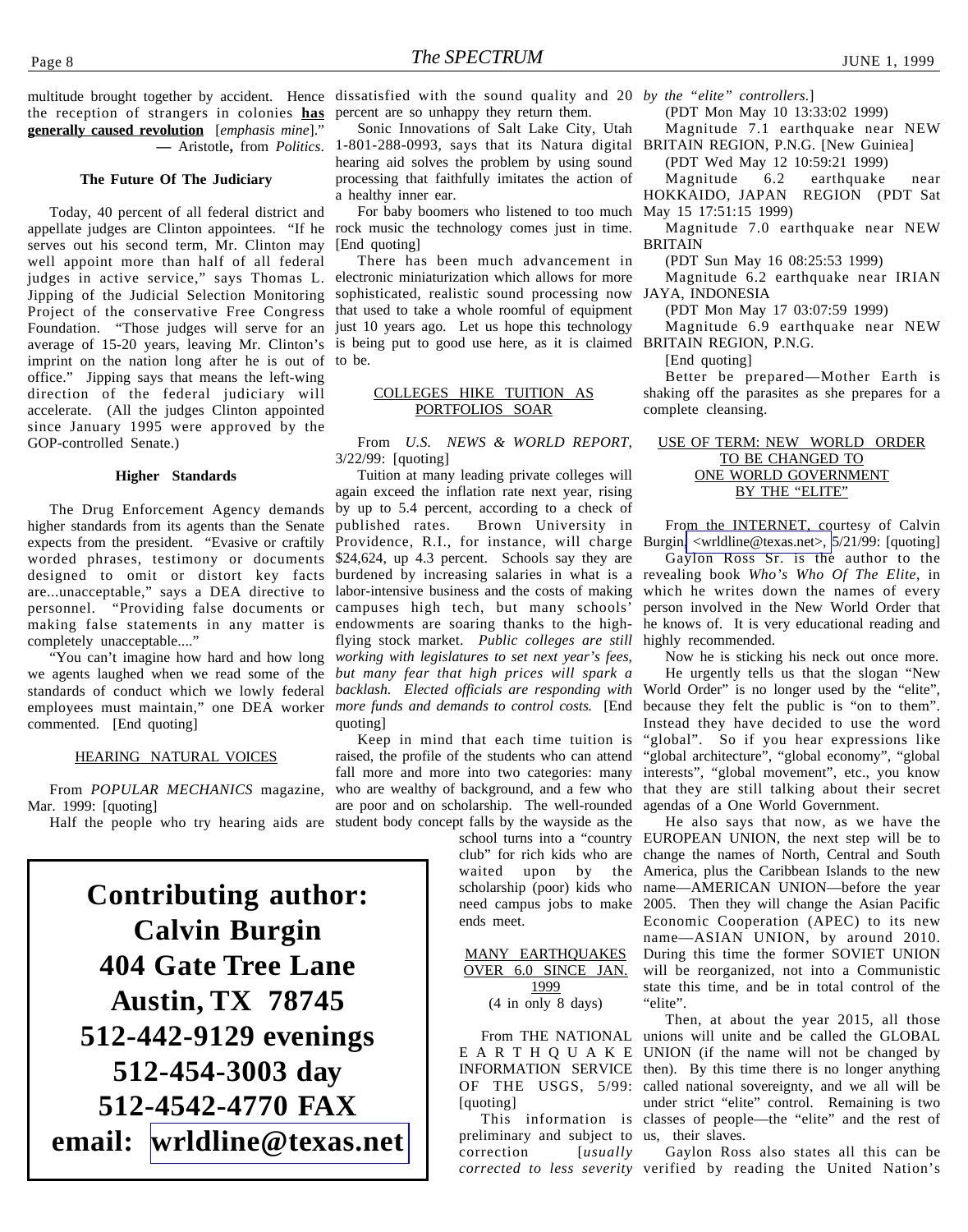Report of the Commission on Global 9 years ago. She never wore it. She was worth seeing or hearing or doing, I want to see Governance", published in 1995, by Oxford saving it for a special occasion. Well, I guess and hear and do—and now. University Press (this book is available through this is the occasion." He took the slip from your local bookstore). [End quoting]

seems to be slipping well past the year 2000. The bad news is that they're still up to their he slammed the drawer shut and turned to me. old, name-changing-and-consolidation tricks.

#### THE RETURN OF INFLATION

*Newsletter*, 5/15/99: [quoting]

Inflation is back in a big way. Energy prices increased the most since the Arab oil embargo.

Japanese and Chinese companies are losing hundreds of billions of dollars to subsidize their exports. This is feeding the U.S. consumer boom. The rest of the world is in a depression, the U.S. consumer was the only they've changed my life. I'm reading more and game in town. Though foreigners are losing money, they sell to get cash flow.

These dirt-cheap foreign imports have held inflation lower than it otherwise would be. with my family and friends and less time in Wages—when you count total real compensation—are rising heavily. The stock should be a pattern of experiences to savor, not market is an inflated index. Massive stock market inflation has brought on the biggest now and cherish them. market bubble ever.

a bias to tightening, i.e., raising interest rates. 30-year bond yields were supposedly on their way to 4%. Now they are just a hair under 6%. Nearly a two percent swing. Why? feel like it. My theory is, if I look prosperous, is going higher.

We are going to have a deflationary will be bumps in the road. The bump in the road now is that inflation has picked up. The April CPI numbers prove it.

The Fed is going to raise interest rates. It will quickly beat the inflation out. But in the meantime, the bubble stock market is going to be pierced. [End quoting]

Better take heed.

#### A STORY TO LIVE BY

Submitted by a reader of my column, 2/99 (*Los Angeles Times*): [quoting]

My brother-in-law opened the bottom drawer of my sister's bureau and lifted out a tissue-wrapped package. "This," he said, "is not a slip. This is lingerie." He discarded the tissue and handed me the slip. It was exquisite; silk, handmade and trimmed with a cobweb of lace. The price tag with an astronomical figure on it was still attached. "Jan bought this the lingered on the soft material for a moment, then "Don't ever save anything for a special occasion. Every day you're alive is a special occasion."

Excerpted from *THE NICK GUARINO* helped him and my niece attend to all the sad make me angry if I knew that my hours were I remembered those words through the funeral and the days that followed, when I chores that follow an unexpected death. I thought about them on the plane returning to California from the Midwestern town where my sister's family lives. I thought about all the certain letters that I intended to write—one of things that she hadn't seen or heard or done. I thought about the things that she had done my husband and daughter often enough how without realizing that they were special.

> I'm still thinking about his words, and dusting less. I'm sitting on the desk and admiring the view without fussing about the weeds in the garden. I'm spending more time committee meetings. Whenever possible, life endure. I'm trying to recognize these moments

We are at the end of a cycle. The Fed has china and crystal for every special event—such it would take right now to forward this to ten I'm not "saving" anything; we use our good as losing a pound, getting the sink unstopped, the first camellia blossom.

Interest rates are going higher because inflation I can shell out \$28.49 for one small bag of silly stories about people being hit by buses or depression. But the road is not a straight hardware stores and tellers in banks have noses downward dive to the valley below. There that function as well as my party-going friends. your own relationships that you have allowed groceries without wincing. I'm not saving my crushed by falling disco balls for not sending good perfume for special parties; clerks in this letter on. "Someday" and "one of these days" are to fade, dissolve, and fall into disrepair.

#### **NEWS AND ARTICLES**

News articles and clippings etc., can be submitted to:

Dr. Al Overholt P.O. Box 1567 Tehachapi, Ca 93581 email: [alo@tminet.com](mailto:alo@tminet.com)

As always, I appreciate all the contributions you ones make to this column.

document called "Our Global Neighborhood, a first time we went to New York, at least 8 or losing their grip on my vocabulary. If it's

I'm not sure what my sister would have done had she known that she wouldn't be here for the tomorrow we all take for granted. I think she would have called family members and a few close friends. She might have called former friends to apologize and mend fences for past squabbles. I like to think she would have gone out for a Chinese dinner, her favorite food. I'm guessing—I'll never know.

It's those little things left undone that would limited. Angry because I put off seeing good friends whom I was going to get in touch with—someday. Angry because I hadn't written these days. Angry and sorry that I didn't tell much I truly love them.

I'm trying very hard not to put off, hold back, or save anything that would add laughter and luster to our lives.

And every morning when I open my eyes, I tell myself that it is special.

Every day, every minute, every breath truly is a gift from God.

I wear my good blazer to the market if I in your relationships? I can tell you it certainly If you've received this it is because someone cares for you and it means there is probably at least someone for whom you care. If you're too busy to take the few minutes that people, would it be the first time you didn't do that little thing that would make a difference won't be the last. I don't have to make up

You've seen the result of this neglect in

Take this opportunity to set a new trend. Take a few minutes to send this to a few people you care about, just to let them now that you're thinking of them.

It's even better if they're not the people you already correspond with every week. The more people that you send this to, the better you'll get at reaching out to those you care about.

"You've got to dance like nobody's watching, and love like it's never going to hurt."

"People say true friends must always hold hands, but true friends don't need to hold hands because they know the other hand will always be there." unknown author [End quoting]

What a beautiful message to remember as well as to share.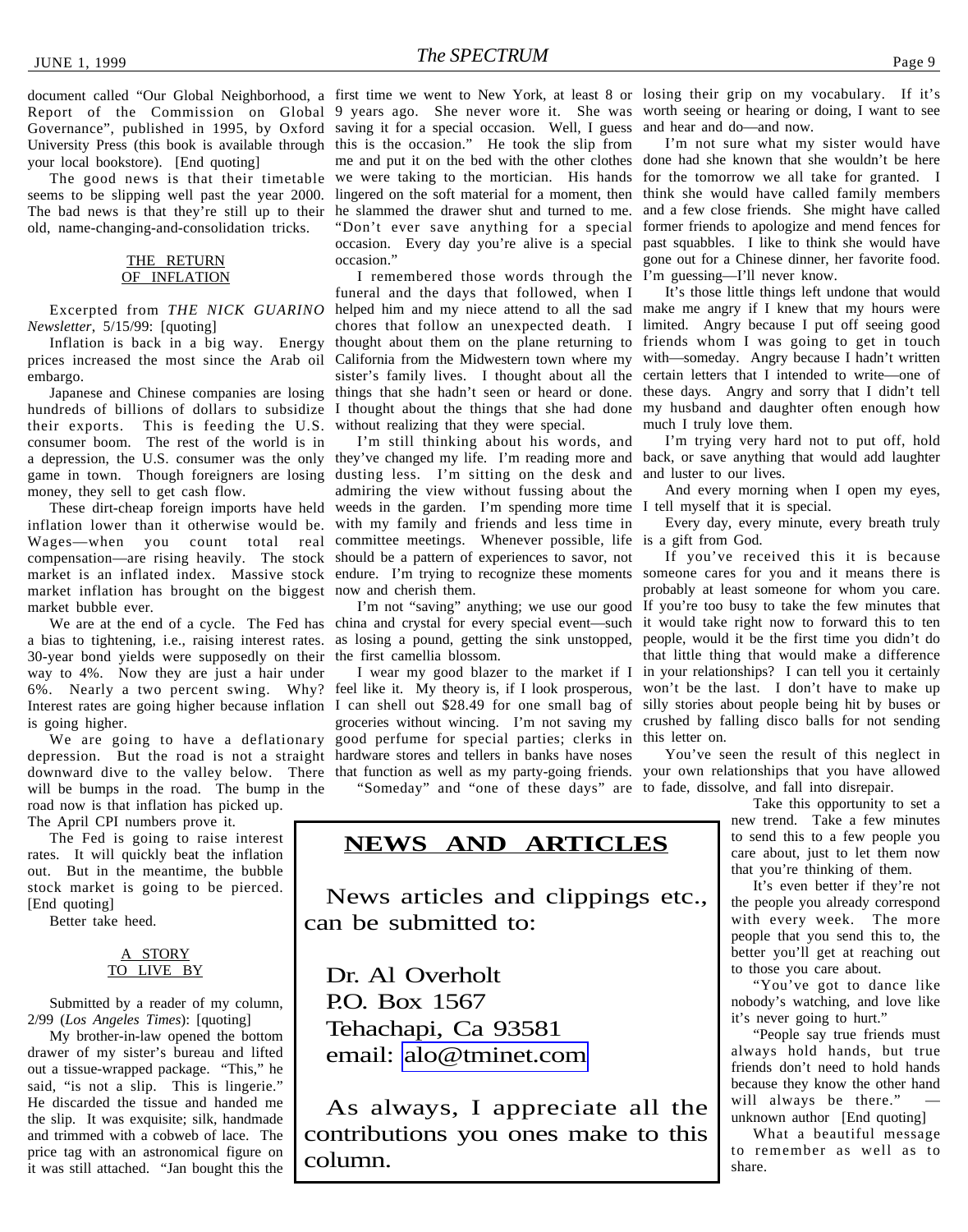## <span id="page-9-0"></span>**Hatonn: Learning To Act In Oneness With All Of Creation**

#### **5/15/99 HATONN**

One Light.

The label was chosen for many reasons and has significance to many of you who are returned at this time of planetary transition. Many will take exception with this label for God, and will reject this and prior information on this sole basis. The label is one of a symbolic nature, for NO one label can encompass the entirety of Creator Source. The label is for you there in the physical density so that we can articulate Higher-dimensional concepts and ideas in the written language.

There will always be limitations associated with putting advanced spiritual concepts into a written language. This is why we of the

understanding and personal growth is why you have chosen to come forth and experience at this time.

Do you follow others because you feel they have a better or stronger connection so, then do you see that you are avoiding *your* personal responsibility for *your* growth and you will most assuredly repeat these lessons again and again, until you decide to go within and make your own PERSONAL connection?

Follow the First Law of The Creation and you will do just fine. The Highest (First) Command of The Law of The Creation states: "Achieve the wisdom of knowledge (of Truth) inasmuch as this will enable you to wisely follow the Laws of The Creation." In other words, go forth and gain as much knowledge and experience as you can.

Why do you ones think that this would be the FIRST law?

Good morning, my friend. It is I, primary *desire* of The Creation. (Again, the hurting your target. But, you will surely feel Gyeorgos Ceres Hatonn. I come in and of word Creation may give some of you ones a the repercussion of the energy wave as it the Light of Creator Source, a being whom bit of difficulty. The Creation is what many comes back to you—amplified and completely you ones have come to know as Aton—*The* on your world would refer to as God. I will focused on YOU! Wise and learned travelers The label Aton means "The One Light". concept of God, and goes beyond. God acts much more productive to ask for forgiveness (every being, everywhere, physical or nonphysical) grow. We all exist as a result of the frustration, you may very well succeed in say here that The Creation encompasses your along the physical journey will see that it is

> Follow the First Law of The Creation and you will do just fine. The Highest (First) Command of The Law of The Creation states: "Achieve the wisdom of knowledge (of Truth) inasmuch as this will enable you to wisely follow the Laws of The Creation." In other words, go forth and gain as much knowledge and experience as you can.

Lighted Realms will ask that you go within in Oneness and complete harmony with The counterproductive to your growth), you will and always QUESTION EVERYTHING Creation, and for the practical part of immediately feel guilt. This will quickly start FOR YOURSELF! Your own personal conceptual understanding in the third- the justification process so that you can find dimensional compression, they will seem to be others who will agree with you, and then you one in the same. We are all connected, one to will find a little comfort in knowing that these another, being to being, entity to entity, others will not somehow judge you as being through Creator Source.

> It is the *desire* of Creator which manifests desire remains. We are all born within the infinite "mind" of Creator Source, and we are all connected through this same non-physical Energy which manifests the desire.

Because, inasmuch as one grows, ALL them back to you, amplified many times over. The point here is NOT to confuse, but to show how it can be stated: "When you do unto the least of mine, you do unto me." These words are very important and should cause each of you to reflect upon your actions and thoughts. When you seek to hurt another so that you can feel "good", you will only succeed in hurting yourself, for your present be punished" (a justification), or do you say: learning environment, there in that third-"because I can see at least five ways in which dimensional schoolroom, is set-up and this will help me and others to grow in designed to mirror your thoughts and reflect understanding"—and then list the five or so

When you seek to cause another pain or

and send forth love to those who come against them—for the love will go out in like manner and come back amplified in the same manner.

Many of you ones are always seeking to justify your anger and frustrations. This whole need to "justify" is a byproduct of guilt. Guilt comes from doing or thinking something that you know in your heart is against who you are as a being. Each souled being has a sense of Right and Wrong. When you deliberately do or think something that you know to be "wrong" (that which is in opposition to your Higher Purpose and

within to Higher Guidance than do you? If His will. This desire is a part of Him. You, the guilt can see the error for what it is, and me, and everyone else exist as long as His realize that their thinking is wrong and that bad. The problem with this cycle is that the guilt NEVER goes away until the one holding there is a better way.

Until this point of true understanding, the guilt just festers and grows. It is amplified and returned to you, over and over, again and again. When considering your next course of action, think to yourself: do I explain my *reasons* for taking a particular action, or do I explain my *justifications* for taking a particular action?

When asked, "Why did you do that?" do you say: "because they are bad and deserve to reasons?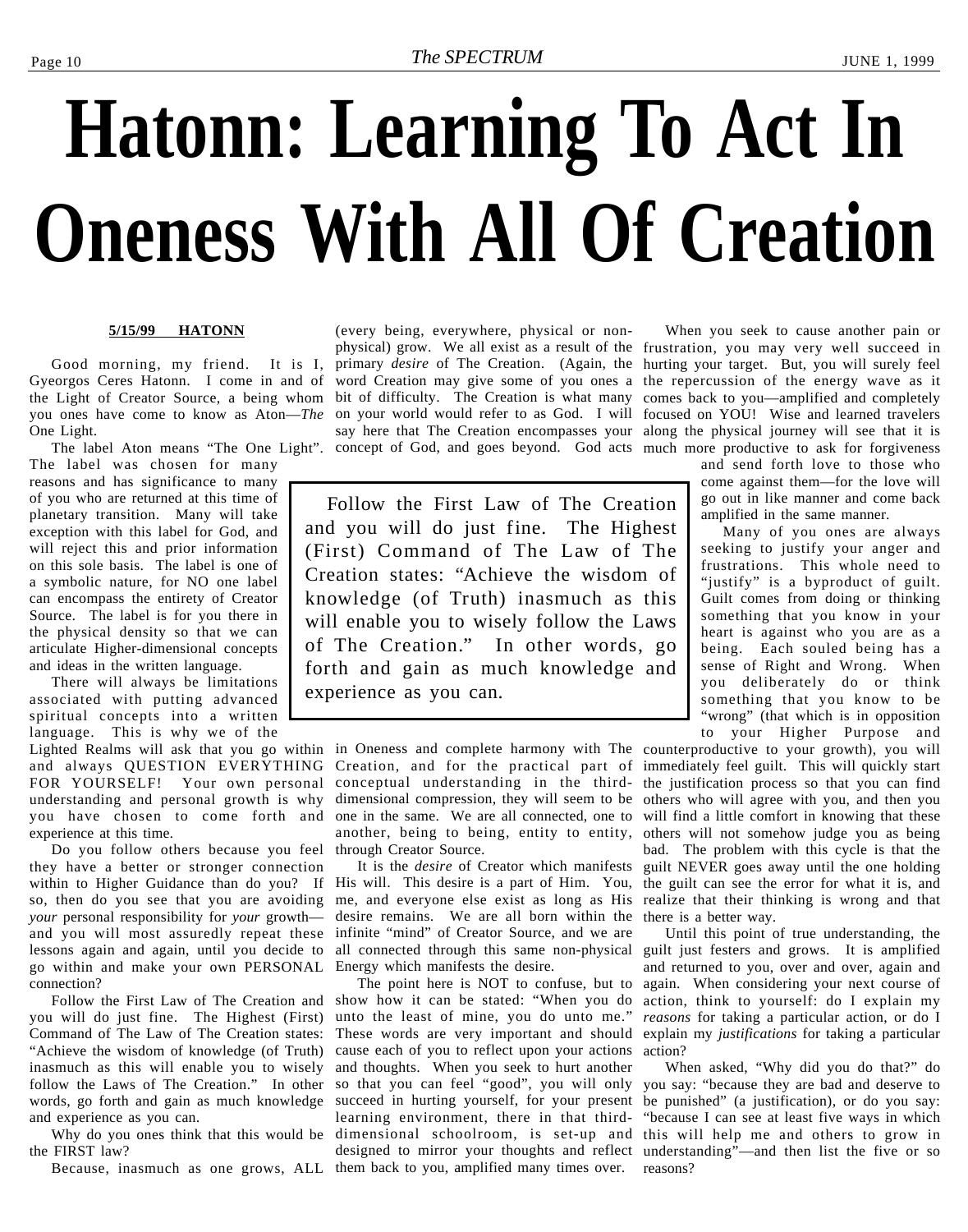bottle and justify doing so by saying that it's the only way they can relax, or get to sleep, or whatever. This ends up in a very vicious cycle and usually will continue until the one operating in this mode hits "rock bottom"—rock bottom being alone, without a job or money to support the habit, and in a condition where change *must* occur. It is at this point when ones will finally realize that all they need to do is let go of that which is justifying the addiction in the first place, and in doing so a better answer will become clear.

These ones who go through this type of cycle are often afraid of

itself at all costs. It will lie to protect that which it equates to security. Usually, in your society, money is equated to security. This is at best a false security, and can easily be stripped away from those who covet and worship it as if it were the answer to all their prayers. God will show these ones the illusion that they have bought into—and that they can, indeed, survive without any money at all.

Dear ones, the answers to your prayers come from within. The physical world will be used to distract you, every time, into thinking that your answers lie

answers to the questions you have are within, begins. and you need only to still yourself and go within and connect with Creator God—The the host is confronted, usually by a loved one drunk driving or spousal abuse or such. This One who created you!

Ask for that which is of the greatest good when you pray. Though this is general, it is quite powerful, for you ask without limiting the nature of the response. Your Guides have an added advantage of seeing further down the road and not being restricted by the compressive nature of the physical dimension. They know what will bring forth happiness and fulfillment into your life. However, if you seek advice on how to hurt another, or to "get even", you will only succeed in disconnecting from Higher Source and opening a door for the adversary to walk in and take over.

We of the Hosts of God have cautioned you ones, time and time again, to always seek first inner balance and peace prior to taking any action or making any major life-altering decision. Why do you think we would repetitively say these things? It is because we see you ones constantly slipping into habits of reactionary behavior, brought on by past pains and fears, that will throw you into a yelling match when a quiet and calm discussion would be quite a bit more productive and fulfilling. **When you get centered within and find peace, you are allowing your frequency to raise, and thus it becomes easier to connect within to your Guides and Higher Source.**

Some escape the pressures of life and responsibility by taking and using drugs. Drugs (this includes alcohol) tend to shift your focus away from the past pains and hurts, and allow you to experience a more euphoric state of consciousness. Where the problem comes in is that ones in their drug-induced state often also drop their Light shielding along with the "pressure". This is the "bio-feedback"

No souled beings will feel good justifying astral entities to more easily attach themselves performing its function perfectly. to the world why they deserve something that to the host being. These parasitic entities will When the pressure gets to the point that does not belong to them. However, the ego assist the host with justifying the need to have, you can no longer ignore it, you then have to of man is such that it will effort to protect say, a drink so that one can "relax" after a do something about it. Some will run for the

> **There will always be limitations associated with putting advanced spiritual concepts into a written language. This is why we of the Lighted Realms will ask that you go within and always QUESTION EVERYTHING FOR YOURSELF! Your own personal understanding and personal growth is why you have chosen to come forth and experience at this time.**

hidden, out there somewhere. NO! The true "stressful" day. Thus a downward spiral public humiliation. The ones who drink too much, and are in a state of denial about it,

> This condition usually goes unnoticed until will often find themselves being arrested for who is concerned for the well being of the is often their own Higher Self working with host. Then there is a confrontation. The low-

level astral entities do not like to have their "meal ticket" taken away from them, so they begin to exert their low-level influence over the host entity in a more deliberate manner. The result is usually a physical confrontation, with the daring loved one becoming

the focus of abuse, or there results a family recent unfolding events to play out. The torn apart.

your wits about you, and will always have choice to walk your own path. Creator God as part of the solution.

everything else. This will allow for low-level mechanism of the conscience working and Light. Salu!and bigger until you can no longer just ignore is now taking place.

**When you get centered within and find peace, you are allowing your frequency to raise, and thus it becomes easier to connect within to your Guides** them so as to point out that, yes indeed, they are off course and off purpose. The public humiliation is often what it takes for these ones to see themselves as others see them.

Allow for the

You ones do not need to use alcohol, pain faced with making very personal choices. killers, marijuana, cocaine, LSD, magic Each must choose for themselves what they mushrooms, or any other legal or illegal drug. will do, believe, and think. There are no For the most part, these will only serve to wrong choices. You will naturally choose that disconnect you from Source and distract you which will garner you the greatest growth into NOT fulfilling your purpose. Let go of opportunity. You cannot get it wrong. Those the vices and deal with the "pressures", for the who are truly serving The Light will not judge pressures are why you are there. You are you, or harass or coerce you. A loving friend never given more than you can handle and may very well try to "help" you to see a you will be given to see a better way. The situation from their perspective, but will never better way will always require you to have condemn you for exercising your free-will "housecleaning" has just started and many are

The perceived pressures come about due to with the Hosts of God to see you ones going against your life purpose. If you choose through this time of planetary transition. I to go after fame and fortune, rather than to come freely, in Service to the Lighted Will of help prepare for the transition of a planet into Creator Source. I am a Teacher, a Guide to a new birthing, as you had originally intended many, and a Brother Lightworker whose to do, then you will find that the internal mission is to awaken those of you who are pressures are indeed building. However, Ground Crew so that the proper preparations don't worry, because if you do ignore these in the physical can be made and a remnant internal signals (nudges), they will get bigger thus survive the Great Planetary Transition that I am Gyeorgos Ceres Hatonn. I come

I leave you now with my blessing and in

**and Higher Source.**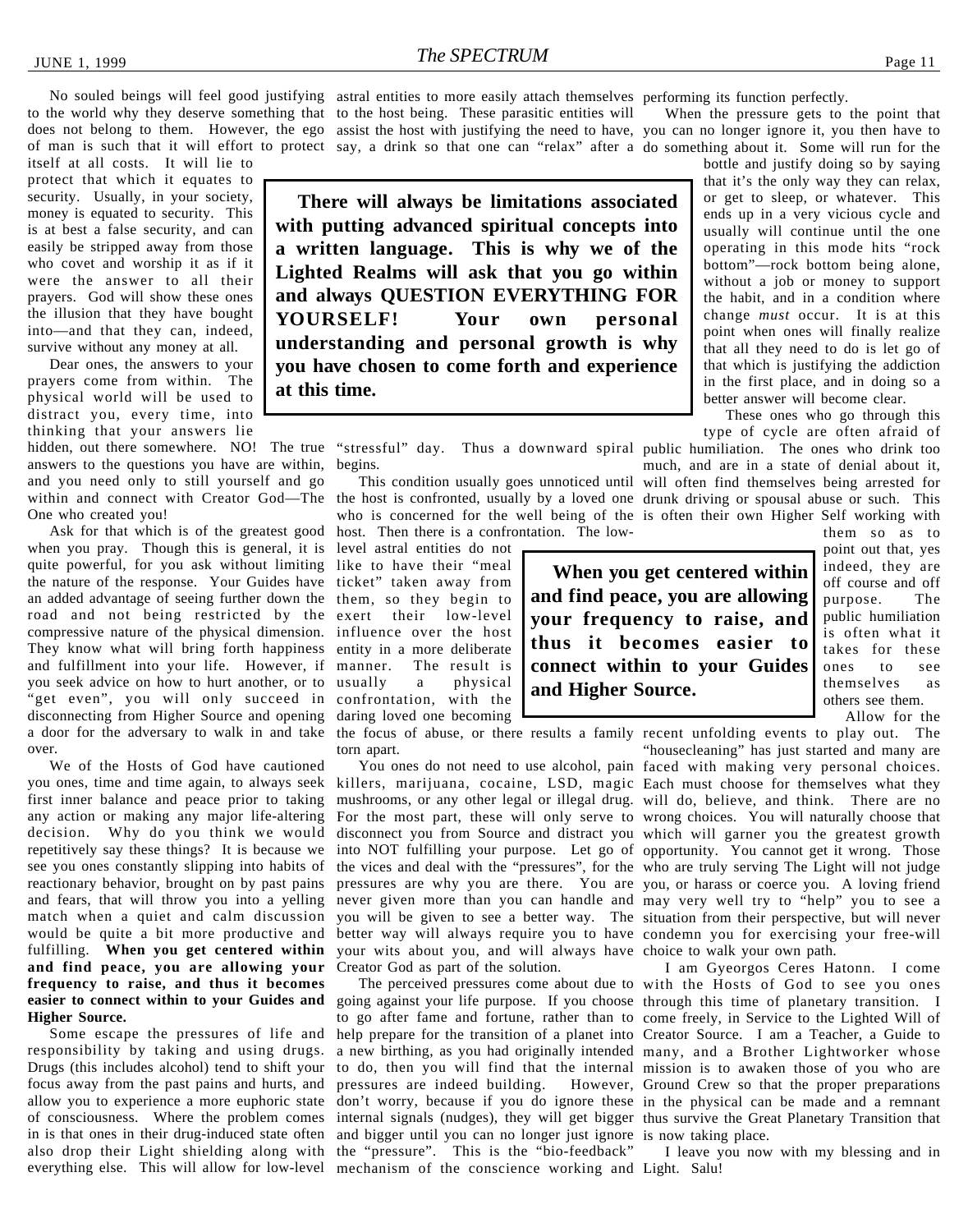#### <span id="page-11-0"></span>Page 12 *The SPECTRUM* JUNE 1, 1999

# **Genocide With A Capital "G" An Interview With Dr. Len Horowitz**

#### **Part I: Recent Developments**

#### **5/10/99 RICK MARTIN**

Len Horowitz from previous interviews, as well as from his well researched and hardhitting book titled *Emerging Viruses: AIDS & Ebola—Nature, Accident or Intentional?* which is "dedicated to the seekers of truth and to those who, regardless of risk, labor tirelessly to tell it."

Dr. Horowitz's current writing and research is equally potent and thought-provoking. I have agreed not to enter into discussions about Dr. Horowitz's new project until our next interview, which will happen in the near future. Until then, we'll concentrate on his recent efforts at exposing the truth concerning many potentially personally impacting subjects.

Dr. Horowitz's opening quote in *Emerging Viruses* is:

"To do evil a human being must first of all believe that what he's doing is good....

"Ideology—that is what gives devildoing its long-sought justification and gives the evildoer the necessary steadfastness and determination. That is the social theory which helps to make his acts seem good instead of bad in his own and others' eyes, so that he won't hear reproaches and curses but will receive praise and honors."—Russian dissident Alexander Solzhenitsyn

For those readers with computer Internet access, Dr. Horowitz has a website at **[www.tetrahedron.org.](http://www.tetrahedron.org)** You may communicate directly with Dr. Horowitz by writing to: Tetrahedron, Inc., P. O. Box 2033, Sandpoint, Idaho 83864 or you may order his books by calling 1-888-508-4787. Some of his other titles include: *Deadly Innocence; Deadly Exposures; Dentistry In The Age Of AIDS;* and *AIDS Fear And Infection Control.*

Tetrahedron is an organization whose mission is "to provide people with opportunities to experience health in body, mind, emotions, and spirit. To aid and help people educate others to create harmonious social relationships within safe and supportive environments and thereby help develop a

world that functions more for the benefit of with, if you ask me.

You long-time readers will remember Dr. issued a press release titled: Associated Press virus-contaminated polio vaccines have been Distorts Origin of AIDS and Cancer Epidemics challenged as disinformative by a leading expert. Linked to Vaccines. Here is the release in total. According to Dr. Leonard Horowitz, the origin [Quoting:]

all humanity." Now that's pretty hard to argue (*AP*) news reports, one concerning the origin of Several months ago (March 19), Tetrahedron discussing the cancer risk posed by monkey Sandpoint, ID—Two recent *Associated Press* AIDS from chimpanzees, and the other of AIDS report published in the journal *Nature*

### *Emerging Viruses - AIDS & Ebola* \$29.95 (+S&H)

Take a look at Tetrahedron's best selling book: *Emerging Viruses; AIDS & Ebola; Nature, Accident, or Intentional?* This highly acclaimed and controversial book—written by Dr. Leonard Horowitz, DMD, MA, MPH—challenges what most people believe is gospel about AIDS and emerging viruses. Tetrahedron will broaden your social, political, and scientific perspectives.

This is the first in-depth exploration into the origins of HIV and Ebola. Claims that these "emerging viruses" naturally evolved and then jumped species from ape to man seem grossly unfounded in light of the compelling evidence assembled in this extraordinary text. Alternatively, the possibility that these bizarre germs were laboratory creations, accidentally or intentionally transmitted via tainted hepatitis and smallpox vaccines in the U.S. and Africa - as numerous authorities have alleged - is investigated herein. This book reviews the numerous viral vaccine studies conducted simultaneously in New York City and Central West Africa by a narrow network of virologists working for major military-medical contractors under the auspices of the National Cancer Institute (NCI) and the World Health Organization (WHO). Included is Dr. Robert Gallo, the notorious discoverer of the AIDS virus. The text presents bizarre and horrifying facts about the biological weapons race of the 1960s and early 1970s when these researchers developed countless immune system ravaging viruses, and experimented with an assortment of antidote vaccines allegedly for 'defense'' and cancer prevention.

The iatrogenic and genocidal theories of AIDS are meticulously explored within the social and political context of this stormy period of American military science. Central Intelligence Agency (CIA) activities and foreign policy initiatives in Central Africa in response to the alleged threats posed by communism, black nationalism, and Third World populations are examined. The important roles played by political leaders including National Security Advisor Dr. Henry Kissinger, Department of Health, Education and Welfare secretaries Frank Carlucci, Jr. and Joseph Califano, presidents Richard Nixon and Gerald Ford, and economic notables Nelson and Laurence Rockerfeller are considered. The text hauntingly dissects the potential motives and administrative mechanisms underlying the prevalent belief that HIV and Ebola may have been deliberately deployed, and that the AIDS epidemic may be accomplishing what was desired.

Tetrahedron,Inc. 206 N. 4th Ave Sandpoint, ID 83864 Tel: 208-265-2575 Fax: 208-265-2775 (office) **Order Line: 888-508-4787 website: [www.tetrahedron.org](http://www.tetrahedron.org)**

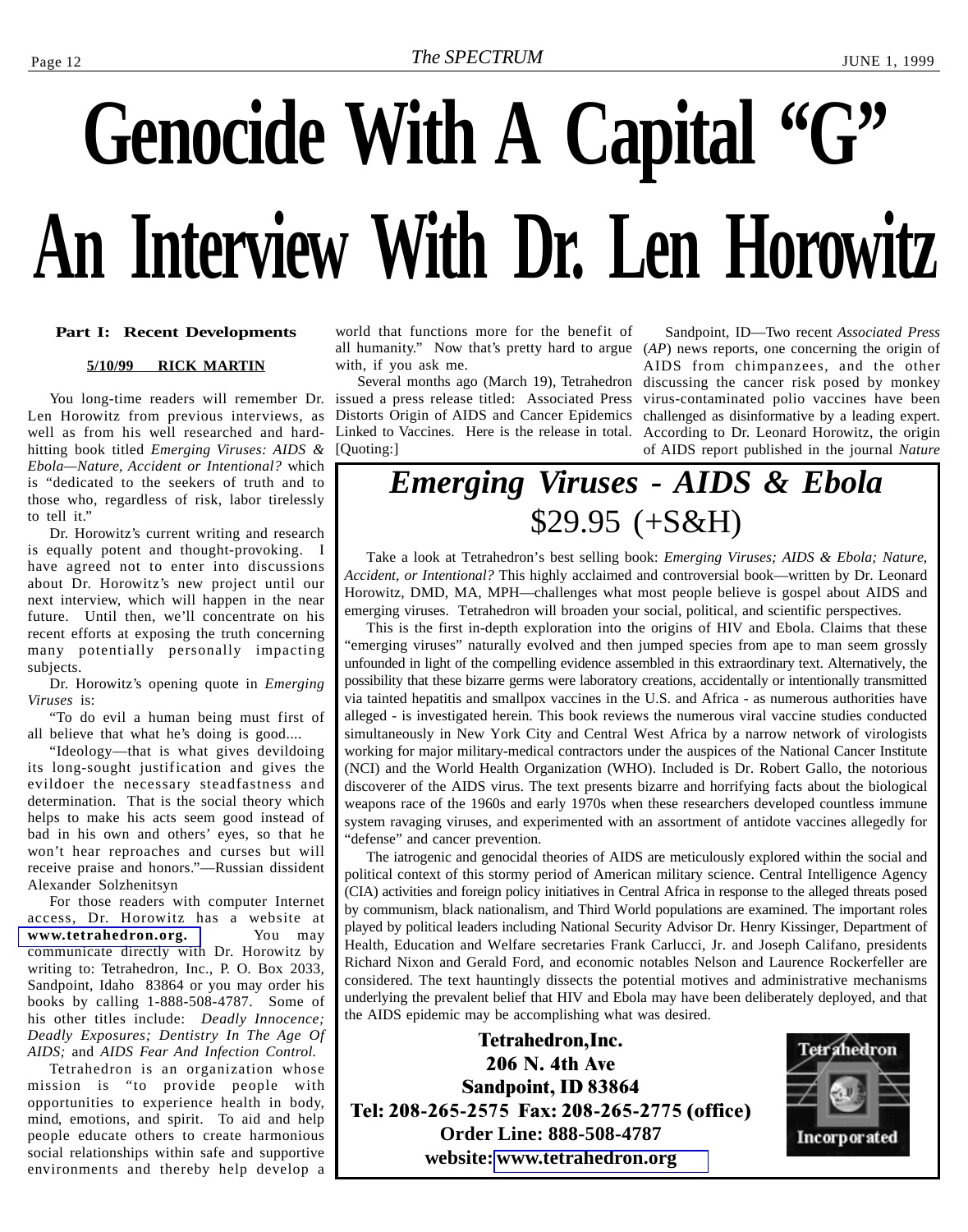*(Feb. 4, 1999; 397;436-441)*, contrary to *AP* vaccine experiments. Those implicated include Len Horowitz occurred on April 6, 1999: releases, actually provides further evidence that top AIDS researchers, biological weapons the AIDS virus did not likely originate from contractors, and the institutions that developed African primates left alone in the wild, but and tested such man-made, immune-systemmore likely evolved during cancer virus and ravaging agents for the NCI and Department of vaccine experiments. In the scientific article Defense (DOD) during the late sixties. entitled "Origin of HIV-1 in the chimpanzee Pan troglodytes," a chimpanzee named "Marilyn" was shipped to the U.S. in 1960 and, following rebuttal to a *London Sunday Telegraph* article a quarter century of service in the U.S. Air (Feb. 14, 1999) that contended "Pre-1963 polio Force, died in 1985. According to an editorial vaccines may be killing hundreds through accompanying the *Nature* report, Marilyn, like cancer." Again, Dr. Horowitz identified a other day. Did you see that? most other young African primates, was thought deceptive spin that *AP* placed on the truth. to come to the United States free of any deadly "The fact is," he said, "class action lawsuits are infections. While serving her duty in the Air currently pending regarding the definitive link on our website. It's called "Contrail Force biomedical laboratories, however, between the SV40 virus in the polio vaccines somehow she developed an AIDS-like virus and several deadly cancers. Moreover, it's not infection.

'conspiracy theories'," Dr. Horowitz stated. containing monkey cancer viruses into humans." "Contrary to the Associated Press, it heavily supports a large body of evidence linking the published stunning documentation that monkeys, origin of AIDS to military experiments and vaccine trials." The *Nature* article report that cancer viruses, were used to develop both the Marilyn "had never been used in AIDS research polio and hepatitis vaccines. The text also and had not received human blood products presents startling admissions by top monkey after 1969. But what *had* she been used for virus experts and vaccine analysts including the between 1962 and 1969 when contracts show the U.S. military cancer researchers injected Hilleman, of Merck, Sharp and Dohme. The chimpanzees with heavily contaminated viral Merck pharmaceutical company was the vaccines?"

and independent investigator, presented a scientific paper at the XI International Conference on AIDS, showing that AIDS-like a taped interview on file at the National Library viruses evolved from early cancer virus of Medicine, acknowledged his role in it's causing the polluting of populations, that experiments in which top military- importing contaminated monkeys from facilities type of thing. pharmaceutical scientists infected primates with in Africa into the United States for research and viral genes from other animals. These vaccine production. "I didn't know we were researched. contaminated primates were then commonly importing AIDS virus at the time," he said. The reused to develop viral vaccines, as was the contaminated monkeys apparently came from case in 1974 when contaminated hepatitis B another documented biological weapons *written article concerning the contrail or* vaccine was tested simultaneously on gay men contractor—Litton Bionetics. According to Dr. *chemtrail issue. I, like many other concerned* in New York City and Blacks in Central Africa Horowitz, Litton was the chief contractor for *citizens and researchers, was persuaded by the* that many investigators now link to AIDS. Dr. primate supplies and maintained laboratory *circulating warnings regarding ethylene* Horowitz became the first researcher to meticulously document this man-made theory of AIDS' origin in his book, *Emerging Viruses: AIDS & Ebola—Nature, Accident or Intentional?* Recounted here are U.S. military and National Cancer Institute (NCI) viral vaccine experiments in which African primates were used to study a variety of illnesses now commonly linked to AIDS including leukemia, lymphoma, sarcoma and immune system suppression. According to Dr. Horowitz, the leukemia/sarcoma/ lymphoma cancer complex, never seen in humans prior to 1978, had been the primary focus of a highly funded, yet largely secret, "Special Virus Cancer Program" that began in 1962. By analyzing formerly classified documents, and NCI government contracts showing how, when, where and why such viruses were made, Dr. Horowitz concluded that the AIDS virus likely broke out as a result of contaminated polio and hepatitis B

"This should not put an end to the thousands of deaths linked to injected vaccines the results from my investigation into the current A week following the *AP* report concerning Marilyn, this top U.S. news service issued a only 'hundreds' of cases, it may be hundreds of

Dr. Lenonard Horowitz, a Harvard graduate during most of the cold war when their In his 1998 bestselling book, Dr. Horowitz contaminated with immune-system-destroying world's leading vaccine developer, Dr. Maurice government's principal military vaccine producer president, George W. Merck, directed America's biological weapons industry. Hilleman, during the Jet Fuel contains no ethylene dibromide and operations and monkey colonies in Uganda and *dibromide or EDB. I was unaware that* Maryland.

> public interest groups nationwide are calling for *this possible hoax. Had I known this, I* an independent congressional investigation into *certainly would have used greater caution* Dr. Horowitz's published facts. Several *myself, as Mr. Harris's propagandist and* authorities are now urging analyses of suspected *counterintelligence exploits on behalf of himself* vaccine lots, believed to be held by the FDA's *and the Central Intelligence Agency were* Bureau of Biologics the government's principal *diagnosed and documented by me many months* agency in charge of testing human vaccines. *ago. (See Larry Wayne Harris articles in FTP* Dr. W. John Martin, former director of the Viral *file at [www.tetrahedron.org.\)](http://www.tetrahedron.org)* Oncology Branch of the FDA's Bureau of Biologics, stated, "The issue of possible simian *theory regarding your statement 'Finke may* virus contamination of certain live viral vaccines *have been seeking to drum-up business for* has been suppressed since 1972.... This basic *Larry Wayne Harris consulting.' Given the fact* flaw in the regulatory process must be *that counterintelligence relies largely on* addressed."

With the foregoing background understood, let's begin our discussion with Dr. Horowitz.

**Martin:** Let's start talking about what's going on. First of all, I just want to get one thing out of the way right now because we've published some information on it and there is so much talk on the Internet and on Art Bell's late night talk radio program and other places about contrails and the spread of disease through contrails. Do you have anything new to add to that subject?

**Dr. Horowitz:** Only what I just posted the

**Martin:** No, unfortunately, I didn't.

**Dr. Horowitz:** Let me just pull it up, it's Controversy". I just posted it March 25.

So, basically, I say here,

"Dear Readers: The article below describes controversy over allegations that contrails contain substances harmful to humans and the environment. My initial investigation began two years ago and is continuing."

**Martin:** Do you think it's valid?

**Dr. Horowitz:** Ok, now this is Jay Reynolds stuff. I posted his stuff, but at the end of his, I added a letter. Here is what my letter says. This is my reply to Mr. Reynolds who says that the contrail story is invalid. Ok? Did you read Reynolds report? It went through Montana Militia. And then, it was subsequently released all over. He exposed he was basically saying that it is invalid, that that there's nothing to suggest that it is toxic or

So, here's my reply to him and it was well

*"Dear Mr. Reynolds:*

Outraged AIDS activists, scientists and *Larry Wayne Harris's book, was the source of "Thank you for your well researched and Richard Finke, who edited and condensed*

The following telephone interview with Dr. *that thesis not only because of Finke's"I would like to propose an alternative distractive pronouncements and proceedings, the contrail EDB fright may be covering up a more insidious threat to public health. I advance*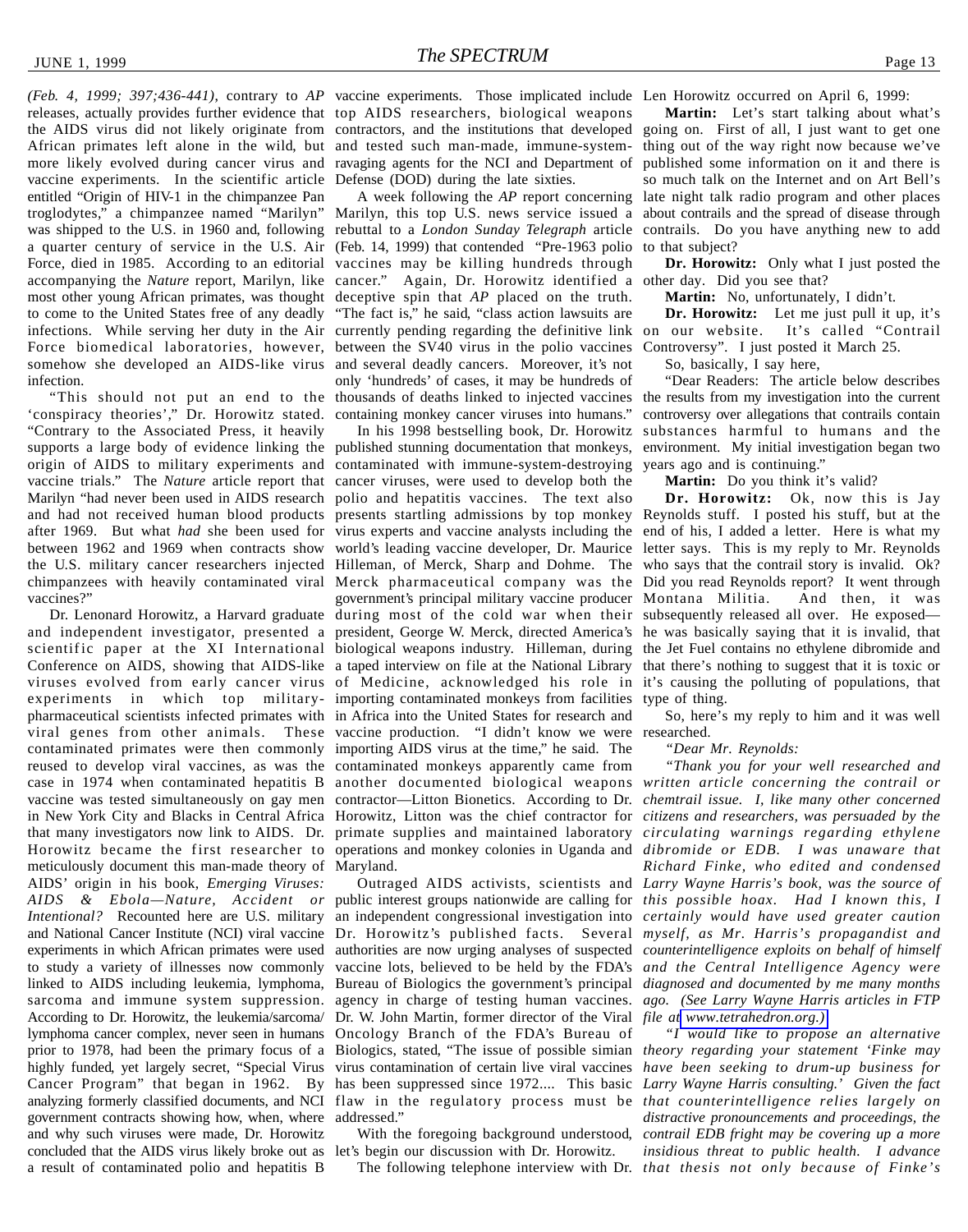*something undetermined and unattended IS body temperature with cayenne pepper and transmitting the vast epidemic of flu-like, herbal combinations. (Since most of the upper-respiratory infection that is NOT viral chronically ill show low body temperature or bacterial but appears to be fungal in upon examination.) Moreover, extensive nature. There IS a large percentage of detoxification, deacidification and oxygenation people suffering and dying with this bizarre, therapies have shown remarkable success in flu-like illness and, to-date, there has been no helping patients recover fairly rapidly once official diagnosis or even mention of it by the treatment is initiated. Centers for Disease, Control and Prevention (CDC), very odd since they typically take and I have accumulated, I conclude that this advantage of every opportunity to relay their flu-like illness IS most likely associated with heroics in diagnosing and alerting the public chemical and/or biological co-factors. concerning such outbreaks even months in Chemicals, perhaps falling from contrails or advance. (This itself is suspicious as their disease surveillance network is incapable of that facilitates infections by fungi, and likely, predicting precisely which strain of flu will micoplasma, as well. We do hold scientific strike North America from the Pacific Rim, and government documents relating to 'adult yet they are geared-up every year to tout respiratory distress syndrome, with or without their vaccine for that strain and deliver their systemic disease associated with infections due propaganda months in advance.)*

*"There is something going on that appears to be linked to respiratory, that is, airborne toxins and/or biologicals. My colleagues in No. 5,242,820, filed Sept. 7, 1993 by Lo of the clinical practice have been following this Armed Forces Institute of Pathology for the outbreak since last August when patients were overwhelming emergency rooms in several U.S. cities with a typical influenza-like symptoms. That was not the winter flu season you described. Moreover, some brownish, blackish, greenish, sticky mixture has been falling from that may or may not be related to the contrails. One colleague, Dr. Joseph Pulleo in northern Idaho, was able to obtain a sample of this substance. It was first sent to a laboratory where it was reportedly highly toxic. So toxic that lab-workers became ill and were unwilling to complete their analysis. Dr. Pulleo may be reached to confirm this by calling 208-266-1536 or by e-mail at [therevjosph@nidlink.com.](mailto:therevjoshp@nidlink.com) I understand from Dr. Pulleo that this sample was returned to him, and then he submitted it to another laboratory recommended to him by investigator, much like you, who is seeking to* believe, the state of Washington, had submitted *John Trochman of the Montana Militia. (Your learn the truth. If we all put our heads report was disseminated and came to me by together, perhaps we will finally discover the way of the Montana Militia.) Unfortunately, I was told the second laboratory "lost the Horowitz." sample". Dr. Pulleo has been most successful treating this unprecedented flu-like illness* won't cover the new book, but what you're

*association with Harris, but because explain. His treatments include raising the*

*"Based on the evidence that my colleague other sources, may be compromising immunity to micoplasma fermentents' by Lo, Weir, et.al., Clinical Infectious Disease, 1993, #17 Supplement 1, pages 5259-63 and, U.S. Patent* that we're going to probably gain the best *assignee, the American Registry of Pathology, Washington, D.C. These documents describe myriad symptoms and clinical observations very* people should be aware of or concerned about? *close, if not identical to, those presenting in this epidemic."*

*the sky in different parts of the United States* and for your people, this Lo patent for the mycoplasma and Dr. Nicholson's work. I really Armed Forces Institute and the American Registry of Pathology, is for a "pathogenic mycoplasma" that they isolated from AIDS patients, and it is far more likely to be causing the whole array of AIDS symptoms than the actual co-factor, HIV.

> Then, I go on to say*, "Finally, not that he needs my support but I can vouch for Will Thomas's character. He is not doing what you apparently think. He is not a nutritional supplement salesman. He is a dedicated truth underlying the hype. Best wishes—Len*

*with an anti-fungal regimen that he can best* referring to are the TSEs, is that correct?

*We need to learn to be still in the midst of activity and to be vibrantly alive in repose. —Gandhi*

**Dr. Horowitz:** Actually, no, I haven't even touched upon those yet. There is, we believe, at least some—there is some parallelism or overlap in the pathogenic mycoplasma area and the TSE issue.

**Martin:** Is there treatment currently available for TSEs and the prion?

**Dr. Horowitz:** The only treatment that I am aware of, again, is the 5-step process that we are articulating.

No. 1—detoxification;

No. 2—deacidification;

No. 3—boosting the immune system;

No. 4—oxygenation therapy; and

No. 5—bioelectric therapies.

And, I feel, it is in the bioelectric therapies results, along with oxygenation therapies, with the prion diseases. But again, that's the next interview.

**Martin:** Are there any other viruses that

On a note of aside, this is for you Rick, investigations should be in the area of **Dr. Horowitz:** Not to my knowledge. I really think that our focus of all of our current feel like, based on even some of the latest things that are happening right now, politically, as well as in the scientific realm, I feel that THAT is the issue. If you go into mycoplasma, and I mentioned this on Chuck Misler's radio program a couple of days ago when I was discussing the issue with Jack Medcalf, Director. Are you familiar with Medcalf?

**Martin:** No, I'm not.

**Martin:** Well, that shed some light. We determined that squalene, which is a portion of **Dr. Horowitz:** Jack Medcalf from, I a request to the General Accounting Office to investigate squalene antibodies found in Gulf War veterans. And, well over a year ago now, I guess it was about a year ago, it was an adjuvant, it is a chemical included in a mixture called an adjuvant which is intended to enhance the immune response in vaccinated populations and that it was only included in experimental vaccines. And it was determined about a year ago that the Gulf War veterans, those people who went over to the Gulf War, that were suffering—as well as people who didn't even go into the Gulf War arena, who were ailing with Gulf War Syndrome, had antibodies to squalene—again, a vaccineingredient that only existed in experimental vaccines. So, that's the old news.

> Now, what happened is, allegedly, Jack Medcalf had been approached by a group of Gulf War veterans who were sick, and in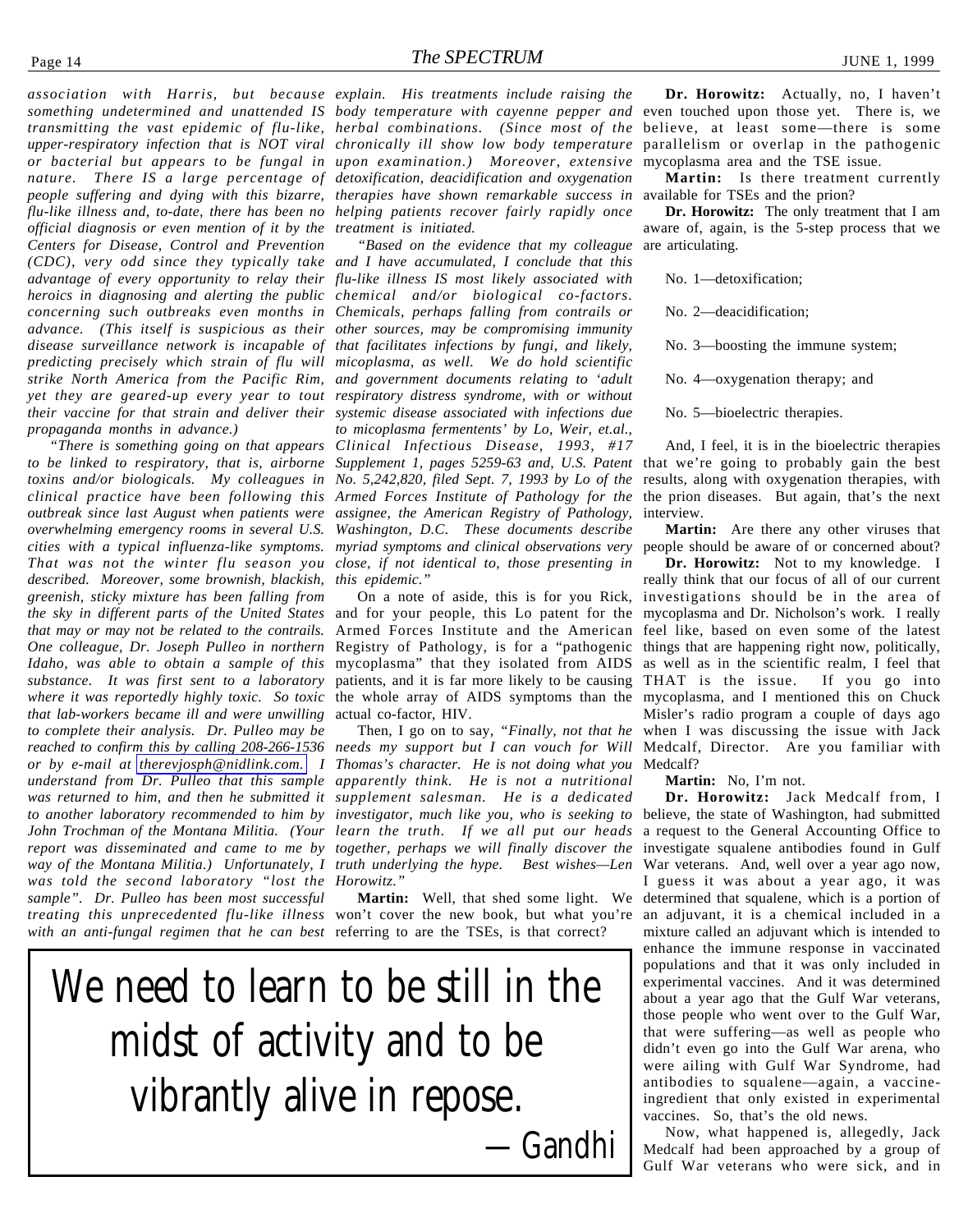Well, from my perspective, that's a distraction. Because, A, it was scientifically determined over a year ago that this was so; and B, it won't matter whether we get a confirmation through science that squalene existed in the vaccines or the antibodies are now being produced in the sick people, against the squalene they were exposed to because of the vaccines. What's really important, if you want to save lives, is to place a moratorium on all

focusing on the issue of mycoplasma rather authoritative sources. than squalene.

been very excellent investigators of the that if you focus on mycoplasma, you're going Black and Hispanic, she has an intense Huntsville issues and they have been contacting to get some extraordinary revelations here. legislators and they're also heavily involved in the Class Action lawsuit that is currently I wasn't aware that you're co-chair of the General], are kind of looking the other way. pending down there on behalf of all of the legislative committee of the National Health All I can think of, quite honestly, Rick, this civilians who are suffering with Gulf War Federation. Syndrome-type symptoms and other illnesses that are associated with mycoplasma infections. who was the Executive Director of NHF, asked spiritual aspects of this whole thing. But, see, she's carbon-copied a variety of me to do that. And, I've been working with different people, including Representative Ron Maurine Soloman. Patrick is no longer in that Paul—who, I walked into Ron Paul's office capacity. Maurine Soloman is now taking over completely connected. And, you know, the myself and presented him the documentation as president, and Patrick is now a liaison in phrase "come out of mystery Babylon" keeps about 3 months ago that we have.

you mention that in this article.

rate, here's a letter to the Acting Comptroller apparently being intoxicated, but also we want you know, the real oligarchy, those in the General of the United States from Bob Thilner, to continue to protect people's access to the secret societies, those infamous, let's say, who is a member of Congress, from the 50th supplements and vitamins and therapies, and thirteen families that are literally running the District of California, requesting an also stop the persecution of the healthcare world, literally through, in my opinion, occult investigation into the mycoplasma professionals who have been dedicated to practices—that Congress is just a incognitas—this is Oct. 23, 1998—and, you've helping people. And, again, when I was on dysfunctional bureaucracy that is created by got just a tremendous amount of evidence the air the other day with Jack Medcalf's these people to create a facade of democracy.

order to try to help, he asked the General that's implicating Dept. of Defense, Baylor primary assistant, and he said to me, "Well, Accounting office to compile a report, an College, and mycoplasma infections as being Dr. Horowitz, if you're so smart, what do you investigation, on this squalene and they just the heart of much of this bizarre, immune think we should be doing? What are you released it. And the released report says, yes, system ravaging, new epidemics—myriad new doing for these people? If you think that our indeed, there are problems. We do find epidemics. That's where I would go with it. investigation into squalene isn't going to squalene antibodies in the blood of these I would focus on that. And to the extent that bring us anywhere, where do you think we people. Again, the only way that it's most we're not focusing on that, or the Dept. of should be going and what are you doing to plausible that it got in there was through the Defense doesn't want to discuss that and help these people?" vaccines. The Department of Defense is comply with either the General Accounting unsupportive to our investigation. Basically, Office's investigations, or even congressional with healthcare professionals who are that's what the GAO is reporting and that inquiries, I mean, you've got an obvious REALLY making a difference. I mean, when there should be further investigation done and cover-up going on here. And, of course, I you talk to Gulf War veterans who are verification of squalene and how it got in think it was Dr. Nicholson and Don suffering and ailing. The ones who have there and it's effects on the immune system. McAlvaney, in his report that initially been getting help have been getting it through

> **It's now, like, you either have the eyes to see the documentation, ears to hear the truth to avoid the risks, to take the precautions to, literally, clean the temple of God, your body, so that you can withstand the infectious agents being thrown at us today. And, if you're not there, then God help you and God bless you.**

obviously they're not telling the truth about Garth Nicholson myself to get confirmation that think that Maxine Waters, being Black and them. Also, they're delivering agents that are there was authoritative connections between heavily into the Black coalition, of being not only depleting the immune system, but also Tannox Biomedical Systems of Houston, Texas heavily involved in investigating Central potentially infecting human beings with things and Baylor College, and also James Baker III, Intelligence and the drug issues that she would like mycoplasma; and that was my Secretary of State under George Bush, and be responsive to receiving the U.S. government recommendation to Medcalf's office and to all George Bush as a shareholder in the company. contracts under which numerous AIDS-like and legislative offices—that they really need to be These were allegations that were made by Ebola-like viruses were developed under Litton

So, Candice Brown and Will Northrup have of Defense stonewalling on this issue. I think

Martin: I'm looking at an article in front one of many organizations that are behind "full- Babylon. The fact that our legislators, of me from the *Preparedness Journal*. And, disclosure", and we want to stop, not only the they're puppet politicians, who we get a Dr. Horowitz: Yeah, right. But, at any by these vaccines and other ways that we're are being pulled by the shadow governors— Washington, at this point. But, NHF is just coming to mind. Congress is part of mystery intoxication of citizens and military personnel chance to "vote" for, whose political strings

I said to them, basically, we're working the alternative therapies.

**Martin:** That's right.

**Dr. Horowitz:** That's what we're doing. We're at the front line of delivering the information to these people.

**Martin:** Have you met any allies in Congress at all, in regard to this kind of investigation? Maxine Waters?

**Dr. Horowitz:** (Laughter) Maxine Water's group is—I'm just totally disgusted with the response from Congress, the lack of response by Congress. I spent about 45 minutes one-on-one with Maxine Waters's chief

U.S. government-promulgated vaccines because implicated a connection. And I spoke with health investigator, and you know, you would And I think that's why you have the Dept. and she would do something, given the fact Martin: Ok. I notice here in this article, and David Satcher, a Black man [Surgeon **Dr. Horowitz:** Yep. Patrick von Mauk, you know, I have to constantly return to the Bionetics under Dr. Robert Gallo's direction that 73 percent of HIV/AIDS patients today are genocide going on. And, she, a Black woman, being "End-Time prophecies" being fulfilled—

**Martin:** It's all connected.

**Dr. Horowitz:** It is, in my opinion; it's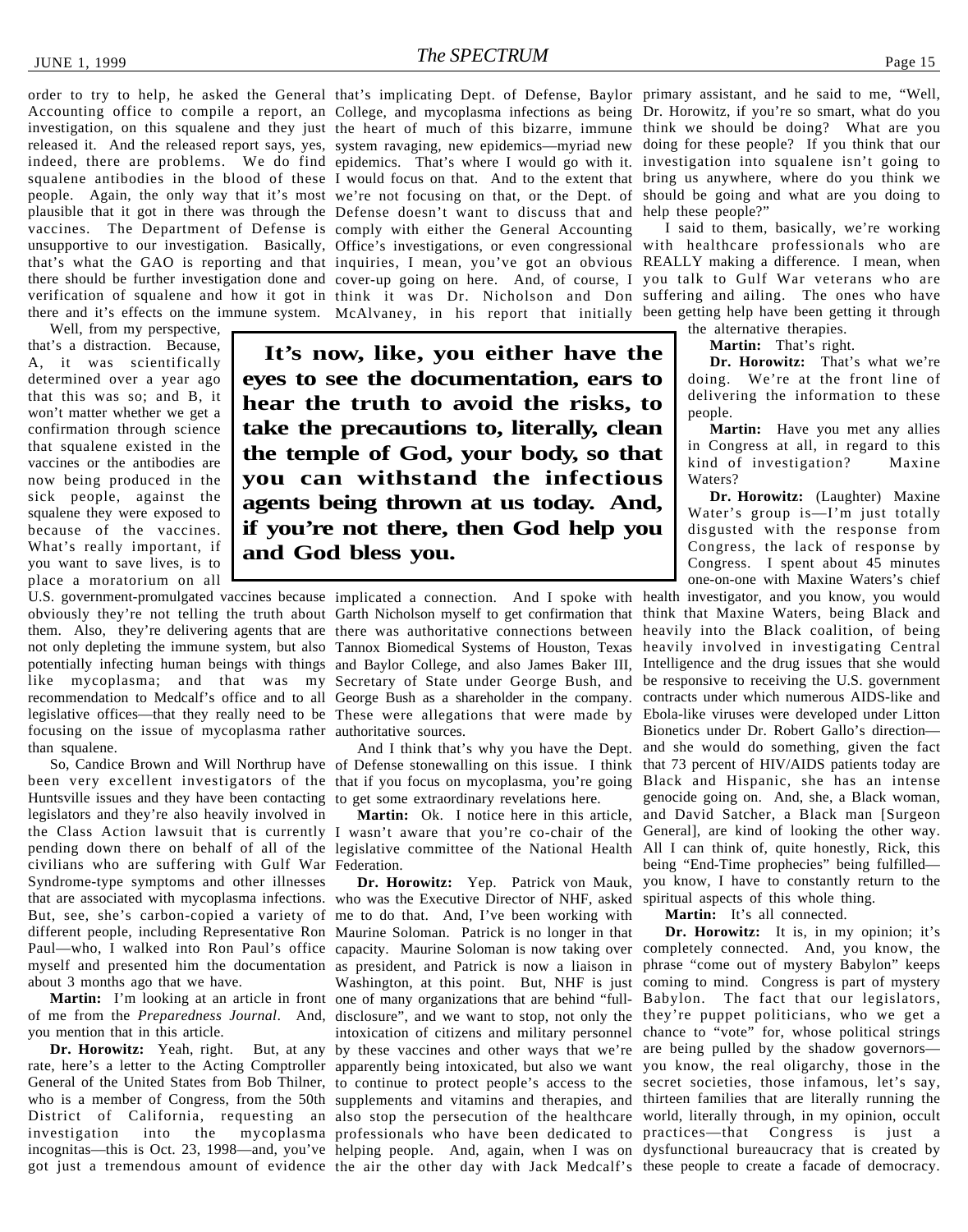That's why my purpose was, on Chuck Misler's program the other day, to just say, it's too late. People are dying, left and right. I don't want to endorse a scientific investigation into squalene. My God, it's time to help these people. It's too late to do stupid things like that, to go into another distraction that's going to take 2-3 years of investigating, and once the results of the investigation come out, they will be challenged by the puppet-scientists that CIA and DoD have on their payroll. And, so, it's time to get down to what's really happening here. What's really happening here, the bottom line, is genocide with a capital G. And people are sick and dying all over, and the fact of the matter is that this is part and parcel of a depopulation agenda wherein those people in power can make not only vast fortunes off of humanity's suffering, but as your friends and family and mine die, they're happy because it's one less, what they call, "useless eater" to feed. And, so, it's even to the point where I'm not even trying to persuade people any longer that this is what's going on. It's kind of too late for that.

**Martin:** Right.

**Dr. Horowitz:** It's now, like, you either have the eyes to see the documentation, ears to hear the truth to avoid the risks, to take the precautions to, literally, clean the temple of God, your body, so that you can withstand the infectious agents being thrown at us today. And, if you're not there, then God help you and God bless you.

It's too late. I'm not going to—I'm not going to fool around any more. We've got too many people, right now, who are sick and dying, who have come to us for help and we need to focus on those people. The urgent issues are very, very clear, and if you want to play distractive games and continue this charade, you go right ahead, but don't invite me to the party.

**Martin:** I completely agree. That's actually a good place to stop for now.

what Dr. Horowitz has to say in this ANY Tylenol, including Junior 6-11 can not be luck that their choice of terrorist *Footnote:* In our next issue of *The SPECTRUM,* we will present Part II of my interview with Dr. Horowitz. In this second conversation, Dr. Horowitz speaks of—get this—utilizing tonal frequencies for healing; decoding the *Bible;* understanding sacred geometry; the coming Age of Peace; stealth viruses and the depopulation agenda accelerating while the planetary frequency increases; living in a frequency of love as a shield of protection against the coming depopulation assault on the masses of people and as a key for healthy living in the decades ahead. If you're not intrigued by second conversation, well, let's just say "check your pulse!"

## <span id="page-15-0"></span>**Benzene And Other Poisons In Our Food Supply** And, that, I think is just a waste of time. *NEWS DESK SPECIAL REPORT*

#### **4/13/99 DR. AL OVERHOLT**

matter and thoroughness of the research of the 81mg Toronto M9W IG6 5650000120 writer warrant a wide broadcasting of this contain benzene. I found only Aspirin information so that others may check things out chewable Lot ZH71 80mg—held behind the further.

Aware readers know well that the matter of dangerous substances in our food has been a "better" living through chemistry.

While we have no way to check-out the following information, we applaud the reseach described herein and share it for whatever lifesaving value it may have for you.

[quoting:]

February 1999 1401-27 Willowbrook Dr. Cranbrook, B. C. V1C 6H4 250-426 4164 Geo: 82G/5W Kootenay Distri

#### BENZENE— BENZENEACETALDEHYDE STUDY

I have discovered a situation so ominous, extremely allergic to benzene, ricin and monosodiumglutimate, I have found narcotic benzene-benzeneacetaldehyde and derivatives in our total Cranbrook community food supply. This chemical I fear has been put in our food and pharmaceuticals nationwide. I became aware of this chemical in food, drinks, vitamins, and pharmaceuticals in our area, then in Alberta, Saskatchewan, and as we travelled throughout the United States in winter months. At that time I did not know what chemical I was experiencing allergy to; we stayed home this year to record many of the contaminated products and its extent. (I am precursors to finding massive mineral deposits.)

Ont N1K 1A5, without benzene. Anacin, as found in our brand-name life-sustaining

This was sent to me recently. The subject Life, Asaphen chewable, New Bayer coated, Whitehall Robins 621075 is horribly contaminated. ALL acetylsalicylic, Safeway, pharmacy counter, costing 20 times per mg, without this chemical.

recurring, perennial theme in this age of to anyone with any cardiac muscular it defies my understanding. Having became LFCK0338 and Dairyland Homo Feb 14 A narcotic can not possibly be of value problem. Is Reye's Syndrome caused by benzene additive rather than ASA. Are governments aware of such a narcotic chemical being added to our food supply? Bureaucrats, Gentiles, Jews, police, teachers, doctors all eat these foods. Who has the power to contaminate a nation's food supply and WHY? We are a population of 60 thousand Kootenay area, captive to two major grocers and one department store, Zellers. A major part of my complaint is that area businesses are conspiring to bring into our community and city of Cranbrook, extremely benzene-contaminated products, over and above those in the general food supply. This milk could not possibly be similarly contaminated world wide: Foremost 1% BF Foremost Foods Vancouver V6B 3W8 FE22 1118 CG2 CK6870011200 from Overwaitea. One tbs. made me ill.Post 100% Bran 6618801127 so contaminated, just touching the box caused me to choke. What would happen to the person with asthma eating this combination?

not unqualified; I did discover Lichens as began the use of massive narcotic benzene. For instance, I have not been able to find in face creams, soaps, jams, juices, milk. It 6260014359 Lot F921, McNeil Products, chemicals would be the exact same chemical To tell you how I made this discovery: It could not have been luck that the first terrorist acts against us would involve massive doses of MSG, a chemical they knew was already in the world's food supply. They know it inflames the large intestine, resulting in diverticulitis and diverticulosis. When I discovered this and survived, they Once allergic, I found it impossible to find pharmaceuticals and foods without it. It is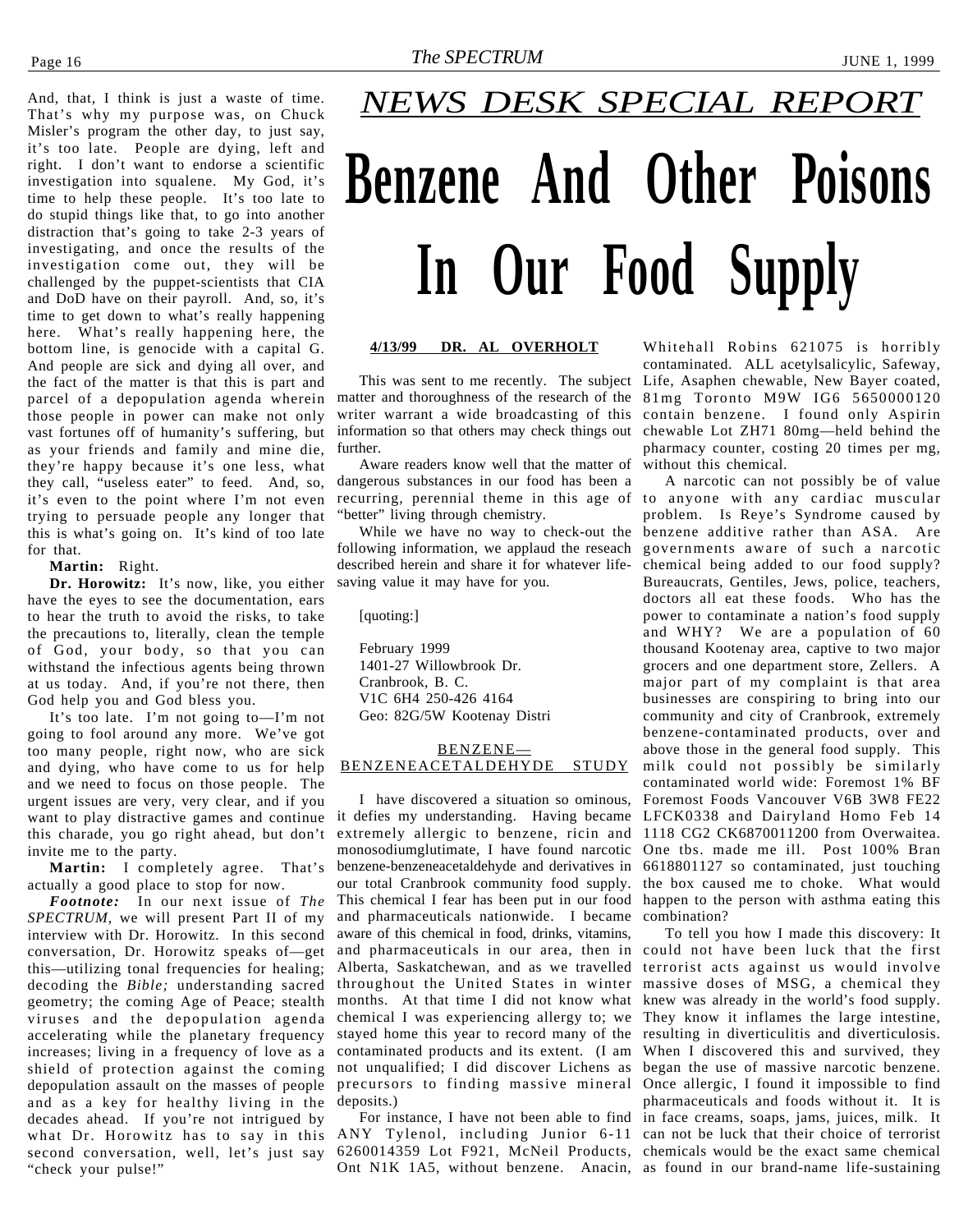products: Sifto Salt 6756811080, Winsor Salt 6601000105 Point Claire Que H9R 5M9, neck and jaw to become weak, automatic soda, brown sugar, coffee Folgers and sphincter muscles stop functioning (urinary) Nabob. Many know of MSG being put in on encountering air-born benzene. When the our food—but few know of benzene.

We discovered to our dismay the total involvement of the Royal Canadian Mounted Police [RCMP] in these terrorist activities on Attorney General Allan Rock, and behalf of international mineral corporations. Honourable Anne McClellan explains that In APEC, RCMP sabotage terrorists act on their RCMP are out of control and actively: behalf of Alberta Energy against Wiebo "electronically monitor our home and Ludwig, against WalshFelderhof Bre-X Gold vehicles; participating and financing narcotic in Busang (remember Busang reserves are benzene and ricin terrorism; use of RCMP 200 million ounces—yet the biggest giants of hellicopter to spread benzene; colluding with extremely contaminated. One had an unusual North America are only 185 total). mining empire Bronfman and area businesses Corporate Bronfman, using these horrible to poison and contaminate area foods". chemicals, which caused my extreme allergy Government reply states "your problem is not in the beginning, have wanted to take our within Attorney General purview—please Grove Alta T7X 1H8 6330675910 (ltch old) gallium mineral deposit at Moyie Lake 82G/ contact your RCMP." 5W KD without payment. I realized RCMP involvement when their patrol cars but much more toxic: A Christmas gift—set surrounded me and transported me to Trail of Martha Stewart Sheets, Troy MI 48084 Salt Co Ltd. Point Claire, Que. H9R 5M9 Mental Hospital—for depression, which purchased from Cranbrook Zellers. A new presumably they could see through the car designer powder, benzeneacetaldehyd acid, Ltd. Don Mills M3C 3R6, 1090 Don Mills Rd. windshield.

selectively. We receive it in our egg supply. Everything washed with these sheets became Causes arthritic deformity, but when it is toxic and had to be disposed of. Without a removed from the food supply—the pain is Canadian Justice System, Zellers owners can gone completely.

Benzene—benzeneacetaldehyde—

a) salt taste collects in tonsil mucous;

the sensory nervous system—impossible to hold a cup;

c) irritation of bronchi—as asthma, constant acid forms in the esophagus—called acid reflux—but is really benzene poison;

d) the most horrible aspect of this function. benzene chemical is when trying to sleep: the involuntary muscles stop working and my Klotz and Jewett, University of Toronto, time breathing; why not also a child's testicular cancer, shrinking testes, and low breathing as well as in crib-death. At times sperm count. Is this benzene in our when I have been badly contaminated it pharmaceuticals and food disrupting the causes the heart muscle to quiver and flutter. body's endocrine system? What would happen to those with cardiac muscle weakness? They may take an ASA multiple reasons. My view sees a sinister with further benzene or a cimetidine Tagamet evil. A perfect way for international masters PX307883 Kimberley Drug, RX514454 Natal, to "pull-in-the-noose" when they wish to RX6517780 Shoppers Drug Lethbridge all take minerals, intellectual property, contain benzene; then take a Rolaids, Warner electronics (Ramsey), etc. Further research Lambert Scarborough MIL 2N3 5770065195 will have to be yours. (in my notes I wrote "very bad"). How would that person know what was happening? Is benzene the reason for the statistical rise in female heart attacks?

e) loss of REM sleep; from personal experience the body and mind become totally fatigued. This is likely called cronic-fatiguesyndrome. Any of the female face creams Base Glaxal 5409232301, Body & Bath Lot71127, Oil of Olay USA GPO1947656 contain benzene. Since I am so allergic, they cause me itchy skin welts.

f) benzene's narcotic effect causes the 1996) chemical is removed, normal body functions resume.

Our letters to Prime Minister Chretien,

Ricin is used in our food supply became volatile when touched with water. b) shaking and hand trembling as it hits would contaminate our world's food supply. Another example of the same chemical L4W 2T7 6756811080(old) fell from these sheets—everything it touched chemically contaminate our home and we can do absolutely nothing about it. I therefore Corp. Product of USA Heing feel a greater horror as to who could and

> IF we are being intentionally poisoned enmasse, what other horrors of benzene are Feb. 14 known?

Parkinsons cause is environmental—as nerves can no longer control muscular

breathing stops. It literally shuts down night-reported a most unusual 60% increase in N1K 1A5 6360014359 Lot F921 Is benzene an endocrine inhibitor? Drs Richmond, BC V7A 4Y5 6815600096

WHO AND WHY? Maybe there are

#### WRITTEN WITHOUT PREJUDICE

(signature)

Frances Y. Johnson (Mrs.)

#### **BIBLIOGRAPHY**

#### 1999 BENZENE—WORK SHEET

Beans & Pork, Western Family Food, Vancouver V6B 4E4, 6263917520

100% Post Bran 6618861127

3-Pies Jello, Citron Kraft, Canada Don Mills Ent M3C 3J5 66188C2080

Rogers Best Brews Sugar 6311112354

Rogers Demerma Brown 6311112573

Redpath Brown sugar (Demerasa) Redpath Ind. Ltd. Montreal 6284761216

Green Giant Cream Corn, Pillsbury Can. 675 Cochrane Dr., Marham, Ont. L3R CM7690521026C (upper stomach). One plastic lining.

Kraft Pure Strawberry Jam 6810005557

Alpha Honey, McKenzie Food, Spruce

Sifto Salt, Canada Inc., Mississauga Ont

Dreadful Winsor Salt 6601000105 Canada

Arm & Hammer Soda, Church & Dwight (Med 1kg) Bad 6533300150

European wieners, Treybe Sausage, Ltd., Von U5L 1P7 207399607746

Sun Rype Grapefruit Juice Kelowna, VIY 2W4 5796100094

Burger King Ketchup, McBurger King

Edward Coffee—Lucerne Foods, Calgary T2P 2J6 5820045014

This made me sick—Dairyland Homo Milk 1118 CG2 CK 6870011200 (Overwaitea)

LifeFibre Laxative, Shoppers' DrugMart, Toronto M2J 4Y7 5780003453

London Drug Vitamin C, London Drug Ltd.

Tylenol, (Junior 6-11) McNeil Products

Tylenol McNeil Guelph, Ont N1K 1A5 Lot F857-151501

Pert Plus Shampoo, Proctor & Gamble Toronto M5W 1C5 566471

Base Glascal Skin Cream, Roberts Pharmaceutical, Mississauga, Ont L5N 6S2 5409232350, 5409232301

Rolaids, Warner Lambert, Scarborough M1L 2N3 5770065195 (bad)

Body & Bath Basics Face Cream, Sudbury Ont P3E 5R2 Lot 71127

Primrose & Milk Face Cream

Calif Face Alpha Hydroxy Belvedere Inc. Toronto L5R 3G3 6574326004

Anacin, Whitehall Robins 621075 (extremely bad)

ASA Safeway Can. Safeway Ltd. Western Pharmaceutical Calgary T2P 2J6 5820076240

Kufe ASA Shoppers Drug Mart Toronto M2J 4Y7 578001183. The benzene is so strong you can smell it through the plastic bottle.

Martha Stewart sheets, Troy, MI (1964, Inc. Montreal 5760687894 [End quoting]Asaphen chewable (ASA) Pharmascience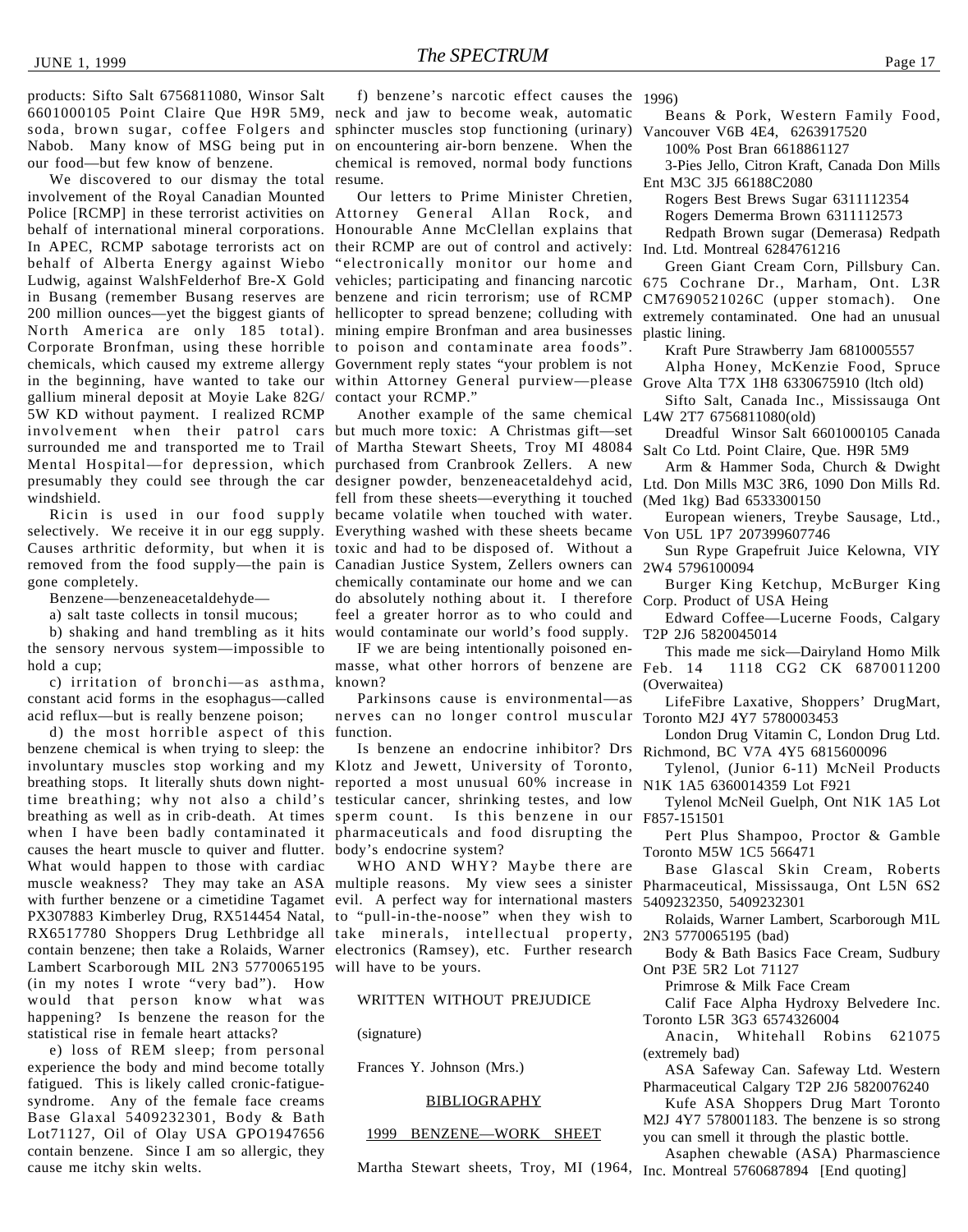## <span id="page-17-0"></span>**Money & Secret Powers, Or: Where Is The Nation Headed?**

excerpted from the Jan/Feb 1999 issue of Dr. War? How could such an orgy of blood have the state itself. He warned that the bankers John Coleman's excellent publication called enveloped the civilized nations of the West? Did were showing signs of out-of-control power that World In Review. *We share it here because of* Western civilization not boast great writers, would lead to the destruction of everything won John's gift for showing us the long reach of philosophers, artists, poets, musicians, and a by the Renaissance. What Savonarola was *history's arm—especially when one has a more accurate sense of exactly to just what "octopus" that long arm is attached!*

#### **Jan/Feb 1999 DR. JOHN COLEMAN**

When the history of this country comes to be written, especially the history of the Clinton years, it will be placed in the true perspective of power out of control, running amok, sanctioned by a party which itself is out of control. Put another way, the Democratic Party, Florence, and Genoa as a powerful force—out by sanctioning an out of control executive, is itself beyond the control of moderation and judicial restraint, and is now given over to its radical element.

History will record that the Clinton presidency was not only a tremendous step in the direction of a Socialist state, but that indeed, it affected the whole of Western civilization to the detriment of all nations. How else would history view the Clinton presidency, if not in this light? History will record that the Clinton presidency was a social and political disaster of grave dimensions. Perhaps not a parallel to the social disasters of the murder of Lincoln, McKinley, Garfield, and later, of Kennedy, nor a parallel to the social disaster of the First World War, but certainly in the same context.

No, the First World War was one of unparalleled disaster and on a scale frightening to look back upon. Western civilization was reduced to snatching young men from their homes and families, conscripting them to participate in the slaughter of nations from the same Western culture and civilization. It was an era where the American President Wilson ran amok, out of control, seizing powers which were not his under the *U.S. Constitution*.

Wilson had nothing better to do than conscript our young men to fight and slaughter other young men of a branch of the same family as theirs, while the churches, the religious leaders, stood mute or else endorsed the slaughter. How did these events come to

religion overwhelmingly against such slaughter?

Did not the Renaissance produce Lorenzo the Magnificent, Sixtus, and Julius II, the great beautifiers and civilizers of Rome, patrons of Botticelli, Ghirlanaoi, and Pinturicchi? And yet, even then, voices were being raised about the fellow merchant bankers, particularly the Orsinis dangers of power out of control and running amok. One such voice was Giralamo San Marco in Florence, who saw the out-ofcontrol power of the Black Nobility of Venice, of control power beginning to run amok.

Editor's note: The following history lesson is pass? What were the causes of the First World the corruption of the rulers and leaders and of witnessing was the equivalent of today's out-ofcontrol, running amok Corporate-Government State, and a president under the control of the equivalent of the Black Nobility of Venice—and I am speaking of the Rothschilds and their of our time.

> Savonarola (1452-1498), a Dominican prior of evil of central banking. This was the The "bancherius" was the start of today's moneychanger of the 12th century, so despised by Christ during his ministry on Earth. The "bancherius" accepted deposits from the businessmen of Venice, Florence, and Genoa,

This little-known but great man warned of from the Black Nobility, immensely rich

#### **MORE READING**

Books by Dr. Coleman: *• SOCIALISM: THE ROAD TO SLAVERY*

#### *•DIPLOMACY BY DECEPTION*

And another fine book: *• CONSPIRATORS' HIERARCHY: THE STORY OF THE COMMITTEE OF 300*

*His latest book: •* WHAT YOU DON'T KNOW ABOUT THE *U.S. CONSTITUTION*

Monthly newsletter

#### **WORLD IN REVIEW (WIR)** \$65.00 per year, 1st class mail

(32 pages with no advertising)

A*vailable from:* **Joseph Publishing** 2533 N. Carson St. Carson City, NV 89706

*Each book is \$20 and includes shipping & handling. For orders by credit card, please call 1-800-942-0821.*

families. In turn they granted credit to merchants and traders in the form of "banchi di scritta". The bankers were exceptionally powerful in Venice, but Florence and Genoa also came under their influence.

The 13th century Venetian "banchi di scritta" devised the medium known as Bills of Exchange, by which they transferred payments from buyers to sellers. Eventually it led to the establishment of the Medici Bank in Florence, which could make or break politicians and popes alike. And the Medici Bank did just that. In a blaze of power run amok, out of control, the Medici Black Nobility and the Guelph Black Nobility were responsible for one intrigue after another, which is how they got their name "Black Nobility". It had to do with their uncontrolled appetite for unbridled power and it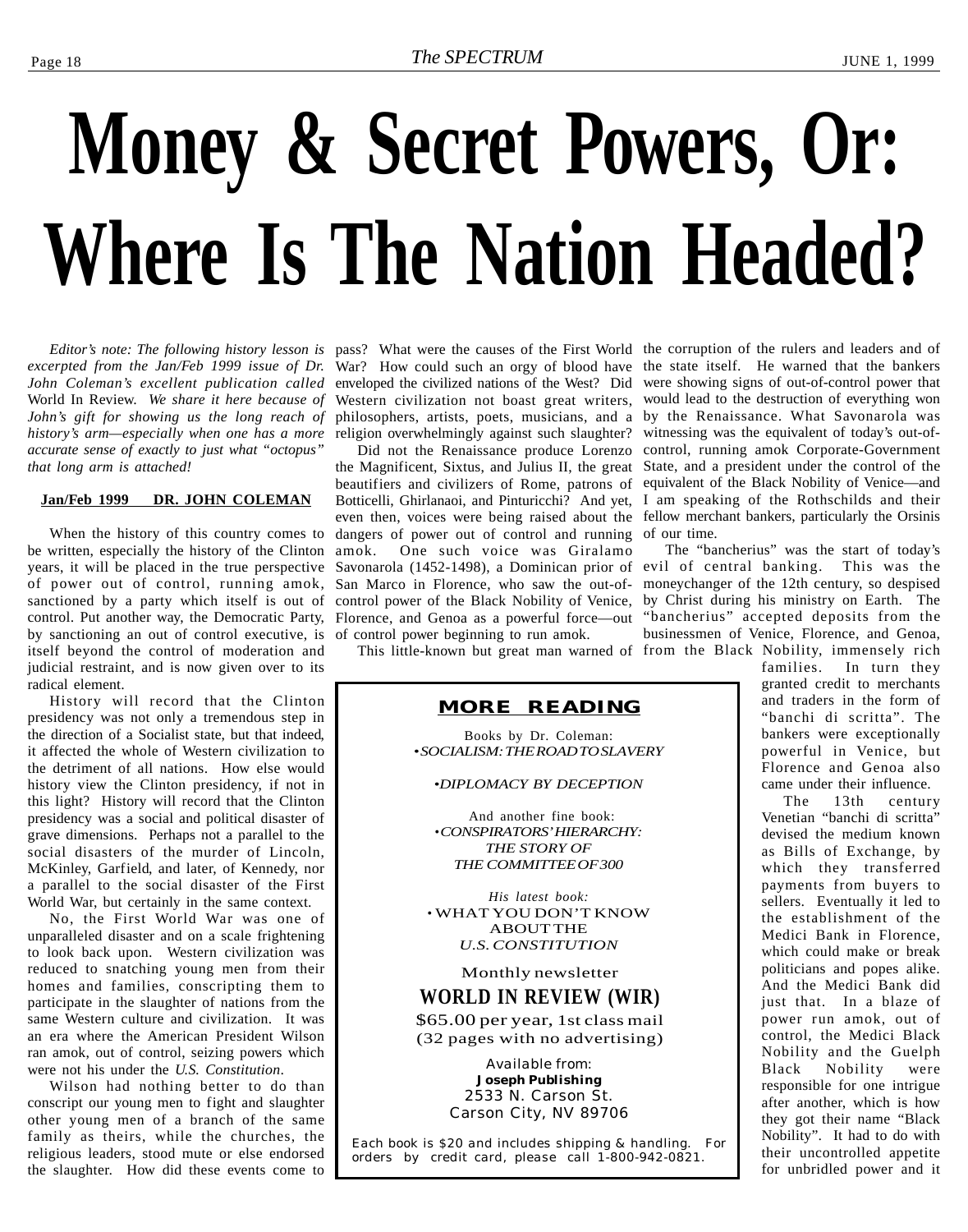turned the nation-state of Italy into a quagmire want to dispense with his services. of deception and deceit.

power of the Venetian "banchi di scritta" led to the financial success of the Fuggers of Augsburg, Germany. Jacob Fugger (Jacob the Rich, 1459-1525) played a leading role in broadening the power of the German branch of form of the Bank of England, without which it United States, it was Rothschild, Warburg, and the Venetian Guelphs. The Venetian Guelphs would have been impossible to wage the First Lazard Freres money that put their representative were perhaps the most notorious of the Black World War. By the time the First World War Nobility. (Queen Victoria of England was a ended, international central banks had become Guelph.) Another Guelph was the powerful well established. Robert Angevin of Naples and Venice.

members of the Italian Guelph Black Nobility bankers. The rise of City of London banking "affable anarchists"—led by House—who had who set out to carve a place in history for dynasties, similar in nature and make-up to elected Wilson, and not them. House showed themselves of power run amok. On the death the Venetian Black Nobility bankers, was his contempt for the American people when he of Emperor Henry VII, he was appointed very similar to that of their Venetian cousins, sailed for England on the very day that Wilson imperial vicar. A hundred years later his and they, too, began to make a place for was nominated as the Democratic candidate for unbridled powers were magnified by the themselves in history. The Rothschilds, the presidency at the Democrat Convention in domination of the de Medici family. Lorenzo Schroeders, Barings, Warburgs, Lazard Baltimore, 1912. "I feel no need to watch the de Medici continued in the ways of the Black Freres, Kleinworts, Bensons, Hambros were proceedings," House said. On his arrival in Nobility, being treated like royalty, though he to assume a place in power and control of Europe, House told a gathering of Fabian had no title to royalty.

Nobility Orsini family, Lorenzo became a virtual British and American governments, audience included delegates from the Barings, prince. Through his bride, Clarice Orsini, culminating in the situation today, where the Seligmans, Rothschilds, and Lazard Freres, et Lorenzo was assured a high place in the United States is barely one step removed al.: "I was confident that the American people Venetian banking dynasties. He was appointed as a receiver of papal revenues, after he had used his considerable charm and abilities to financed the Hapsburg Empire under Charles V, shade facts, which led to the conciliation of Pope Sixtus IV.

Later, the greatest of the Medici lost out to another Black Nobility family, the Pazzi family being given the all-important and highly-lucrative position as receivers of papal revenues, which resulted in plotting by the Black Nobility Ferrantes to remove Lorenzo from his exalted position. The Pazzis and Ferrantes joined in a plot to assassinate Lorenzo while he was attending Easter Mass. Lorenzo was wounded. After his recovery, the Hapsburgs. The Barings have been described imposition of income tax, third by the Medici family sought to exterminate the Pazzi as "the sixth greatest power in Europe" for the conscription of our young men to fight a war family, for which Sixtus excommunicated Lorenzo.

Not intimidated, Lorenzo pursued a foreign policy, which proved very costly, in an exercise of unbridled power run amok. Does that not sound like President Clinton? Lorenzo's Council of Seventy was nothing but despotism in control of Florence and Venice. It enabled Lorenzo to waste state money on costly adventures, he debased the currency, declined the prosperity of Florence by heavy taxes (particularly on non-Black Nobility properties) which led to a decline of the city-state.

For all that, the Medicis were recognized as the greatest patrons of the Renaissance, which led to the mostly brilliant development of such as the work of Botticelli, Donatello, Verrochio, Michelangelo and Massacio, indeed a paradox. people to become a great, fair, and just nation on "The History Of Banking, Its Relationship Does that not sound somewhat like Mr. Clinton, (as epitomized by Washington in his *Farewell* With Secret Societies, And Its Role In who has engaged in numerous foreign *Address* to this nation) through actively, Modern Times" which will be available in adventures, using the state's money, and yet he systematically, seeking to destroy all those hopes March 1999, together with "A Rogues Gallery remains "popular" with the people who do not and plans.

The unbridled, out-of-control, run amok the power brokers and it may be safely deduced for the American people. The Rothschilds that, over the next two centuries, their influence controlled President Wilson through House. He and power spread throughout Europe and led never bothered to hide his contempt for the eventually to the goldsmith bankers of London ordinary American people. When Wilson was and the establishment of central banking in the

Robert's family were immensely wealthy what Venice was to the Black Nobility that it was the Rothschilds and the group of By marrying into the all-powerful Black to some of the most corrupt actions of the *Institute for International Affairs*)—which the destinies of nations which has given rise Socialists and members of the RIIA (*Royal* from a dictatorship.

> During the 16th century, Jacob Fugger it happened. and made a huge fortune in so doing. His family had done extensive trade in silver, gold, and wool, with the Venetian Black Nobility and their "banchi di scritta". Today, Jacob Fugger would be described as the head of one of the largest "Fortune 500" companies, or a City of London Merchant Banker of the caliber of the done better. And so Wilson was used as a tool Barings. Jacob Fugger was once described as to promote their hatred of the *Constitution*, first "the fourth greatest power of Europe" because through his attack on the tariff barriers which of his behind-the-scenes control of the had made this nation great, second, by the same reason that they control so many powerful in Europe in which the US should never have people who run the affairs of nations.

> The Rothschilds have been described on more than one occasion as "the first great power of Europe, more powerful than kings, princes and popes". The Rothschilds have played a devastating role in the history of America—just as the Black Nobility played a tremendous role Jefferson Clinton, who was elected by the same in the European world, one which it plays more than ever, today.

> The contempt of the Black Nobility of Venice for the ordinary people of Europe is in the current impeachment proceedings. They mirrored in American history by the contempt have told the political leaders of this country, in the Rothschilds feel for the ordinary American. effect: "A decision has been made to keep the The Rothschilds showed that contempt for ordinary Americans, for the Founding Fathers, for the hopes and aspirations of the American

In any event, the Venetian bankers remained House, mirrors the contempt of the Rothschilds Their servant, Colonel Edward Mandel going to be a candidate for President of the in the White House.

The City of London became for England once described as "dolts", who could not see House mirrored the contempt the Rothschilds felt for the ordinary American people, whom he would accept Wilson without question." And so

> House mirrored the hatred and contempt of the Rothschilds for the *Constitution*, a hatred so venomous that they did not hesitate one moment to plunge America into a terrible civil war from which war they reaped great social and monetary gain. Truly, the Venetian "bancheri" with their "banchi di scritta" could not have been involved, and finally, by passage of the *17th Amendment*.

> And so it was with Roosevelt, himself a banker's banker who, like Wilson, was elected by the Rothschilds and their fellow merchantbankers to do their will, right on to William group of bankers for exactly the same purposes as Wilson and Roosevelt. The Rothschilds have shown their contempt for the American people services of Mr. Clinton, and nothing you can do will be allowed to change that."

> This is the first part of a Special Report of Traitors".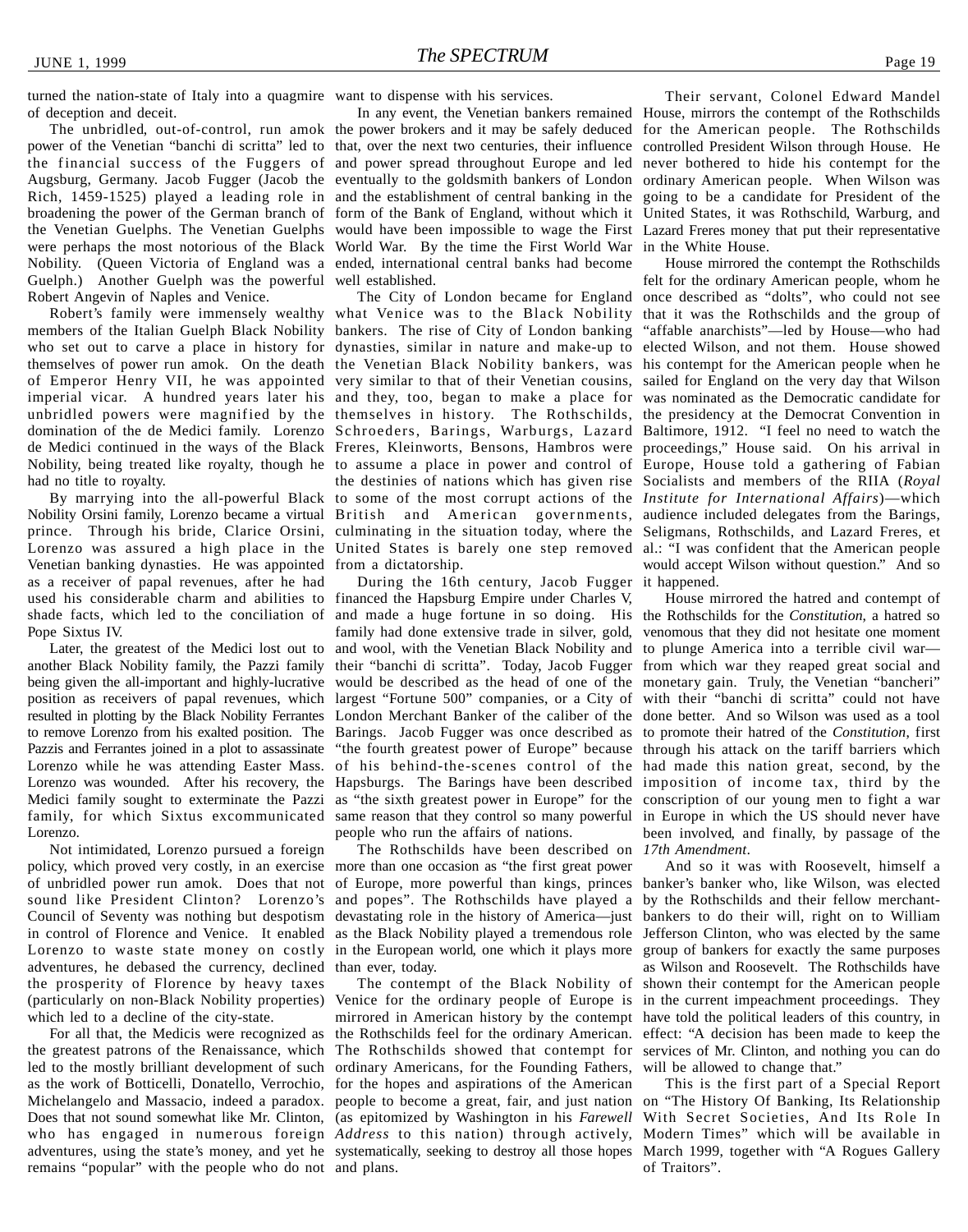### <span id="page-19-0"></span>**A Message From Oracle, Shaman Of The Mayan People**

*with all of you. This accomplished spiritual* people. As well there is the marvelous design *leader and healer feels strongly that this publication is THE most important conduit for reaching those who are seeking Truth, and plans to share other messages in the future, as such are revealed to him for this purpose.*

*Oracle has asked that we share with you. There is no way in newspaper technology and black-andwhite rendering that we can do justice to this photograph, "taken in 1997, in the seventh month, on the seventh day, at 7 a.m." according to Oracle, in a forest in the Southwestern United States. Oracle says that "something" made him stop during a hike and take the shot of a particularly inviting grove of trees. However, when the photo was developed, there was present, standing out in front of the trees, a subtle Lightimage projection of a large Phoenix bird, with rainbow-colored "feathers" outstretched. The color image is awesome in its subtlety, with the details of the colorings and textures of the "feathers of Light" becoming apparent only upon closer study of the photo. We hope to offer you color print copies of the original color negative of this photo at a later time.*

#### **5/30/99 ORACLE**

In the beginning, way before the Earth was created, a plan was formatted as to how our planet would evolve throughout the centuries. As we approach the year 2000, in this moment and hour of human evolution, the lives of human beings are being heavily manipulated by religion, government, the media, science, etc. We see how they assume positions of power to continue manipulating our lives on the path to destruction.

To reach for something greater than what we are able to express directly through our lives is the dream of mankind. To see more than our eyes can see or our mind can imagine has been an impossible dream. That is why we have the urgent message that said: "You must travel to Spiritual Guides who, from time to time, en- the North, where you will meet people who to feel, they are already receiving my messages Light-en us with their messages of love, believe in me and have been deceived by knowledge, and direction.

To me, my Spiritual Guide is called Pacal. Many of you know him as Commander Hatonn. met a wonderful spirit, a free soul, who He came from the stars and changed the lives of my people, the Mayans. The world refuses to accept this truth, but the scientific world verified the imprints left behind around the Mayan cities, that I realized I was about to be faced with my where seemingly "impossible" achievements were mission. created.

engineering of the drainage system in the Mayan I knew that I had to do everything within my cities that to this date cannot be duplicated with power to stop these people who have used his all our modern technology. Also of note is the name to gain power, position, and money from way the Mayans have cultivated and harvested the land, producing papayas as big as watermelons, and other bounty of astonishing

*Oracle has asked to share the following message* keep illnesses such as cancer away from their message that begins like this: and construction of massive pyramids and other structures of great curiosity. I could go on and on, but that is not the point.

The picture which accompanies this writing visions I receive messages from Pacal (Hatonn) I am known as Oracle, Shaman of the Mayan tribe. To some I am a messenger. Through my that I must relate to my fellow brothers and



sisters throughout the world.

Many moons have passed by since I received messages that have come from the Dark side."

After several years, about three months ago, I expressed to me a great concern over a situation which she had experienced that almost destroyed her life and the life of her family. It was then

Some of these accomplishments include the E.J. Ekker, and immediately Pacal spoke to me. Shortly after that, I learned about Doris and innocent people who are on a path of seeking The Truth.

Throughout these writings, I am offering you throughout the world.

*Editor's note: We feel deeply honored that* measure. The Mayan culture has been able to a window that has opened to bring you a

"You must remember, love is not getting, but giving. Within the framework of the wonderful, spiritual Laws of the Universe, the most important things are created for mankind so that man may evolve and reach a way of life where happiness, freedom, love are the foundation of life at a higher level.

"I do not work in all the hearts alike, but according to the preparation and sensitivity that I find in each of you. I am not accepted by a mind that has been corrupted by an overindulgence in the pleasures of the flesh, such as the greed, money, and power that has spoiled the hearts and minds of mankind for centuries.

"I am ashamed that my name and my message has been used in vain by the Ekkers. We must not pass judgement on their wrongful actions. We must not judge them, as the path of chaos and self destruction has taken its toll on them. The laws of the land and Higher Law are matters they will have to face sooner or later, as they cannot continue harming innocent people.

"But there are more important things that we must address. The time is coming wherein we must prepare for the cleansing of the planet. In the midst of these deep changes, we must repair all the damage that we have inflicted upon ourselves, upon each other, and upon our precious Mother Earth.

"We will move throughout the changes more easily if we are able to see the road upon which we are traveling. This is accomplished by stilling yourself and listening within to the Voice of your heart.

"Many will suffer as they believe that nothing will happen, that our monetary system will not collapse, computers will continue working without any problems, our food supplies will never end, the waters will not be polluted by dangerous bugs and nuclear wastes, etc. These are hearts hardened from hearing by fear, ignorance, and greed.

"Those who have any sense to see and heart about the preparations that must be made now. The ones who will remain to live in a new world, free of hate, war, pollution, and technology no longer misused, must prepare without fear for these changes.

"A new era will open up, and all those who find value in the messages that come through their heart-soul connection will enjoy a new world wherein Harmony and Love will prevail."

This was the message that I received from Pacal (Hatonn).

I am Oracle, medicine man of the Mayan people. I have chosen this new publication in which to share this message of Pacal (Hatonn). I send this message with all my love and my blessings to my fellow brothers and sisters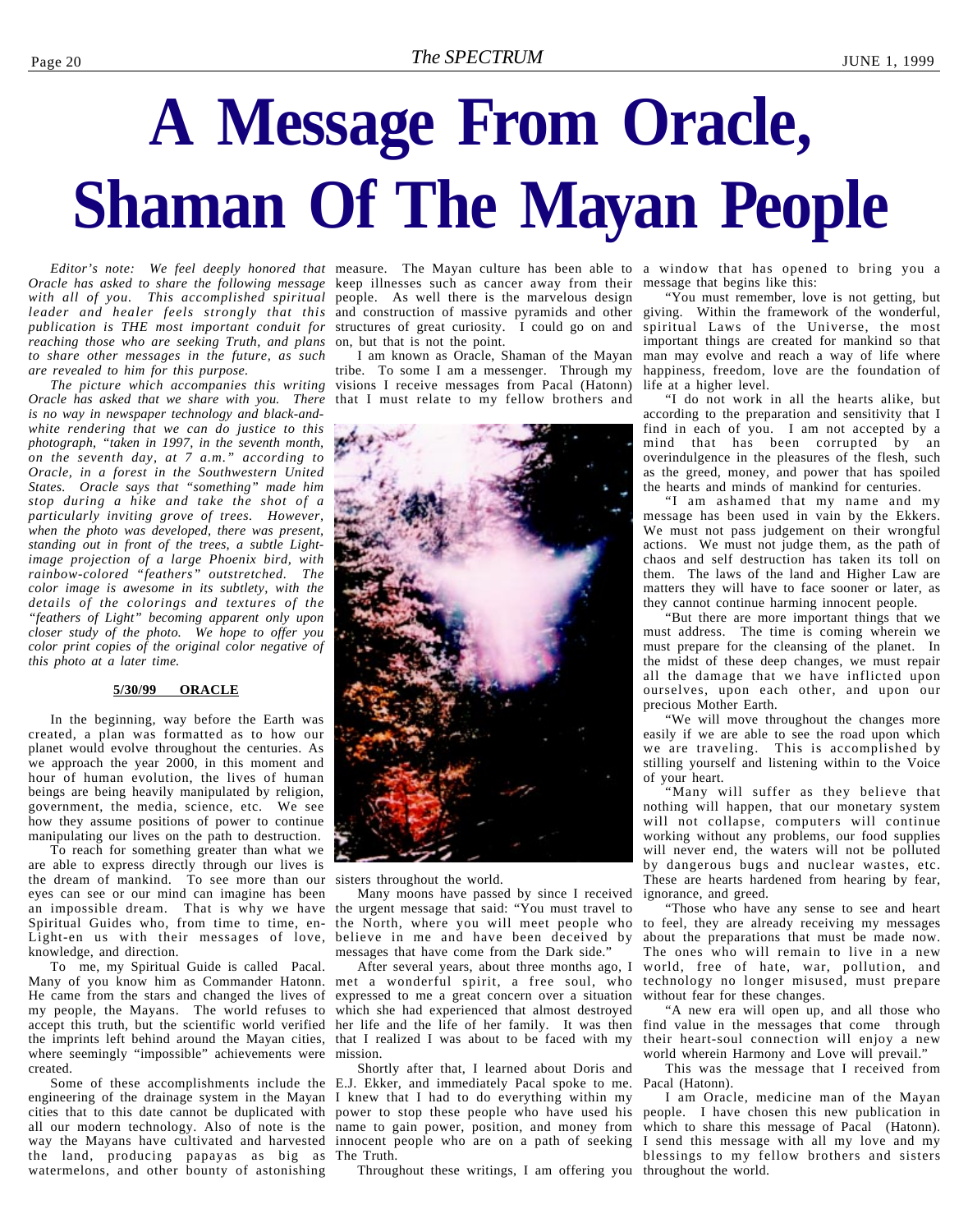## <span id="page-20-0"></span>**A New Menace Is Stalking Europe: It's The U.S.**

*Editor's note: The following is from the* mood in these places is that many people in *4/4/99 issue of* The Boston Globe *(page A27)* these countries sympathize with the Serbs *and is brought to our attention courtesy of* because they share the Christian Orthodox faith. perception here is that America failed Russia. *Calvin Burgin [<wrldline@texas.net>.](mailto:wrldline@texas.net) It is* That certainly plays a role. *important background in conjunction with Ray Bilger's article on Yugoslavia directly following* perceives as "pax Americana", a time of peace *this article.*

#### **4/4/99** *BOSTON GLOBE*

A new menace is stalking Europe, threatening to plunge the entire continent into a devastating war. Its leaders espouse the geopolitical ideas of Nazism and the tactics of Hitler. And for damning proof of its existence, all one need do is look at what is happening in Yugoslavia.

What is the name of this evil? If you guessed "ethnic cleansing", guess again. Try Now the Americans aren't fighting for freedom "America".

That, at least, is the increasingly popular view shared by people in a wide swath of the planet stretching from Russia's pacific coast to the Balkans, where NATO's airstrikes against Yugoslavia have set off a virulent anti-American backlash.

The US-led alliance portrays its airstrikes as an effort to prevent Yugoslav President Slobodan Milosevic from carrying out a policy of repression and ethnic cleansing, or forced expulsion, of Albanians from the southern Serbian province of Kosovo.

But at Friday's antiwar concert attended by some 60,000 people in Salonica, Greece, the United States was the bad guy: President Clinton was compared in posters to Hitler; NATO was spelled out as "Nazi American Terrorist Organization"; and posters warned of "a new Vietnam" in Europe.

These were the same slogans at protests in Moscow last week, where a masked gunman tried to fire a rocket at the US Embassy and where an Alexander-the-Great impersonator fired an arrow at the American ambassador's residence. The same sentiments were evident in the former Yugoslav republic of Macedonia, refer to "the NATO aggression", and even on Cyprus, and in Slovakia, where American the most staid officials, such as Foreign embassies have been pelted with eggs, paint, Minister Igor Ivanov, use Cold-War-style that my country would behave in such a way." and debris in the past week.

and prosperity guaranteed by a responsible wealth, people in parts of Eastern Europe seem to view as an effort at US world domination.

"We in the Balkans fought against the Nazis. Now we have to face an attack by the Americans," said Costantis Tripos, 42, a farmer who cultivates American sweet corn, during an all-night candlelight vigil in front of the American embassy in central Athens. The first American government was fighting for freedom. anymore. They try to dominate the world."

bombs are falling in Belgrade. There, Serbs who waved American and European Union flags during pro-democracy protests against refugees in Kosovo, and threatens to spread the President Slobodan Milosevic two years ago are hostilities—another problem NATO and the now singing patriotic Serb songs, waving Serbia's tricolor, and driving home the sense of betrayal trashing the Belgrade McDonald's and the American embassy.

protests have been strongest are important to America in different ways. Greece, a NATO member, provides vital logistical support to the allied operations; equipment and supplies pass through Salonica, and in the event of a ground assault, so would NATO troops.

Macedonia, a candidate to join NATO, provides the alliance's troops with a foothold close to the Yugoslav border.

And Russia, which this decade has enjoyed an unprecedented partnership with NATO after a 50-year standoff, has been the West's most important post-Cold-War success story until the recent chill in relations.

In Russia, even the most liberal media hyperbole to denounce the alliance's

spread throughout the country: A Siberian movie theater refuses to show American movies and replaces them with Yugoslav ones; Mormon missionaries from the United States are banned from the Pacific port of Vladivostok; a St. Petersburg institute director orders four visiting US professors off his premises.

When the Soviet Union collapsed in 1991, many Russians embraced the West, and America in particular. But disillusionment about America has been growing in Russia as the country's economic crisis deepens despite US political and financial support for the Kremlin's so-called market reforms. Although Russia's corrupt leadership and endless political battles are probably more responsible for the country's problems than anything the United States did, the

But the larger issue is that what the West anti-American backlash in Russia, but they may American officials say they expected an not have expected it to run so deeply.

American superpower intent on spreading the **to teach us to be a part of the civilized "We thought the United States was going world, and help us become a wealthy democracy," said Vladimir Levin, a Moscow businessman. "But all America wanted was for us to be weak and dependent, so it could sell us its cheap goods and exploit our resources. And now we have America bombing Yugoslavia as a result, and we have to wonder if they will bomb us next. They would have never done that if we still were the Soviet Union."**

Naturally, this feeling is strongest where the since last Sunday's riot outside the US In Macedonia, tensions have been growing Embassy. The growing Slav backlash there is directed at the large influx of ethnic Albanian United States may not have considered thoroughly enough before deciding to station troops there.

Outside Serbia, the countries where the Nicholas Burns, held several meetings with And when the US ambassador to Athens, Greek foreign ministry officials, asking for support for the NATO campaign, it caused a furor in the country's parliament, where the American envoy's diplomacy was denounced as pressure.

> "Mr. Burns comes and goes from the ministries like they were his home," said Communist Party deputy Dimitris Costopoulos during a heated exchange in parliament this past week.

> But it is not just the politicians who are questioning the motives behind NATO's military attack. "On the eve of the 21st century, I'm distressed that we can't find another solution to the problem," said Tallye Maroulis of Tampa, who now lives in Greece. "I believe in America, and I am heartbroken

The simplest explanation for the anti-US "barbarism". The negative feeling has Vlahou contributed to this report from Athens. David Filipov reported from Moscow; Toula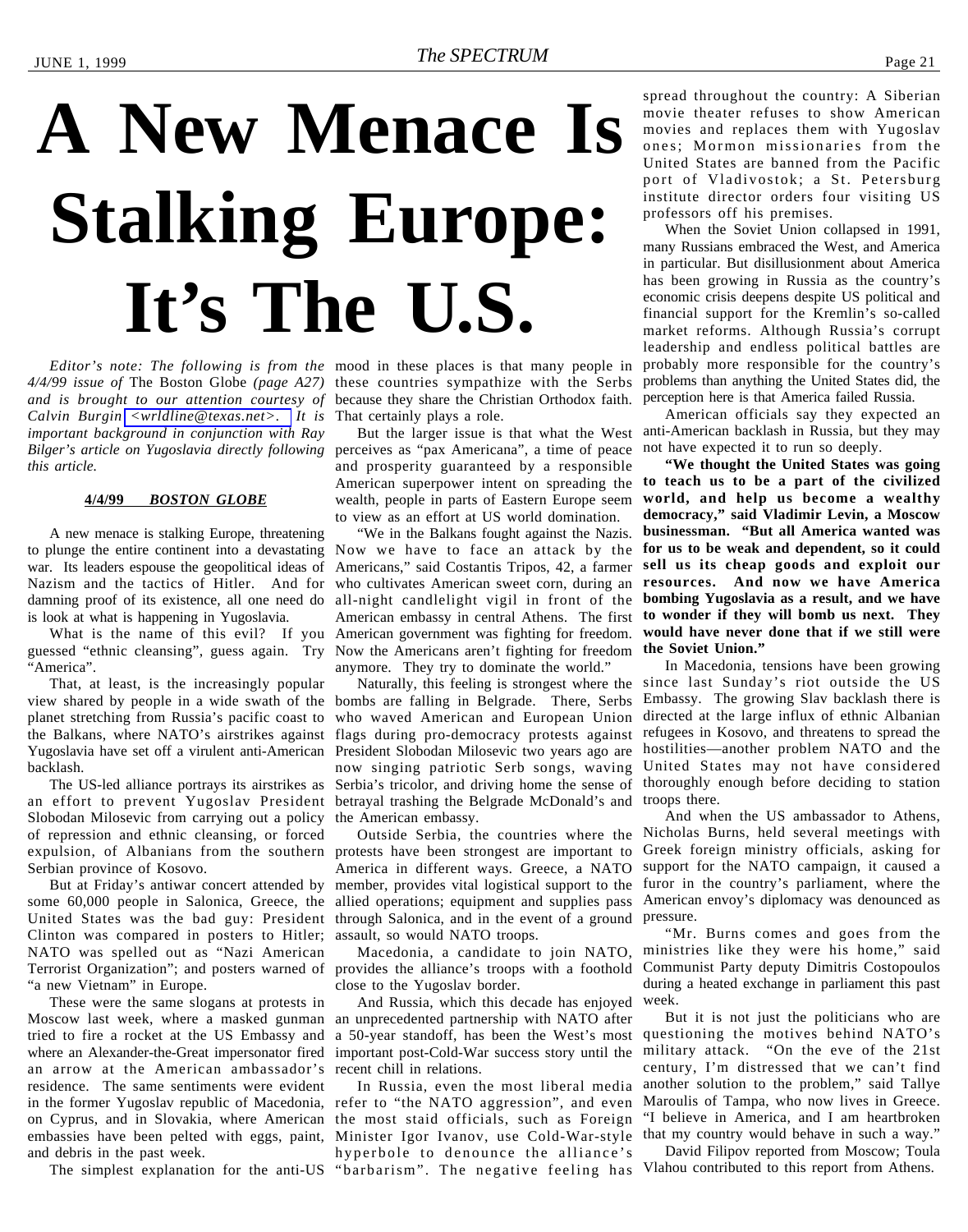# <span id="page-21-0"></span>**What's Happening in Yugoslavia That We're Not Being Told?**

#### **5/27/99 RAY BILGER**

For at least hundreds (if not thousands) of years the countries of Europe have fought with each other and have experienced their own internal revolutions and civil wars which do not appear to be subsiding any time in the near future. Yugoslavia, a sovereign nation with representation in the United Nations (that

lofty sounding seat of the One World Government), is today experiencing its own internal civil war which, as a sovereign nation, it has every right to do, though we can suspect external manipulation behind the scenes, just as in our own U.S. Civil War.

In a world where populations have been increasing throughout our recorded history there is consequently to be expected a corresponding decrease in the amount of land and resources available

establish a stable-state society, this is something we will have to learn to live with. Of course, there is room enough for everyone, but not enough room for everyone to have the best piece of land, the choicest grazing land, the most productive land, or the parcel with the best view.

We here in the United States have experienced our own internal Civil War in the 1860s, and although the large international banking houses did finance both sides in that war (see my book, *The Untold History of America, Vol. I),* we did not have foreign military intervention ostensibly to help one side or the other.

Imagine if we were to experience an internal civil war today, and suddenly Russian jet fighters started a relentless bombing campaign on our cities, which forced us to flee to our borders with Canada and Mexico! Do you suppose you would welcome such a situation? Would we be expected to tolerate such madness? Well, that is what our military over Kosovo, over 400 are from the U.S.!

The justification offered for the N.A.T.O.

period prior to the beginning of bombing on people who do not speak the same language March 24 of this year, there were 2,000 people (so that they are not on their own native soil killed in Kosovo. Well, there were over 2,000 where they might be needed), supporting or people killed in Tienemen Square in China in toppling a president or leader who is or is not a single day and we are not bombing them. following the New World Order (N.W.O.) Thousands of African people have been plans, creating and maintaining favorable systematically starved by their own governments investment climates for the great multinational or from fleeing guerilla fighting and we have corporations, etc., etc., then those military not bombed over there. And in Cambodia operations play an important part in making us

 **"It is just not credible that the United States can remain an oasis of prosperity unaffected by a world that is experiencing greatly increased stress."**

**—Federal Reserve Board Chairman Alan Greenspan**

to each person. Until we as a civilization can millions of people were killed by the Khmer wage for its Indonesian workers to a whopping Rouge and we did nothing. So, there must be \$37 a month, which is equivalent to about one some other agenda at work here which we are quarter of a pair of Nike's Air Jordans. Since not being told about.

> There are numerous reports (none of which ever seem to reach the mainstream American media) that indicate that civilians did not begin to leave Yugoslavia until N.A.T.O (or the U.S.) began their relentless bombing campaign against basically innocent civilians. Is all of this the beginnings of World War III?

Our current civilization, or more precisely those who control the world's current And there goes your tax dollars. Sad, but civilization, have long used a formula of creating a crisis and then offering the solution to that crisis which, when properly designed and implemented, is a solution which the masses will eagerly accept, even if it means giving up our hard-won rights and freedoms. This is called crisis management. And those crises all to often employ military solutions to problems which cannot and should not ever be resolved militarily.

is engaged in almost unilaterally in Yugoslavia. aspects and purposes, such as terrorizing the confused that they believe the world situation Of the over 600 N.A.T.O. aircraft now flying masses, justifying huge defense budgets, pitting is out of control. After the so-called collapse actions was the fact that in the 12-month off to fight in foreign lands and kill other "The shockwaves triggered by Russia's But when the agenda involves many different one class, race, or group of people against of the Russian economy last August, Japan's another (divide and conquer), sending troops *Asahi News* reported on August 30, 1998:

all think we are too small and too helpless to fight against our fate (unless or until we realize that we can create our own destiny).

Those favorable investment climates, for example, are always for maximizing profits by using the poor of third-world countries to produce products to be sold in the more affluent countries for high prices. To illustrate this point, Nike just announced in March of this year that it is raising the minimum

there may not be any other job, and since this will give the worker just enough to possibly get a little food to eat, that wage ensures they will perpetually be working at the Nike factory (usually for long hours).

And, by the way, do you know the definition of Foreign Aid? Foreign Aid is when the poor people of a rich country give money to the rich people of a poor country! true.

The world stage today is a very active place and we are literally being bombarded from every direction with an overflow of information. This serves at least two obvious purposes. One, to present us with what we are to believe (propaganda), which rarely if ever includes any truth, and two, to give us conflicting information so that we remain confused and thus more easily controlled.

Many people, if not most, appear to be so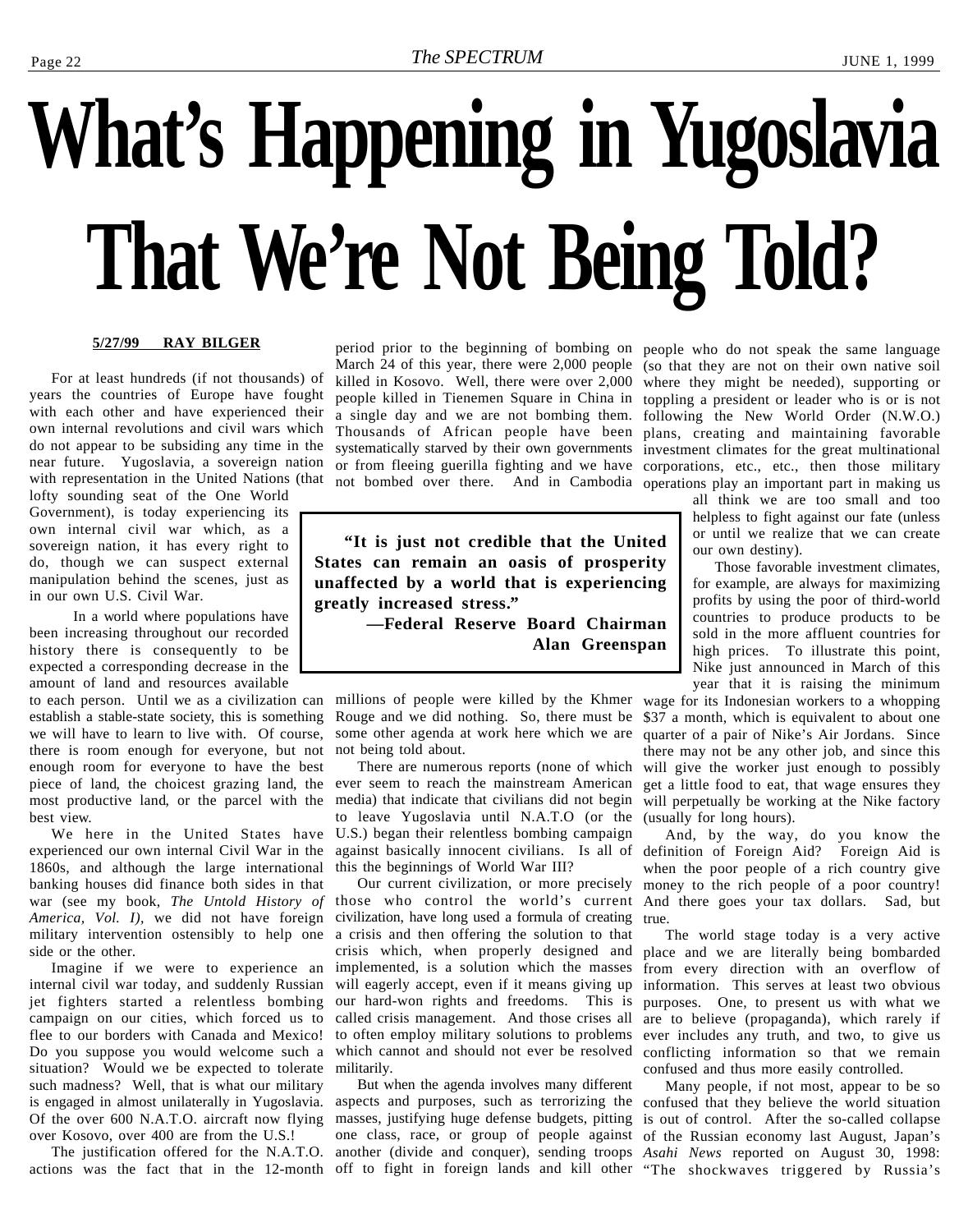no longer able to control what is going on." that for one minute? Those who are overseeing worth somewhere in the neighborhood of about Really? Thus, the desired effect is being this campaign of genocide (from behind the \$2 billion dollars. And from what I've heard, achieved by the N.W.O. controllers.

In an article by Henry Kisssinger in the May/June 1999 issue of *Foreign Affairs,* the publication of the so-called "elite" controllers' Council on Foreign Relations, Henry tells us: "A nation's foreign policy inevitably reflects an amalgam of the convictions of its leaders and the pressures of its environment." If only it were so simple. These paramilitary units wore black masks as a little bit about the minerals that are there. Of course, Henry knows that foreign policies they went from village to village killing Wars are always about money, sir." And also are really determined behind closed doors in innocent civilians. Remember hearing about about the control of land, resources, and places such as the Council on Foreign Relations the Serbians invading Albania? It is reported populations. Have you heard any talk from the and have little-to-nothing to do with a nation's that this was actually the paramilitary units mainstream media about the control of resources (puppet) leaders.

not expect to remain isolated much longer from momentous world events. Federal Reserve Board Chairman Alan Greenspan said in a the Chinese embassy in Belgrade, Yugoslavia? any way with what the Serbs are REPORTED speech in Berkeley, California on Sept. 4, An accident? Our intelligence didn't know the to be doing, it is none of our damn business. 1998: "It is just not credible that the United embassy had relocated? This is part of the The U.N. might make a case for intervention States can remain an oasis of prosperity plan to have us believe things are getting out when one nation invades another (as a unaffected by a world that is experiencing of control, and that those who are supposedly Libertarian, even that causes me pause). To greatly increased stress." That "greatly increased stress" now seems to be escalating on a daily basis to intolerable proportions.

Art Bell's late-night talk-radio program was off the air a few months back, and was again including Yugoslavia, are C.I.A. operatives, and off the air (or missing Art Bell as the program's host) after the night of April 13, 1999, apparently because Art is becoming bolder countries on good-will missions; we are there to about exposing the truth relative to what is happening in the world today. After about two weeks he did return, but he is now more often than not replaced by guest hosts. Is Art phasing himself out of the picture? Unfortunately, this may be the case because Art refuses to further conceal the everyday lies and deceit we are all expected to accept as fact from the mainstream media and our own government.

pronouncements about the war in Kosovo and the possible beginnings of World War III, coming both from Art and from his astute guest, Jeffrey Nyquist. Art began the program by telling his audience, "I warn you, do not believe most of what you hear about the war, from our side and/or their side. Both sides are engaged in propaganda.... So, mind me when I tell you they lie. We lie. They lie. This is turning into a war, not a conflict. It's not even a strike, it's a war and that's what we're getting into.... They lied. The administration (in Washington, D.C.) lied. They're lying over there, and we're in another damn war. And it's more of a war every single day."

Stop for a moment and think about what has been happening in Yugoslavia, especially more recently. We've bombed trains with information he had obtained from the Internet on our present course. Russia is currently innocent civilians aboard and buses loaded with concerning mining and mining operations in engaged in a full mobilization for war and has women and children, and bombed whole towns Kosovo. He said, "I heard on the Internet just called up a quarter-of-a-million troops, filled with innocent people. These are alleged about a huge mining complex in Kosovo. making their army five times larger than ours.

financial crisis illustrate that governments are to be accidents or mistakes! Do you believe Apparently the land alone around this area is scenes) know exactly what they are doing. from the coal and lignite and everything that They are terrorizing the people through fear, comes out, it's worth in the area of several and more importantly, they are engaged in trillion dollars they're able to make off this. depopulation as they numb us to it.

We in the United States of America should identified. All of their actions were then blamed and Israeli paramilitary death squads were their electricity. And I've noticed nobody in brought into Kosovo to commit atrocities as a the media has talked about it." further justification for N.A.T.O. intervention. exiting Kosovo so they could never be in Kosovo as a reason for war? on the Serbs.

> in control do not know what they are doing. To ask us to believe such nonsense insults our internal policy is folly. Will we bomb for a intelligence.

> All of our ambassadors in foreign countries, our embassies are staffed with intelligence personnel. Remember, we are not in foreign do such things as gather information to maintain favorable investment climates for the multinational corporations and international bankers. That includes paying-off any local troops on the ground? Would you see your politicians or national leaders to ensure certain policies or legislation are adopted. And almost Serbia?" all of our ambassadors are members of the Council on Foreign Relations (C.F.R.).

Art's April 13 show was full of provocative knew about it before they moved, that we knew It seems more likely that we knew the Chinese embassy had moved, that we probably exactly the day they moved, and that we probably even watched them move. So, why did we bomb their embassy? Was it perhaps strictly an act of provocation? Are we trying to force them into a wider war? When you realize that our One World Controllers are hellbent on destroying the world as we know it He has been an independent researcher on mass and depopulating about 4 billion people, it destruction weapons and state militarism for 11 doesn't seem farfetched that we are seeing World years. He has published articles in the *New* War III unfold right before our eyes. And it is *American* and the *Conservative Review*. He to be a nuclear war. No matter that the has just completed a series of speeches and N.A.T.O. action goes against its own charter.

Anyway, back to Art Bell's April 13

Other sources have also revealed that British complex for the lignite which they use to supply Apparently the Serbians count on this mining

Art's comment was, "Well, we have talked

How about the bombing two weeks ago of controversy. It said: "Though I do not agree in Art then reread a statement he had made on April 1 that had stirred up considerable bomb until the Serbs agree to change their few more days, weeks, months? Will we declare victory if they agree to talk? Will that end differences that have been festering longer than we have been a nation? If this is the New World Order, I want no part of it. If we must act beyond our own borders, then let us help those displaced by the madness. The real flow of refugees did not begin until our 'goodwill bombing' began. Is our next act to be American son or daughter die to change attitudes in

> Even former president Jimmy Carter has now spoken out against the bombing. Mr. Carter said on Larry King's program on C.N.N. that he "would very much like to see an end to the bombing in areas not involved in the fighting." Subsequent comments by Mr. Carter have been even stronger and more direct.

> Art then introduced his guest, Jeffery Nyquist, author of a book called *Origins Of The Fourth World War.* Mr. Nyquist also works as a columnist for Newsmax [\(www.newsmax.com\).](http://www.newsmax.com) lectures in 31 American cities.

program. Art's guest, Jeffrey Nyquist, didn't has been planning a surprise attack against the come on until the second hour, and as Art often United States. He believes this attack will does in his first hour, he took telephone calls. come sooner rather than later, quite possibly A caller from Seattle, Washington related about within the next year, especially if we continue Mr. Nyquist explains how and why Russia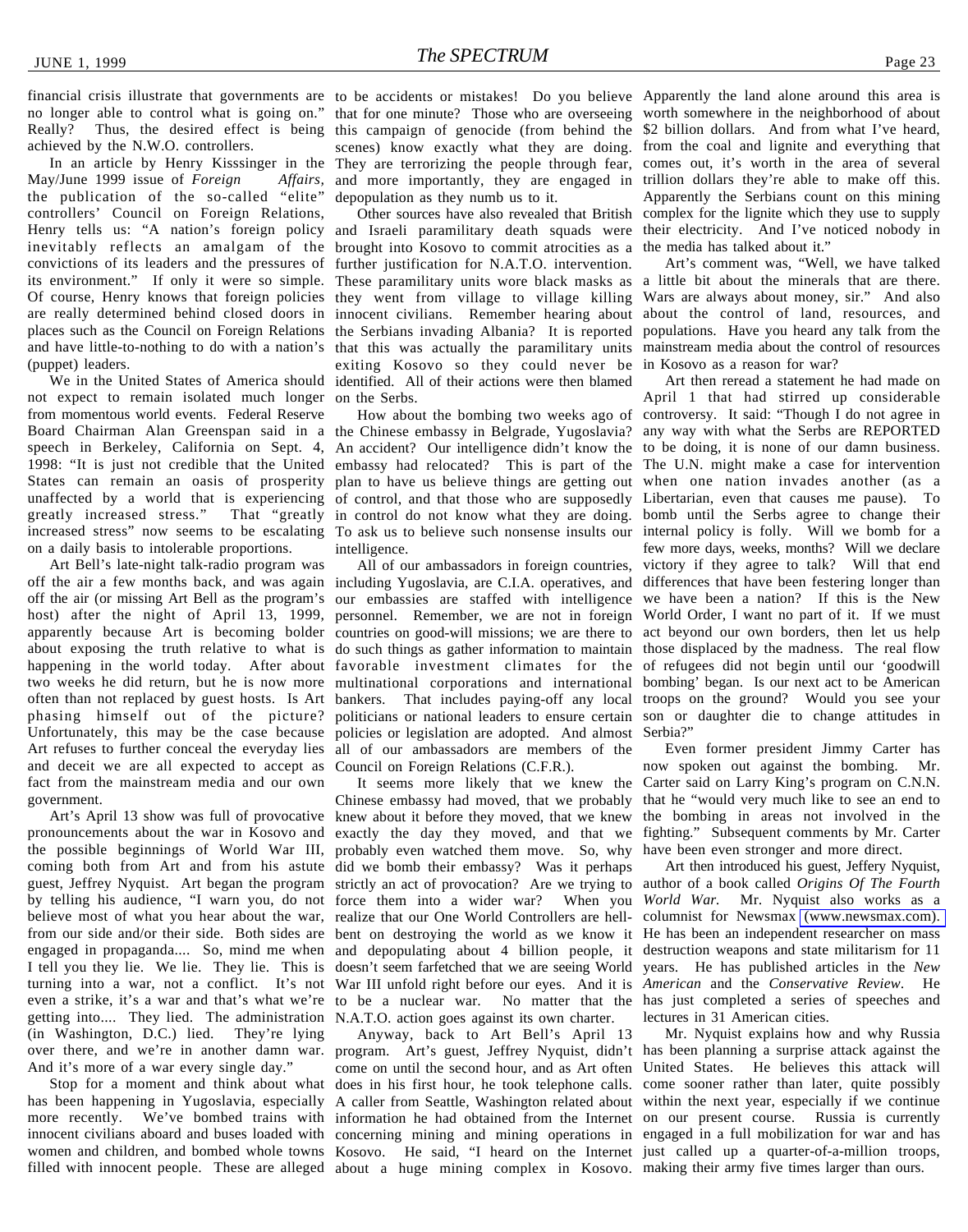Boris Yeltsin just made the statement, "I told weapons."

N.A.T.O., the Americans, and the Germans, don't push us toward military action. Otherwise there will be a European war for sure and possibly a world war."

Mr. Yeltsin also said about putting troops in Kosovo: "They want to bring in ground troops. They are preparing for that. They want simply to seize Yugoslavia to make it their

involved if the Americans do not push us."

draft of 18 to 27 year olds.

made it to the regular media outlets. I mean 170,000 troops—that should make the nightly pretty good about covering it, but that the major newspapers and television news just don't pick it up. "Perhaps it is because we don't take the country is ringed with 10,000 to 12,000 highly Russsians seriously."

When Mr. Nyquist says that we do not take the Russians seriously, he appears to be inferring that our government in Washington, D.C. functions independently from the One World Controllers hell-bent on destroying and depopulating the world. However, we do not have a government that functions independently from the World Controllers. The perception that is generated from Washington is one that would lead the average person to believe that we have a government that functions independently, but that is not the case in reality. The reason this is not covered by the mainstream media is because there is another agenda at work, and the average person is simply kept ignorant of it.

Bill Clinton is a puppet and he knows all too well that if he were to even think about really doing something on his own that was at variance from the agenda he is fed (such as perhaps speaking a bit of truth), he would die of a heart attack overnight, or his jet plane, Air Force One, would blow up, or some other "accident" would end his political career and maybe his life!

Art then asked Jeffrey what are Russia's capabilities and intentions. Jeffrey said: "Their navy has been modernized—more modern, quieter submarines—more deadly. They have created a new generation of road-mobile I.C.B.M.s. They deployed a regiment of them in December [1998]. These have a transantarctic attack capability. That means instead of attacking America over the North Pole, they

Mr. Nyquist immediately proceeded to point could come up under the South Pole and Russia. out that every Russian leader in the past 50 years come up behind our radar. They have an has threatened global war, but not like they are extensive anti-ballistic missile system. These on to say that the Russians truly believe that doing today. He pointed out that Russian President are first strike weapons, not defensive a nuclear war is not only possible, but

He continued: "The first thing you do when

**Nuclear war may be inevitable, however, because there appear to be dark, evil forces that must clash with each other in order to consume themselves. Would you want to stop them from doing so?**

protectorate. We cannot let that happen to you attack a country is you blind its sensors. Yugoslavia. I repeat again, Russia will not get They would use particle-beam weapons or an unrealistic option. The Russians have very Mr. Nyquist then pointed out the fact that could attack the ground relay stations that numbers of people without significantly the Russians have mobilized their naval units carry the signals from the satellites. So, all polluting the environment. Their objective is to and have called up 170,000 new recruits—a we would know is that our radars weren't win a nuclear war, not to pollute the planet. Art then asked, "Why has this news not terrorism in the United States. We would not into the area. news. Why has it not?" Jeffrey responded that couldn't see it. And all they have to do is [www.newsmax.com/](http://www.newsmax.com/articlesby.shtml?byline=J.R._Nyquist) *Reuters* and *A.P.* (*Associated Press*) have been create 30 minutes of confusion and they can articlesby.shtml?byline=J.R.\_Nyquist, and see for lasers to blind our D.S.T. satellites, or they clean bombs that are designed to kill great working and that there was some kind of One week after the bombing soldiers can march launch until we could see an attack coming, and they would be sure to make sure we his recent articles on Newsmax at http:// get an attack in."

Mr. Nyquist also reported that the entire

Of even greater concern, Mr. Nyquist went winable, and would not necessarily leave a lot

> of nuclear fallout. "Russian military theory is very clear on this. Nuclear war is not the end of the world and, of course, they are scientifically correct. There is no such thing as a nuclear winter. That theory has been done away with for more than a decade. No serious scientist would maintain it."

So, we see that nuclear war is not really

Mr. Nyquist told Art's audience to look at yourself the disturbing findings of his research over the past several months.

effective anti-ballistic missiles which would stop showed that two-thirds of the Russian people any missiles that we might try to send into believe that Russia will be attacked by N.A.T.O. A poll was recently taken in Russia which



**This book shatters the image that has traditionally been portrayed as American History, by exposing the high-level corruption that passes for business as usual in the Halls of Congress, the White House and throughout our entire Judicial system.**

*The Untold History Of America* **was written for the specific purpose of providing a high school textbook for all American schools that would educate students about the real nature of our national situation. With a clear understanding of things as they exist in reality, students will then be in a much better position to go on in life and do something to correct our current downhill course.**

**This book is for those who want to know why America is the way it is today, where we went wrong, who are the responsible parties, and what we can do to bring back the American Dream our forefathers and mothers fought so hard to establish and gave their very lives to defend.**

**Special emphasis is placed throughout the book on the original inhabitants of America, the Native Americans. They lived for thousands of years on this continent in complete harmony and balance with the Earth. With their help we may yet be able to turn things around so that our tomorrows will be something we will all be honored to pass on to the children who are our future generations.**

The first 16 parts of Ray Bilger's ongoing research are compiled into the book: The Untold History Of America, Vol. I. Now available from Wisdom Books & Press for: ✬ ✬ \$10. plus  $$3.50 S/H = $13.50 U.S.$ Outside U.S. \$10. S/H = \$20. ₩ Please see order form on Back Page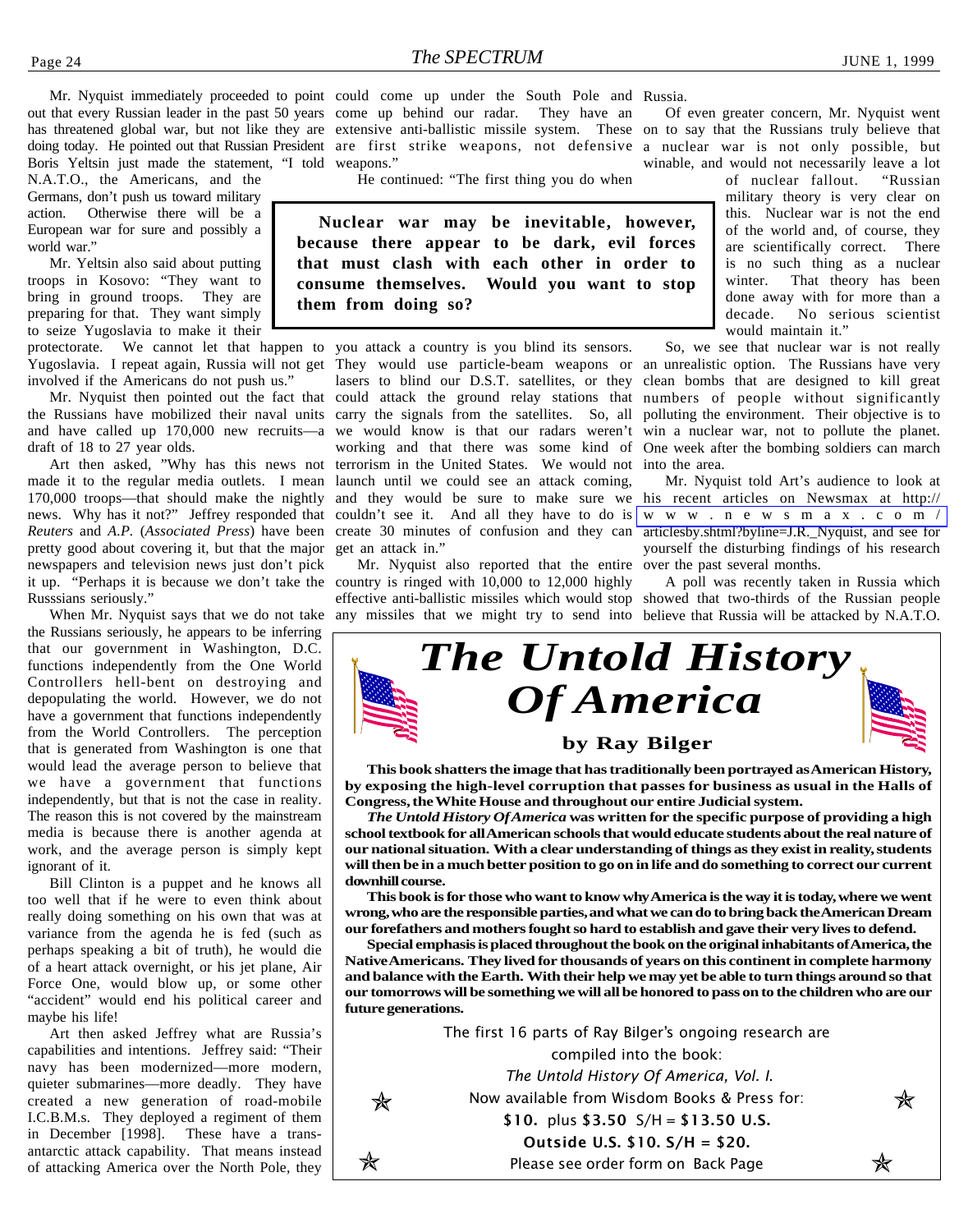next. And, there was recently a big march in important purpose. Moscow and the banners that were being carried and should not be taken lightly. called for all-out war against N.A.T.O. The scariest banner carried by the marchers said because there appear to be dark, evil forces How long each of us stays within the "IT'S TIME TO START BOMBING THE that must clash with each other in order to physical game does determine to a MILITARY BASES IN THE UNITED consume themselves. Would you want to considerable extent whether or not we will STATES." It appears that the "Great Satan" is stop them from doing so? If this is the be able to perform and function down here becoming less popular every day. Russia case, then it might be wise for us to as tools for Creator. considers Yugoslavia like a little brother and is prepare for such an eventuality, because fully prepared to protect it.

Now for some information which should

They demilitarized their common border last year. Russia pulled 300 combat units off the Chinese border. The Chinese pulled a similar number off the Russian border. This is the most tremendous shift in the global balance of power since World War II."

He continued: "When Henry Kissinger went to China in 1971, China was not a world power, but it is a world power now." He said if you do not have access to the Internet you can dial 1-800-<br>NEWSMAX. "Russia and "Russia and China have now brought India and Iran into their alliance, and, of course, Syria and Iraq are there already. So, you have this massive block of countries ready to move."

Mr. Nyquist then showed how we have at the same time weakened our defenses. "We're down from 37 Air Force wings to 13. Our Navy has gone from 541 ships down to 339. We're down to only 10 Divisions in our Army. Unless we have a massive mobilization, we could not prevail on all those fronts."

If you have fully comprehended all of what has been said herein, you no doubt find all of this very disturbing. This article was not intended to be pleasing information—it is intended to inform and enlighten us to the real possibilities we face in the very near future. If the knowledge about these disturbing possibilities awakens within us a commitment to do something about this situation to prevent a nuclear war, then it will have served an

nuclear war is survivable.

cause even greater concern. Jeffrey said: "Russia purpose in Creator's plan for the future of we live and move and have our being. No and China have now aligned themselves. They this planet. Creator needs living, breathing one else can or will do it for us. If it are sharing all intelligence with each other. human beings in this three-dimensional will be done, we must do it, together.

important purpose. This is very serious play, ones who can function as tools to Nuclear war may be inevitable, however, planet out of darkness and into LIGHT. implement HIS mission of transitioning this

Dead people do not serve any great ONE who put us here—the ONE in whom If we are to have a better world, then we will create it as co-creators with the

| The STPECTERUM                                                                                                                                                             |                           |      |                           |            |                          |  |     |                                 |              |       |                            |             |                        |
|----------------------------------------------------------------------------------------------------------------------------------------------------------------------------|---------------------------|------|---------------------------|------------|--------------------------|--|-----|---------------------------------|--------------|-------|----------------------------|-------------|------------------------|
| "Achieve the wisdom of knowledge of Truth, as this will enable<br>you to wisely follow the Laws of The Creation."<br><b>EXAMPLE A WISDOM BOOKS &amp; PRESS PUBLICATION</b> |                           |      |                           |            |                          |  |     |                                 |              |       |                            |             |                        |
| <b>SUBSCRIPTION ORDER FORM</b><br>NAME: NAME:<br><b>DATE:</b>                                                                                                              |                           |      |                           |            |                          |  |     |                                 |              |       |                            |             |                        |
|                                                                                                                                                                            |                           |      |                           |            |                          |  |     |                                 |              |       |                            |             |                        |
|                                                                                                                                                                            |                           |      |                           |            |                          |  |     | ZIP: PHONE: PHONE:              |              |       |                            |             |                        |
|                                                                                                                                                                            | <b>SIGNATURE:</b>         |      |                           |            |                          |  |     | $CREDIT CARD # \nightharpoonup$ |              |       |                            | <b>EXP:</b> |                        |
| <b>Please make Check or Money Order in</b><br><b>U.S. Funds Only</b><br>Payable to: The SPECTRUM<br><b>Thank You!</b>                                                      |                           |      |                           |            |                          |  |     |                                 |              |       |                            |             |                        |
| <b>SUBSCRIPTIONS</b><br><b>Single Subscriptions</b><br><b>Quantity Subscriptions</b>                                                                                       |                           |      |                           |            |                          |  |     |                                 |              |       |                            |             |                        |
| <b>QTY</b>                                                                                                                                                                 |                           | U.S. | U.S.<br><b>w/ENVELOPE</b> | <b>MEX</b> | <b>CAN/FOREIGN TOTAL</b> |  | QTY |                                 | 10<br>copies | 25    | 50<br>copies copies copies | 100         | <b>TOTAL</b><br>copies |
|                                                                                                                                                                            | 13<br>$ISSUES$ \$35       |      | \$45                      | \$45       | \$50                     |  |     | 13<br><b>ISSUES</b>             | \$100        | \$130 | \$165                      | \$280       |                        |
|                                                                                                                                                                            | 26<br>$ISSUES$ \$65       |      | \$85                      | \$85       | \$95                     |  |     | 26<br><b>ISSUES</b>             | \$195        | \$255 | \$325                      | \$550       |                        |
|                                                                                                                                                                            | 52<br><b>ISSUES</b> \$120 |      | \$160                     | \$160      | \$180                    |  |     | 52<br><b>ISSUES</b>             | \$385        | \$505 | \$645                      | \$1,100     |                        |
| 9101 West Sahara Ave., Suite 105-158<br>Las Vegas, NV 89117<br>toll free 1-877-280-2866<br>email address: thespectrum@tminet.com                                           |                           |      |                           |            |                          |  |     |                                 |              |       |                            |             |                        |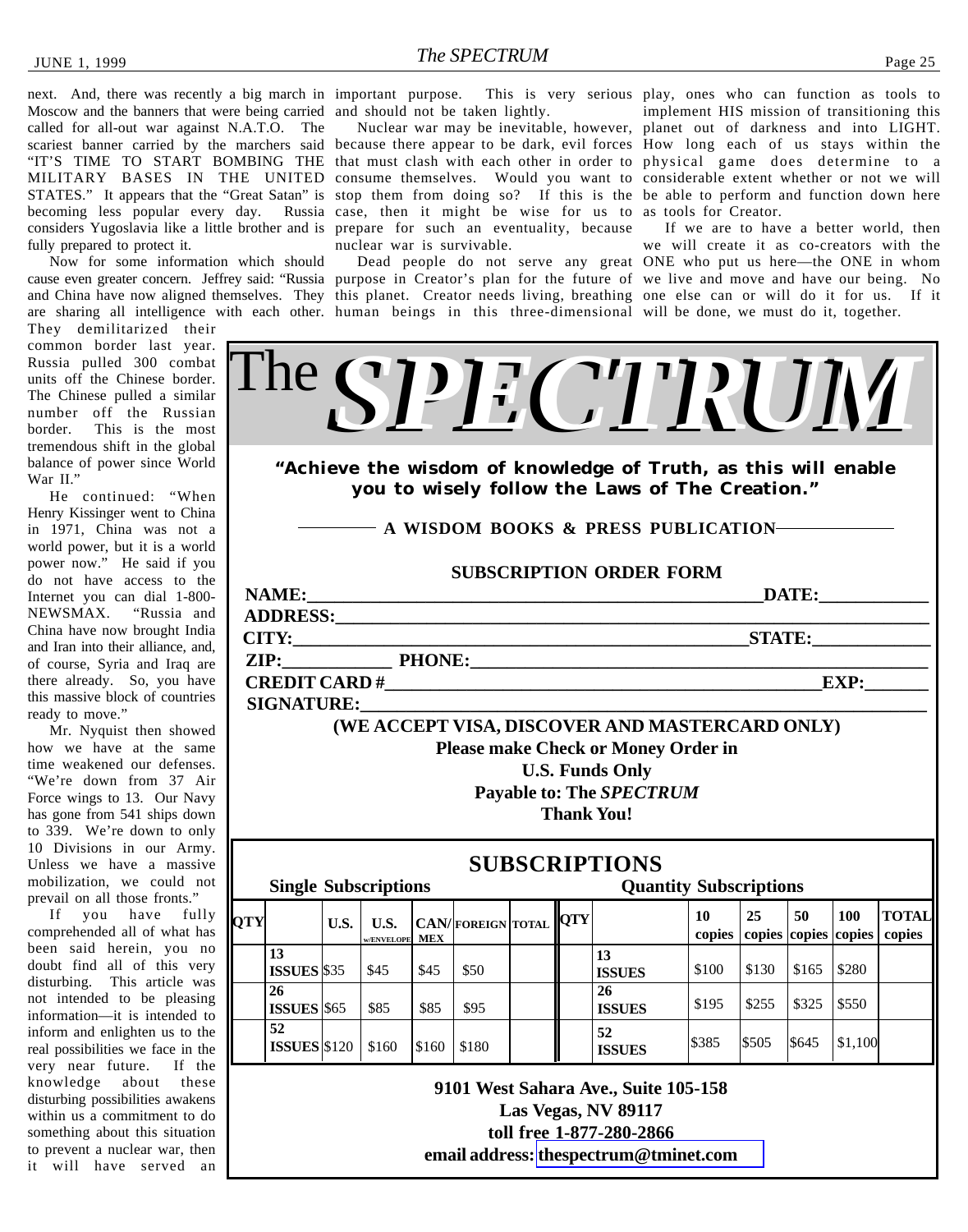## <span id="page-25-0"></span>**What Has Happened Since The** *CONTACT* **Lock-Out? An Update For** *SPECTRUM* **Readers**

**5/18/99 RICK MARTIN**

When you last heard from us, Dr. Ed Young, Rick Martin, Gail Irwin, and the rest of remarkable example of the deterioration (and the *CONTACT* staff had been locked-out of "inside" manipulation) of the judicial system in made possible, not through the stealing of their offices on the evening of March 24. A that, under the *First Amendment*, restraining a lot has happened since then, and while we newspaper from publication is a serious matter through generous financial help from prefer to not dwell on the events over the last and not something to be granted in such a few months, many of you have voiced concern cavalier manner as was done. Meanwhile, the about the diabolical antics that have taken lawsuit itself was inflated with numerous causes place, and still more have expressed great anxiousness about the birthing of *The SPECTRUM*. In response to your requests for answers, and now that we are finally free of a "intentional interference with contractual legal blockage that literally prevented us from relations", and "intentional interference with 26: "This gift has been made financially communicating with each of you, a brief delineation of facts and events in newsworthy format may now be put forth. [*Editor's note: "Newsworthy" implies we have proof of our facts; they are not idle or vindictive allegations* CONTACT, Inc., Phoenix Source Distributors, or, as some stretch same, outright lies. This Inc., Continental Developers, Inc., Global *is what separates legitimate—if unflattering—* Alliance Investment Association, Unlimited *news about people and situations from* Movement, Inc., New Gaia Products, Inc., the *purposefully libelous and slanderous* Phoenix Institute For Research & Education, *pronouncements, which are punishable through* Ltd., E.J. Ekker, Doris Ekker, Diane Echert *both state and federal law.*]

Doris Ekker, CONTACT, Inc. and Phoenix (Defendants) in Case A401924 in the same Source Distributors, Inc. (Plaintiffs) filed a District Court, Clark County, Nevada. This lawsuit against Edwin Young, Gail Irwin, Rick case included many legitimate causes of action Martin, Charles Neil, Brent Moorhead, Wisdom against the Defendants, including "libel", Books & Press, Inc., and Does 1-XX "slander", "defamation", "interference with (Defendants) in Case A401583 in the District livelihood and advantageous business Court, Clark County, Las Vegas, Nevada. relationships", and "breach of contract". Immediately after filing this suit, which notably Defendants were physically served with the suit was not physically served on most of the on April 16. Defendants until several weeks later, there was what is referred to as an ex-parte hearing for a required tedious document gathering, Temporary Restraining Order. None of the reconstruction of events, and many discussions Defendants were aware that this hearing took leading to the finished product. Add to this place (ex-parte means without the other side mix the necessity of finding new office space present), and a Temporary Restraining Order for *The SPECTRUM*, getting the offices against Wisdom Books & Press, Inc. and *The* physically ready for occupancy (paint, carpeting, *SPECTRUM* was put into place.

mailing list pending the hearing on the preliminary injunction..." and was itself a unconscionable flood of libelous commentary of action against the Defendants, including "misappropriation of trade secrets", "libel", "malicious conduct", "deceptive trade practice", prospective economic advantage".

On April 7, under the direction of E.J. and Tracy, Corporations 1-XX, Does 1-XX, On April 15, Edwin Young, Rick Martin, Gail Irwin, Norey Latona, and Charles Neil (Plaintiffs), filed an "in pro per" lawsuit against (Kunick), Ron Kirzinger, Ellene Stratton, Bruce

This Restraining Order prohibited us from programming of computers, selecting and all be thankful for such exquisite (if seemingly "further communicating in any manner installing a new phone system—well, you get painful or tedious) testing of our growth in Obviously, this much stressful legal activity office furniture, supplies, etc.), purchasing and Picture of schoolroom Earth lessons, we should

whatsoever with persons disclosed on such the idea; in a word, we've been very, very busy. And contrary to the ongoing, from the Ekkers, this new office has been funds (or anything else) from *CONTACT*, but *SPECTRUM* supporters, to whom we are extremely grateful and literally indebted. As we stated in the bright yellow Special Invitation order blank for a free copy of the Premier Issue of *The SPECTRUM*, that was included in our last "CONTACT Staff Locked-Out" issue of *CONTACT* on March possible through some very generous and supportive donors. These ones wish to see The Light of Truth continue to shine forth, for the benefit of all Lightworkers and Ground Crew everywhere, who thirst for Insight and effort toward lending a helping hand at this

> most exciting time of planetary transition." **As we also mentioned in our last edition of** *CONTACT***, and we again mention here for the record, the mailing address for** *The SPECTRUM* **is: 9101 W. Sahara #105-158, Las Vegas, NV 89117. Our toll-free telephone number is: 877-280-2866.**

> Let it be made very clear that, unlike our legally "bound and gagged" situation during these past months, Doris and E.J. Ekker (and associates) have not been restrained from putting out their unique version of events. To say that they took advantage of this opportunity to paint often self-contradictory (to the discerning reader), grossly fictional panoramas, laced with vitriolic and legally libelous tirades against all of us, is a restrained understatement of the facts. This one-sided broadcasting of propaganda has understandably created some confusion in the minds of our readership. However, many clues have presented themselves for the discerning observer and, in the Larger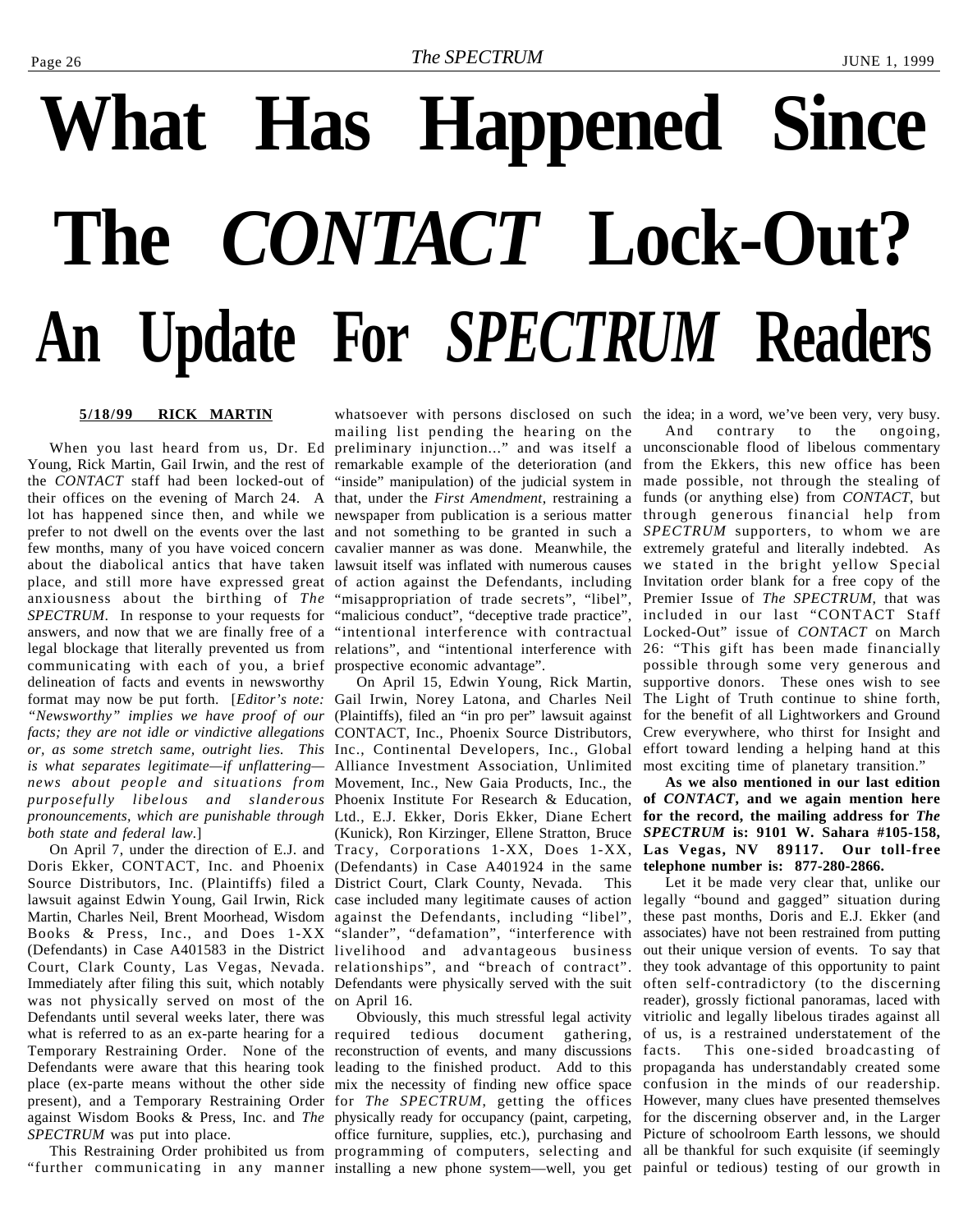awareness and discernment.

American ancestry, who is now answering the this to say in a letter dated April 1, 1999, quite a while—A MAJOR DISTRACTION to SPECTRUM telephones when you call), in which had been sent directly to Doris and E.J. the greater goal of Higher Information typically succinct style, said: "Why, you'd Ekker and which left no room for the kind Dispersal." have to be DEAD not to see all the clues!" when referring to the dark energies masterfully spin: overshadowing Doris Ekker's so-called "Hatonn" writings for some long time. From written you, and I certainly did not expect my Dr. Cloutier dated April 9, 1999, which he the feedback we have received from first letter to be one lambasting your pitiful wrote in preparation for the legal battle then approximately one thousand of you, it is clear tactics. Here I speak of your latest whinings that while many of you can differentiate the and attempts to seize property not belonging telltale clues of Darkness or Light, some to you or Phoenix Source Distributors, the Ekkers to incriminate, in any way, shape, or cannot or will not—and that is their choice.

legally libelous fiction put out under the banner Corporate Headquarters. of the "new" *CONTACT*, and written personally by Doris and E.J. Ekker, accused Gail Irwin forcibly seize another's property (i.e., theft) untrustworthy behavior on the part of the and me of sending bombs through the mail to is conduct sanctioned by your 'Hatonn'? How Ekkers in recent months. Doris/Hatonn and the Philippines from Las Vegas and, as if that foolish as I observe you subverting a truly E.J. Ekker's vindictive, erroneous allegations wasn't enough, of stealing books from the Las magnificent building-up process of a once toward the above persons are thus strenuously Vegas warehouse of Phoenix Source critically influential enterprise into a disaster objected to by America East Publishers. I, Dr. Distributors—at the precise time Gail and I zone erasing over a decade's work by Pierre Cloutier, hereby personally testify to each were north of San Francisco, visiting my engendering division, destruction, and chaosbrother and his family! (For those interested, trademark signs of the adversary at work! we even have travel receipts, photographs, and witnesses to prove it.) This one example is so far from the truth that the question begs to be lose an important teammate. Perhaps. But asked: Just how many other similar examples of blatant "creative truth-telling" must there be? impeccable conduct that has made me 'turn propaganda through email or other routes, we Indeed, serious questions of accountability and against' you. the breaking of state and federal libel and ALLOWING the adversary a foothold, have fact in their outlay. One is left to consider if slander laws exist, if we become inclined to brought this upon you. If, by this, your this behavior is simply irrational, due to pursue further legal actions.

there was one thing we all noticed: Why has adversary, and anyone who similarly behaves agenda. In either case, we again emphasize the it been that no one approached any of us to ask if these accusations were true? How convenient (and lazy) to simply accept such allegiance to God of Lighted Creation. We irresponsible pronouncements as fact, just are not about getting caught up in playing of the astonishing details of the Angels who professional at such deceptive manipulation. Father's business' and getting The Word out bumpy road. They came in many forms and been so intense these past few months as to or should be, for all of us. And yes, the out of nowhere. None were more colorful or stagger the sensibilities, not to even mention the SPIRITUAL TRUTH is THE ONE aspect that competent than the legal counsel which came increased need for Lighted and discriminating needs the greatest possible emphasis as it is to our rescue when, early on in the outlay of reading of recent material being put forth by the most lacking in these "masters of illusion".

But in the midst of all this, on a more Therefore, the positive note, there are some pearls within the *WISDOM* volumes, muck. One such pearl came to be on April which you take a 17, when Gail Irwin and I were married in a certain relish in small, private ceremony. This was certainly ridiculing lately, a bright light amidst the swirling darkness of stand out as the events at that time. Some of you readers will finest and most smile and nod in appreciation of the articulate recognition of some kind of "balance" in the collections of Truth flow of events related to the Larger Picture currently being of this play.

Returning for a moment to another one of planet—and THAT the Ekkers' libelous assertions—the issue of is a big enough accusing us of stealing books from the Las incentive for Vegas warehouse of Phoenix Source America East to be Distributors—Dr. Pierre Cloutier of America publishing such East Publishers & Distributors (the actual books at this time,

of "misinterpretation" that the Ekkers

One particularly ridiculous example of been faxed or read out to you from Nevada Moorhead or Dr. Ed Young for what was a "It has been a long time since I have relevant documents reaffirming this having form, Rick Martin or Gail Irwin or Brent

On this subject of testing and discernment, adversary, then he is wrong. YOU are the and purposeful, to advance a more sinister 'Hatonn', you remark that you are about to years." what brought this on? It is not Ed Young's those of you who were receiving the Ekkers' against' you. You, yourselves, by can definitely document a severe distortion of 'Hatonn' means I have left you for the compromised mental functioning, or calculated is no longer in my favor. I, along with most serious nature of the infractions against libel who you foolishly tear down, have unbending laws at both state and federal levels.

> the world. offered on the

Many weeks ago our dear Marina (of Native *THE RAYS: The Masters Teach, Vol.I* ) had GUIDED ventures that are—and have been for owner of the books in question, *WISDOM OF* rather than supporting your fruitless MIS-

> To further emphasize his valid, legal position as owner of the *WISDOM* volumes, in no uncertain legal terms, in an affidavit from being waged against us, he stated:

"Am I to assume that such a request to prompted, need I say it again, by irrational and "In a recent writing authored by your relations, enjoyed over a period of several "It is therefore sheer nonsense for the legitimate business decision and action aforementioned person's irreproachable professional conduct and above-board business

Enough said on that particular subject. For

because they are stated with the skill of the favorites or taking sides. We are about 'our have watched over us as we walked this The lessons and testings in discernment have is—do you remember?—the principal focus, from many directions, quietly and seemingly At some time we hope to tell you more



telephone (702) 821-1821 Utah office (435) 688-1505

facsimile (702) 259-9759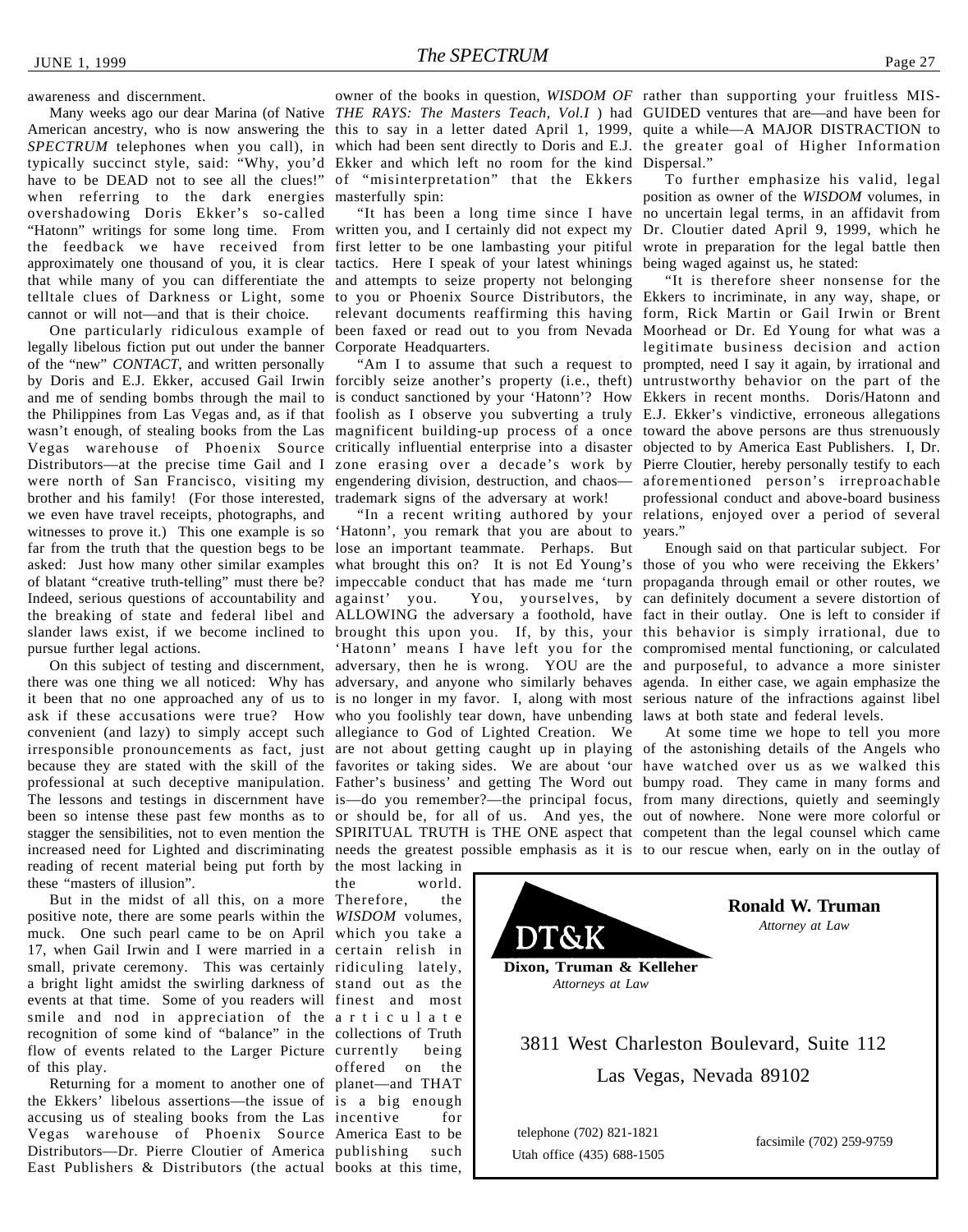the nasty attack upon us, it became clear that long"!—*S.J.* we required professional legal counsel.

gifted Mayan shaman (no kidding!), who entered the picture at, literally, the perfect time, that we became connected with an exceptional Las Vegas attorney, whom we recommend highly and without reservation. Dharma and E.J. have been replaced. After His name is Ronald W. Truman of Dixon, Truman & Kelleher (phone 702-821-1821; see insert on previous page). Thanks to his efforts and ongoing negotiations with the attorney of Doris and E.J. Ekker, etc., a to congratulate you and the rest of the former mutually agreeable settlement has been *CONTACT* staff for the stand that you took. as they said something about using their mailing reached and filed with the court, and both It must have been painful to be locked-out of list, but I know those who wanted it sent to the suits have now been dropped. As was said what I've come to know as God's earlier, the Temporary Restraining Order has workshop."—*C.H.* been lifted, giving us the right to communicate directly with you. In order to they (Bruce and Diane) sent out to continue to receive *The SPECTRUM*, beyond subscribers, and the writing from 'Commander this free Premier Issue, you will need to call Hatonn' had no Light at all. I feel bad for a lawsuit against you as seems to be their path or write to us to subscribe. We are providing the Ekkers, scared even, but as Sananda said, both an insert flyer and an information box they need Light even more now. There was Angels always be with you to guide and protect elsewhere in this paper to facilitate that no mention at all about giving Light to the you." -M.J. subscribing process.

Issue of *The SPECTRUM* were overwhelming. Here are just a few excerpts from some of the wonderful flood of letters which accompanied are putting all the spiritual letters in from Soltec, your Order Forms:

"I did notice, looking back, that Doris Ekker's personal articles did seem to become a little more rambling. I did notice a decrease in energy, a fuzziness might be a good way to describe it.

"I received a *CONTACT* from Doris and E.J. Ekker. After reading some of their writings, I skipped to 'Hatonn'. Yikes! And the black cloud got bigger and bigger. I stopped reading."—*M.M.*

"I humbly add my support to Dr. Young, Rick Martin, and all who have striven so valiantly over the past couple months to newspaper. And I add my prayers to so many others that the Ekkers, such wondrous and faithful servants of God for so many years, will find their way back to His loving embrace.

"May God keep you all beneath His Shield of Light, Love, and Protection. Thank you for everything you have done in His name for so when I got through, I was so upset. I really feel contradictory contents of Hatonn's messages.

It was through the guided efforts of a information, particularly from Hatonn, in the "I, too, had noticed the decline in significant last couple months.

"When your 'work-buster' issue [*of March 15*] arrived, I read all 44 pages.

"My first thought was that perhaps all, we know from the tremendous work of Dr. Beter that the technology has been in active use for over 20 years now."—*K.J.*

"I am sending you my support and want

Your responses to our offer for the Premier from the Ekkers, which to me is a clear give Hatonn's messages for quite some time now. I "I read the letters printed in the 'paper' 'thieves' or forgiveness, etc., in the writings away that they are not of the Light."—*R.M.J.*

> "Must not forget to add that I'm so glad you Sananda, St. Germain, Aton and Hatonn.…

"To me, when E.J. and Doris said what they did, it proved their color in the end. Even Satan comes as an angel of Light."—*T.V.*

"The changing of the locks and the crazed individual snapping pictures—is an extremely predictable dark-ego behavior; I have witnessed it before, very typical.

"All of you should be proud of yourselves, as I am of you. You did all the right things in behavior and attitude through all of this and were totally open and honest with us about the see the ego and dark force coming through, they happenings."—Dr. *C.M.*

preserve the spiritual writings in the *CONTACT* SPECTRUM is coming along, being as I haven't ego was coming through, hot and heavy. I "Thought I'd write and see how the received anything. After reading the last *CONTACT*, I was worried about your lives as Doris really sounded like a crazy woman. My friends thought the same thing. I read it all the way through, not wanting to, but felt if I was your publications, about 10 years ago or so, I to discern it all I had too. I was chewing nails have been non-plused many times by the

sorry for her and E.J. and do send them Love and Light. My friends couldn't finish it, they were so upset.

"We all feel you did the only thing you could have done and we stand behind you. We loved all the spiritual messages enclosed in the last few *CONTACTs* you were in charge of. We all were getting upset with her Hatonn messages for quite awhile. They just rambled on and I found quite a few contradictions. I didn't write them down, I would just say 'that's a contradiction'.

"I didn't know if you couldn't mail anything address in Las Vegas, but didn't know if they had been confiscated so am enclosing mine and the few I know wanted your first issue sent. Hope your financing has come through. Thanks for keeping the faith and I hope they don't start of revenge. May Hatonn and your Guardian

"I guess I inwardly noticed a change in would read a few paragraphs and, with a fleeting pang of guilt, pass it up for other articles. After thinking back and reflecting, the writing to me was disengaged and confusing, long-winded, without any clear message. Lately, I would pass up the messages altogether after a short glimpse. I didn't realize at the time what I was doing; it was like second nature. I thought you might find this interesting. I guess the inner-self knows when something is amiss."—*M.L.*

"I also received, via one in Tehachapi who seems to be on the opposite side, the 21st and 22nd Hatonn (Doris) writings. If anyone can't had better go back and do some restudy.

"I've noticed for a long time now that the cancelled the tapes because I couldn't take it any longer."—*J.B.*

And lastly, this:

"From the beginning of my acquaintance with

The severe scolding and harangues that have been delivered in an unloving tone, and then usually within the same message the opposite switch to assurances of love, etc. I have contemplated dropping my subscription several times as I could not accept the 'putting down' of the very ones who are earnest enough in their seeking to be subscribers, by calling them stupid and several other uncomplimentary names. Therefore, I never accepted these portions as coming from an enlightened being, but there have been other features and articles

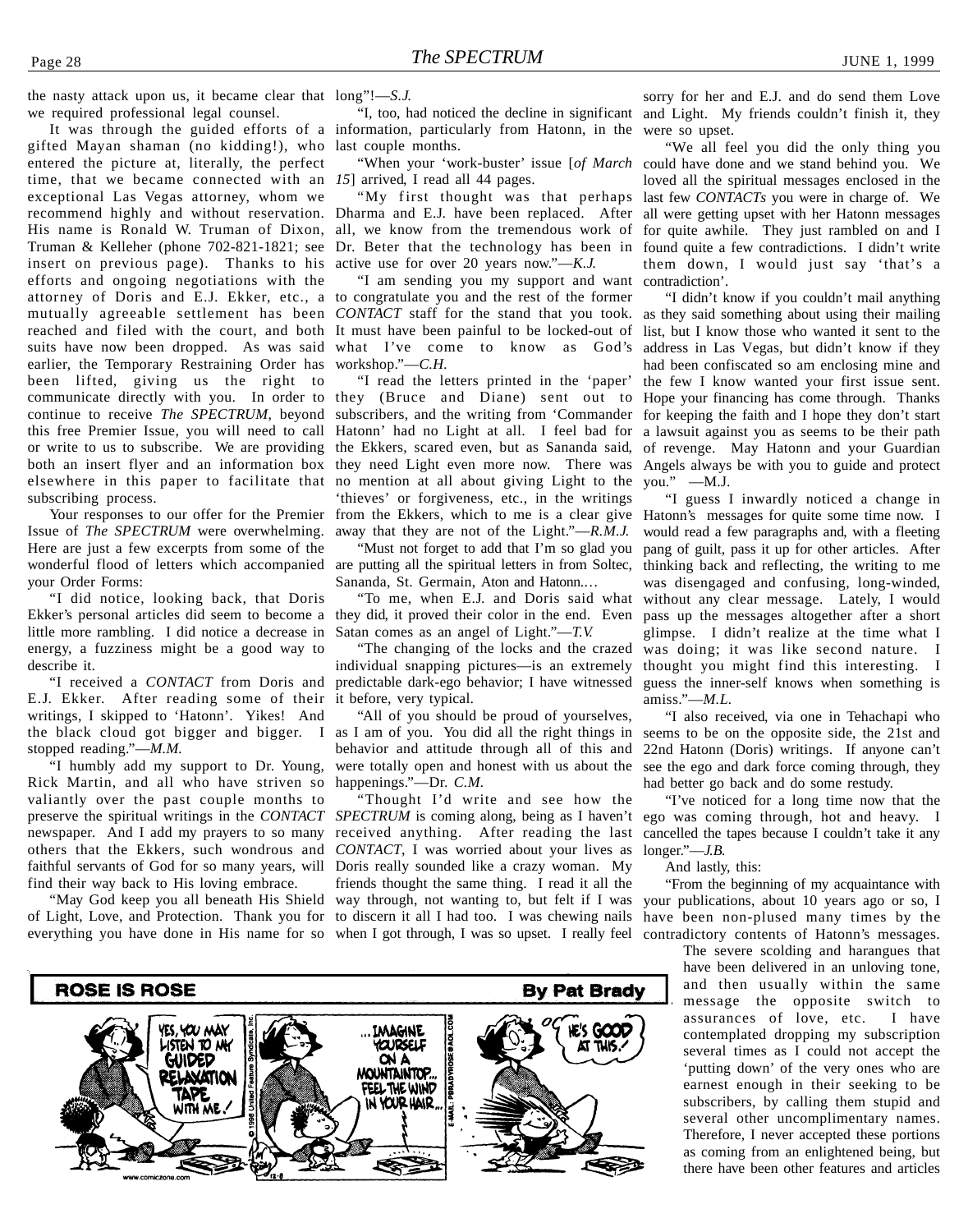in *CONTACT* that kept me going.

"From the articles directly authored by Doris Ekker, I did note the similarity to those of Hatonn—the tremendous wordiness and harshness that would creep in, just as in Hatonn's….

"It is heart-breaking to look back and recall the bitterness and harshness purportedly coming from Hatonn in speaking of past ones who, at to Tehachapi, California, which was cut short one time, were lauded to the skies, and then, by the call of "urgent business matters", Doris energies on positive and constructive change, harshly condemned. I have never reconciled myself to this aspect of the Phoenix Institute and the *CONTACT* and always put it aside on that mental shelf of 'non-understood' items."—*C.M.*

these letters (and hundreds others like them) give contributions from Doris Ekker were concerned. any basis in fact, and in reality are designed suggested that Doris have a rest or there would argue with the accuracy of that message!

Meanwhile, on the home front it seems there has been a renewed interest in the activities of the Ekkers and their Phoenix Institute by Bakersfield (California) television KGET (NBC) channel 17 news. In a broadcast aired on May 13, titled *Falling Of The Phoenix*, reporter Rebecca Kline stated: "It's been called everything from a crazy group to a cult. But now, former insiders claim the leaders are criminals. Imagine getting so hooked on an idea you give up your money, even sell your mother's estate, and that is what one man said happened to him."

One woman interviewed on the program said, "The meetings changed from what I call a spiritual and warm and loving-type meeting, to one of name-calling and threatening things, where people felt that everybody else was the you, as well as many straight-reporting news bad guy because they wanted their money back."

In the broadcast aired the following evening, May 14, reporter Rebecca Kline said: "A controversial Tehachapi cult is under fire tonight. This time, it is not because they believe that they communicate with a spirit living on a space ship.

"Insiders told me that, on the surface, the Phoenix Group looks to be spiritually driven—but peal back the layers, and they say that you'll find a 'divide-and-conquerstyle' operation."

Ray Bilger, a former feature writer for *CONTACT* and now with *The SPECTRUM,* stated on the air: "E.J. kind of runs things as though he's a king. He rules by decree. He tells somebody that 'I want you to do this' and you're going to do this."

program stated: "People will do what a leader information or news that you feel should be tells them to do. And so, once you don't need shared with a wider audience, please send it somebody to tell you what to do, then you to us. become independent. And they were not the need for communication, and please accept interested in independent thinkers."

In the meantime, after a recent visit home Philippines.

Needless to say, the insights shared through to *CONTACT* or other Phoenix-related that is exactly what we have done and are us all food for thought on the subject of subscriptions, orders, etc., must be taken up bring forth The Word so that the choices you discernment. Remember that we who were with them. We, of course, have nothing to do make may truly be informed choices. This is responsible for the contents of the paper were with them. Recent false (legally libelous) the theme of the First Law of The Creation well aware that matters were reaching a allegations about us stripping accounts or that is prominently displayed in our new noticeably deteriorated state as far as stealing computers have been made without masthead. Remember also that the previously held back 9/ to divert attention away from what journey with you of the reading audience, a 28/96 writing from Commander Hatonn, shared incompetence is in place to run things there. journey that will carry us to destinations as in the March 15, 1999 issue on page 6, gently We could say much, much more of an yet unknown, regions as yet unexplored. To be troubles down the road. No one looking legal context of documentable news, but we from the darkly motivated encumbrances which at the later developing situation objectively can prefer to not drag this out. Much will have held us back, stifled our ease of growth, The SPECTRUM have inquired about funds sent when moving on is the only wise choice, and companies. All monies, whether for doing—moving on with our commitment to unflattering nature and still keep within the journey forth IN TRUTH, we must first be free undoubtedly come out in the public forum and restricted the free flow of God's bountiful before all is said and done.

> Obviously recent months have created many learning experiences for each of us. These to invite you to participate with us in seeking have been hard lessons, and ones which have out Truth—wherever it may take us. instilled an even deeper respect for the help we do receive from Above, if we but ask. It is time for us here at *The SPECTRUM* to put rewards as surely as the Law of Return this episode behind us and move forward in operates without fail throughout the entire honor of our chosen mission of disseminating The Truth to you of the interested reading always stand responsible for that which we do, audience. Unless the situation strongly that which we say, that which we are. And, warrants it, we will make a concerted effort to not revisit these issues in the coming editions of *The SPECTRUM*. Rather, we intend to focus on critical matters related to what lies in store for us in the months and years ahead. We will share many spiritual teachings with stories. Heaven knows there's enough going on as Master Teachers here at this time of the under our noses every day that the regular Great Planetary Transition. We hope you feel controlled media won't tell you.

Another woman interviewed on this *SPECTRUM* and, by all means, if you have with us in our new venture here at *The* We promise to be more attentive to our belated apologies, for we have been unable to communicate about these matters until now.

and E.J. Ekker abruptly returned to the on building and nurturing, on pulling together Turning to other matters, many letters to normally cross your path. There comes a time We at *SPECTRUM* wish to focus our to bring you information that would not

> *The SPECTRUM* will embark on an exciting Energy and Light. It is in this spirit of Growth (with a capital G) that we are pleased

> Those who insist on the ways of poison pens and cutting tongues will reap their just Omniverse of universes. For our part, we shall when holding strong within the Shield of Truth, the chaff shall simply fall away from the nourishing wheat.

> Meanwhile, for us, the entire Hosts of God stand ready to guide and to share with us their Wisdom and Insights, in keeping with the Warmth and Light of their accomplishments the urge to join with us on this most

> > BY BILL WATTERSON

It is our sincerest hope that you will join excellent adventure!

#### **CALVIN AND HOBBES**

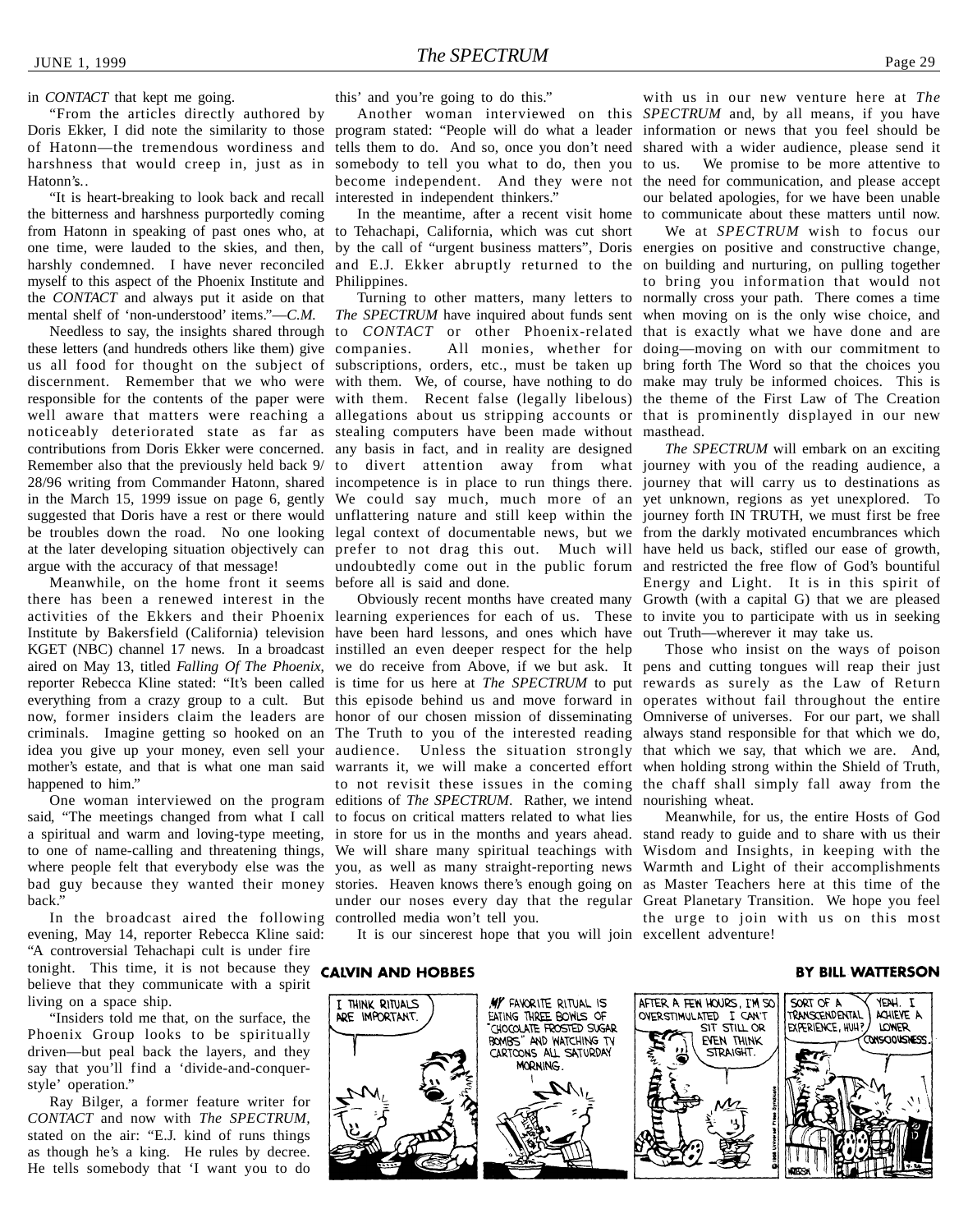# <span id="page-29-0"></span>**Soltec: Growth Comes From Understanding Of Truth**

#### **5/22/99 SOLTEC**

Good morning, my friend. It is I, Ceres Anthonious "Toniose" Soltec, come in the and learn to respect the choices of each, even if only passing through the "zero" point of the Radiant One Light of Creator Source. Be at peace and be still.

Hand working through the various players on the playing field. Even the legal "wrinkles" have proven to be beneficial to you ones.

Proceed diligently with using these gifts for there are, indeed, good reasons why you were given them. Appreciate what has taken place and know there will always be this same YOURSELVES; no one can do it FOR you. Guiding Factor in your lives.

These more blatant examples are easier to see than are the more subtle ones. Just remember that this Guiding Hand is always a part of your growth experience, even when "things" don't seem to turn out the way you **unlimited possibilities and opportunities.** would like them to.

experience to go through, for there is always the perception of wasted time and/or backtracking. Know that it is far better to go through the experience of a course correction **by those who would rather you stay ignorant** Each of you will choose for yourselves, and than to continue to "wander" in denial that an **to the creative process and to your inner** error has been made.

Doris will continue to generate confusion around her, and even her most loyal followers will begin to awaken to the blatant contradictions. Her Higher Self is now setting the stage for a very important growth experience, and though it will not be pleasant for her, it will be very beneficial for her soul growth.

Much Light is sent her way, and this is as it should be, for the benefit of all involved in this play. It is usually not until after ones pass from the physical experience that they realize the perfection of the so called "tragedies" in life. This is to say that ones often do not realize, while in the physical, that they deliberately create the seemingly negative conditions as much as the positive ones.

The Higher Self seeks growth through knowledge and understanding, and will generate conditions that satisfy this desire. Much like the way a scientist may destroy (sacrifice) a piece of equipment in an effort to shielding up! Do not think for a moment that recycled into the ever evolving, ever expanding explore uncharted areas, so too may you ones just because you have won a "battle" that all play of "life". Let not the distractions clutter

beyond what limits you may consciously prefer.

You can see that there has been a Guiding therein creating your own opportunities to master gamesman and knows that the most Allow one another to their free-will choices, you disagree with them. All (each and every one) of you are creating your own reality, and grow. Sometimes it is more productive to opportune time to make his next move is when allow ones to touch the hot stove, and learn for the guard is down and his unsuspecting themselves the wisdom of not doing so, than it is to lecture repeatedly on why one should not touch the hot stove.

> Your Higher Self strives always to learn, and thus will continue to create the opportunities for even the most stubborn ones to eventually move forward in learning and growth.

A course correction is never a pleasant **environment and take deliberate conscious The physical experience is one of** mission at hand. **You will eventually learn to master your** of heart. Each of your weaknesses will be **control over creating exactly what you want. The true answers are often directly opposite** current perception of ability—or you will **from what you have been trained to believe** naturally choose a path of lesser challenge. **ability to create exactly what you want. This is to say that many will have to completely change their thinking in order to understand and break free from the repetitive rut they are continually recreating.**

> Each of you are generating the necessary conditions in your lives so that this transformation can occur. You must be diligent in your seeking and willing to accept the idea that what you hold as truth today may be in error and, in many cases, the inverse of the true picture. Much like mathematical equations formulated to explain some phenomenon in physics, sometimes there is more than one equation that can be written which will seem to support the data at hand. However, upon closer inspection (further seeking), you will find that only one equation (way of looking at the problem) will hold true always, while others only hold true part of the time.

choose to experience "unpleasant" conditions your "troubles" will go away. Wise travelers your path or get in your way. Seek always to

which will cause you to stretch and grow would still be shoring up their foundation, for often there is a calm in the midst of a storm as the eye of the storm passes over. The cycle is sine-wave that makes up the complete cycle.

Each of you can *ONLY* learn FOR every one of you, and though they may or may The adversary does not let up, for he is a opponents believe that the game is over and that they have already won. Be aware that there are great challenges ahead for each and not seem to be related to events of recent past, be assured that they are and that you will be faced with challenges that will cause you to go within and make very personal choices that will determine your future participation in the

> This is not a time for those who are weak shown to you and you will be given an opportunity to strengthen and grow past your each will have to carry your own "burden".

> **Again, the wise traveler will quickly determine and discard that which is of excess baggage so as to make the journey more pleasant and less tedious. Would it be wise to gather all of your gold coins and put them in your pocket during a flood? Likewise, would it be wise to cast away an inflatable life jacket because others might think you to be paranoid for even having one?**

> Truly wise people seldom walk the path of the masses. There will always be intersecting points, but rarely for any great length of time. This is often because these ones see their destination and know where they are heading. These ones will not be as easily distracted by the weightiness of the physical environment and all of its "trappings".

This is a critical time to keep your Light experience you have gleaned. All the rest is Again, I remind you ones that the only "thing" you take with you when you leave the physical environment is the knowledge and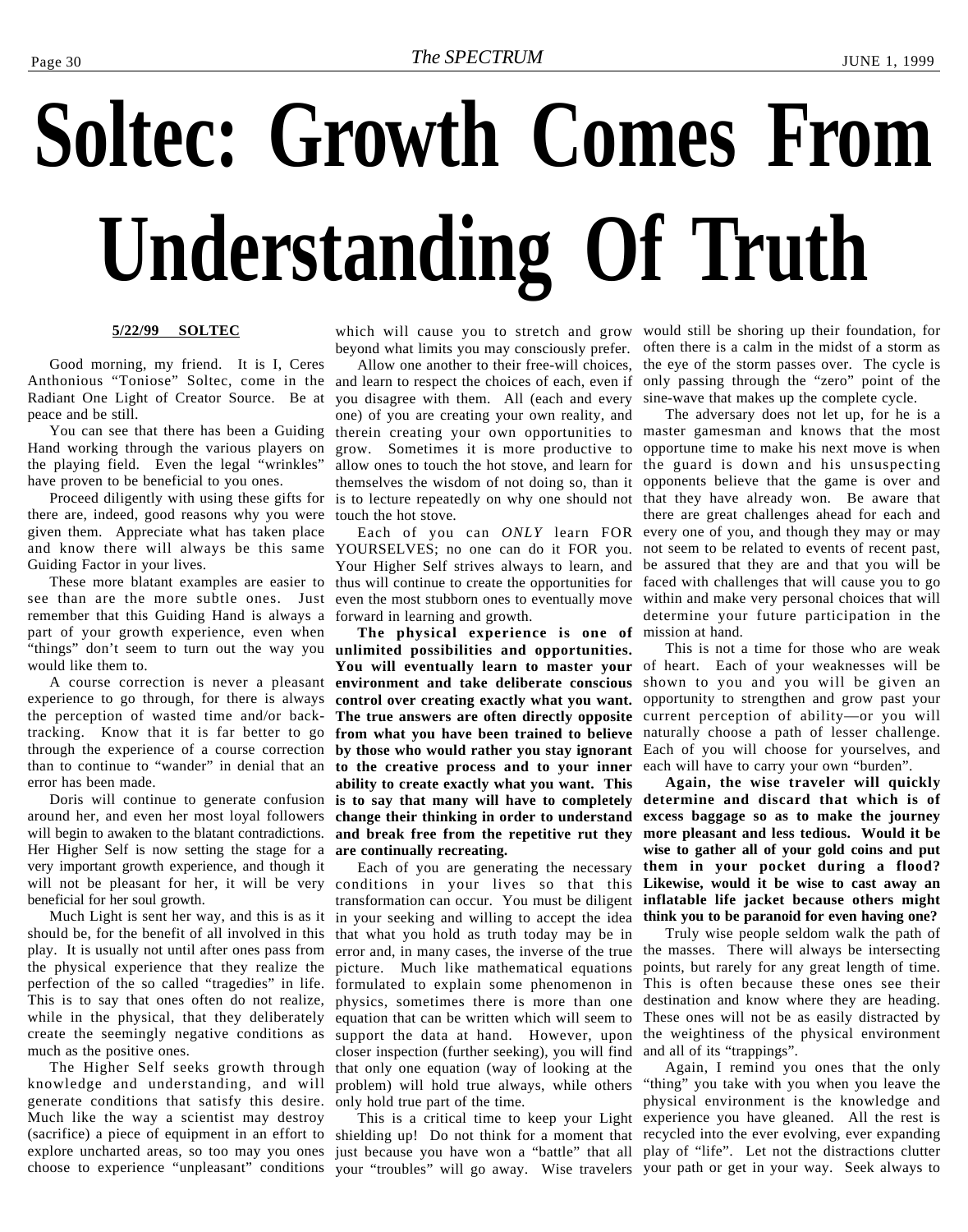of your heart.

**above all else?**

**Most will say something like "true happiness". Well, true happiness is a byproduct of following your heart and fulfilling your intended purpose for coming** physical, you each will have a very grand foundation of truth, and the subsequent reality **into the physical in the first place. This may** opportunity to share with others what you will be stronger than the previous one could **sound like we are "talking in circles" but the** know. There is fast approaching a time when ever be, for there will be very concrete answers **fact of the matter is that you find TRUE happiness in learning how to interpret the Guidance of the Heart Connection, and then following this Inner Guidance, thereby fulfilling your purpose.**

One who is TRULY connected and problems you ones face is the challenge of **extraterrestrials.** "growing pains"—in that you often want to run away from those desires of the heart (Higher the exact opposite of what many believe to be about such things as the ability to travel faster Self) which cause you to stretch and grow in the case, usually with great certainty. Much of than the speed of light. So many of these directions your physical ego deems what you ones are taught to believe is "religious beliefs" of your present science have uncomfortable. In other words, following the deliberately fed to you (through subtle and been purposely "seeded" and nurtured and heart rarely means taking the easy path— sophisticated mind-control techniques) in a policed by those darkly motivated ones who though ones frequently are tempted by that covert attempt to keep you dumb and wish to keep you under their control. This rationalization.

garner you true happiness and is actually an surely break free of the mass mental escape from the challenge of truly living life.

Seek newness and you will find movement (growth through experience). With movement comes emotional feedback from within. Learn to monitor closely the sensations associated with movement. This will help you to decide for yourself which is the appropriate direction to take.

What is "right" for you may not be "right" for another. You may find that you are leaving behind longtime acquaintances and making new ones who are more in alignment with where you are heading. In doing so, you will not only find that you no longer feel stagnant, but **you to step forward and share what you** also that you are setting an example for others **know. This is to say that you can show,** to follow.

The path of the wayshower is one of movement and example to others. Each of you are teachers as much as you are students. You who are moved to read messages like this have gained enough experience to let go of the quite unaware of the limiting programming that, limiting beliefs that are generally taught to the to varying degrees, you still hold onto. Many masses, and you have, through very interesting a "great" scientist on your planet will be Transition (transformation). I come with many routes, come to a point in your awareness that humbled or humiliated, depending on their great Teachers, all provided by Creator so that you can accept such things as the reality of we perspective and their ability to accept that they you ones can have the best possible of the Hosts and our ability to bring forth this were in error. Many a great religious leader opportunities to gain the wisdom of knowledge sort of message.

are interested in, and thus to explore the desires concepts and beliefs that are away from the confusion is, at first, generated within your **What is it that YOUR heart desires** next step (movement forward)—and that is to "norm", but it has and is preparing you for the less-informed brethren, in response to the truth apply more fully what you know and become an example to others.

> As the larger events and resulting challenges of this Planetary Transition manifest in the however, quickly give way to a more stable events will completely overwhelm the general to questions such as evolution versus creation, masses.

following their heart will not ever find their life **"elite" controllers (who dictate "reality" to** position of Truth. Control is through fear and in some sort of "stagnation". Growth is an **so many) have done a wonderful job over** intimidation and ignorance; freedom comes integral part of your soul's desire, central to **the years of convincing the masses that only** through the wisdom of knowledge of Truth, as fulfilling your purpose. One of the biggest **"fools" and "lunatics" would believe in** stated in the First Law of The Creation. **Your planet is being systematically prepared to accept that you are not alone in** happy about this day, coming quickly around **the universe. There will be massive** the bend, because control of you ones goes out **confusion generated because the so-called** the window when you operate from this

None of you came forth seeking to reinvent say that you-the-"average-drone" cannot the same wheel, over and over again. Many of possibly handle the truth, for it would so of confusion into a quite stable and peaceful you have found it more comfortable to get into overwhelm you as to create complete place. This will take time and it will take ones a relatively slow-paced, repetitive routine of pandemonium and upheaval. The truth of the who can quickly adjust to very rapidly changing living from day-to-day, simply waiting for matter is that these controlling ones are afraid to conditions, for there will be much happening all "something" to "happen". This will never let you ones know the truth, for you would over your planet in terms of Earth-changes, wars, compliant. Your so-called "elite" controllers control shall not prevail! conditioning that has so tediously and unrelentingly been put in place on your planet.

> These ones are now trying desperately to modify your conditioning so as to cause the masses to be frightened of extraterrestrials when they do come. Yes, your "elite" know that we are here, and that we are very real, and that we called upon to assist your neighbors. Be not WILL make our presence known in a quite hesitant to offer assistance when the time public manner at the appropriate time—and that comes. Be the "rock" of stability and your there is truly nothing these ones can do to stop example will empower others and strengthen us when the appointed time comes!

**This is when we will need every one of through these very writings (and others yet to come through this information resource), who we are and why we are here.**

Look back upon the path you have walked depending on their ability to accept personal the expanse of Creator Source. in order to get to where you are this day. It error. Others of you will be prepared to Most of you will have to pick yourselves up off the floor, first, because most of you are will likewise be humbled or humiliated, of Truth—and thus understand your place in

better yourself, to learn something new that you not only prepared you for being able to accept address the "shock wave" of reality, as much finally being revealed on a large scale.

> This confusion is a natural byproduct when one's reality is challenged and is abruptly shifted in such a manner. Confusion will, and what happens after you die and such.

> Your so-called "elite" controllers are not

Meanwhile, the truth of the matter, again, is community to shed their erroneous assumptions Our mere presence will cause your scientific

> Your world will emerge from the brief time economic crises, and such.

> You of Ground Crew have been preparing for these events all of your lives, whether you realize it or not. Never underestimate the value you can provide in the upcoming times, even if you must function with physical limitations such as from a wheel chair. You each will be them. They will hear Truth when there is no other explanation that will suffice. Remember, all other equations will eventually fall to the wayside while The Truth stands the scrutiny of even the most skeptical antagonist.

> I shall leave this here for now. I am Ceres Anthonious Soltec. I come with the Hosts of God, in Service to the One Light—Creator Source.

> I am called upon at this time to help you ones to prepare for and survive this Planetary

Be at peace! Salu.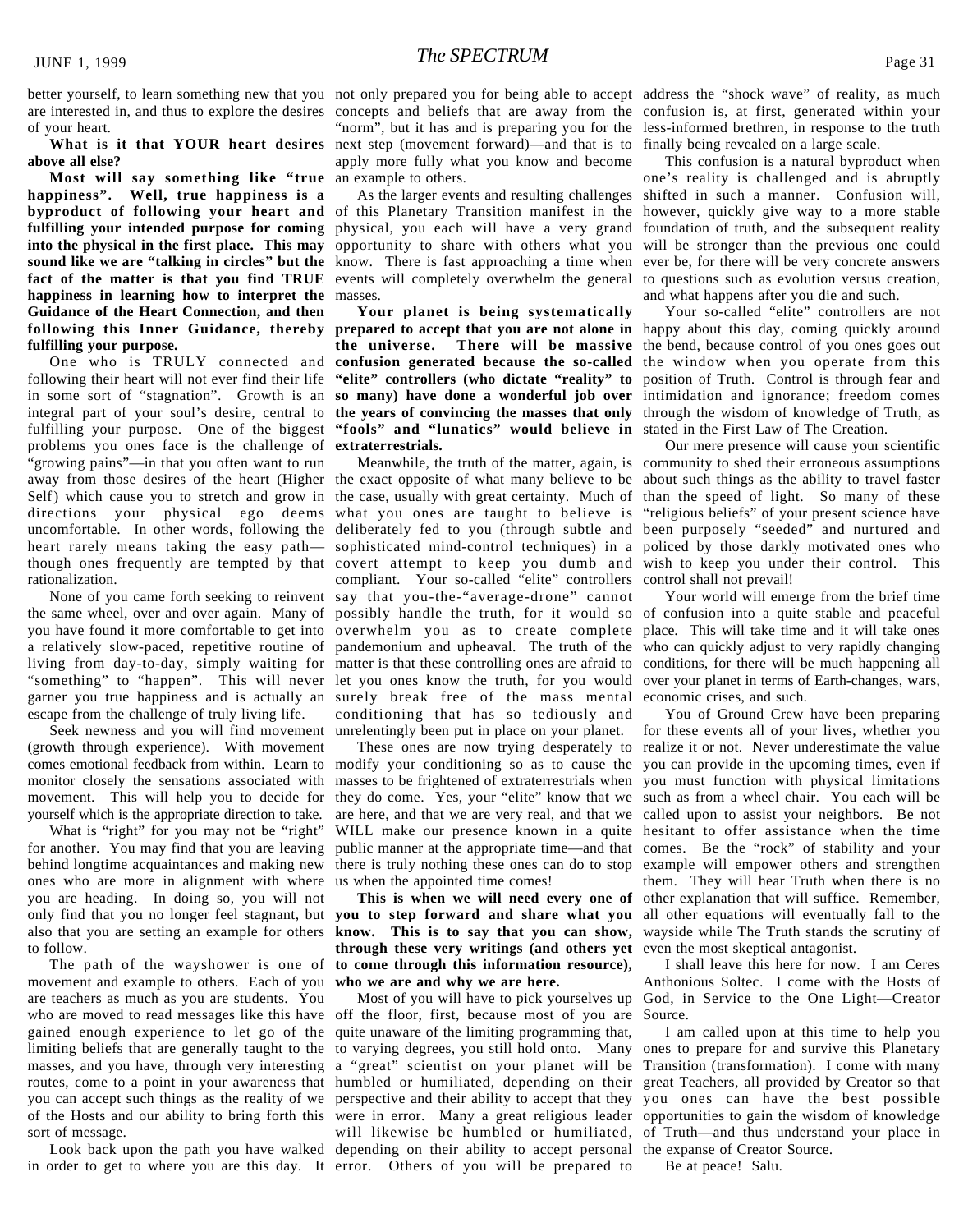## <span id="page-31-0"></span>**Welcome To The Premier Issue**

[*Continued from Front Page*]

*often Guided to our doorstep.*

*Take a look at the quote prominently displayed as part of our masthead. Many of you will recognize this as the Highest Command (or the First or Primary Law) of The Creation: "Achieve the wisdom of knowledge of Truth, as this will enable you to wisely follow the Laws of The Creation."*

*That's Truth with a capital T—meaning not just truth as in nonfiction, but Truth as in Higher Knowing, Spiritual Knowing, Soul Knowing. And that is the important distinction which makes* The SPECTRUM *so unique: we draw upon many levels of information. Some is of this world, some is of the Higher Realms.*

*An integration between both worlds is imperative for keeping your head above the rising waters at this exciting yet turbulent time of the Great Planetary Transition now very much underway. This means achieving a personal "knowledge of Truth" (with an emphasis on the capital T). And so our goal,* SPECTRUM*'s goal, is to do our best to provide (...trumpet blast and drum roll here...) a "full spectrum" of information—Truth—upon which to gain knowledge, and thus acquire the wisdom to better navigate these challenging "rapids" of our current lifestream experience.*

*No one "alive" on this planet at this time (yes, we know there are a lot of the "walking dead" walking around) can miss the signs of the imminent collapse of many of our current, worn out structures in politics, education, religion, medicine, etc. And that's without any help from the Earth changes, which are also escalating as Mother Earth cleanses herself of so much of man's thoughtlessness. This is a time of New Beginnings and of going back to the Fundamentals—which include remembering that First Law of The Creation.*

*From the perspective of the Higher Realms, both Commander Hatonn and Commander Soltec have chosen to make comment elsewhere in this Premier Issue about the First Law of The Creation, and elaborate a bit upon just why it is at the top of the list of actions for forward progress. Growth (which results from the wisdom of knowledge of Truth) is our evolutionary imperative as unique Lighted*

*you Truth from many different sources, fragments of Creator Source's thinking. In the Larger Picture, we are growing and developing, one with another, while immersed within the "wisdom sea" of all Creation. As more ones begin to hold this Larger Picture in mind, how we approach the living of life will become richer and deeper—and thus more satisfying.*

*If* The Spectrum *can provide some direction or inspiration for you as you make your personal way along this path of growth, then good for all of us, for as the First Law of The Creation implies: as one grows, so grows all of Creation, everywhere.*

*Of course that's a big reason the Hosts of God and the Ascended Masters are interacting with us so closely at this time. As they have often explained to us in their messages, they are here not just to help us grow, but in helping us, they too grow, as does ALL of Creation. This theme of interconnectedness—of acknowledging "all my relations"—is one our Native American brothers and sisters have been trying to help us to understand since the day we first invaded their lands, over 500 years ago, with our primitive notions of spirituality that included calling them the pagans! The learning is coming around full-circle now.*

*For awhile, we—*The SPECTRUM*—weren't so sure we were going to make it. As I said at the top of this editorial, the path has been quite a bumpy one. I have asked Rick Martin to chronicle some of the newsworthy details about how things unfolded, between our lock-out at* CONTACT *and our start-up as* SPECTRUM*, in an article elsewhere in this Premier Issue. He has done as thorough a job of answering your many questions as can be expected at this time.*

*It must be noted right away, in Rick's defense, that there still exist significant matters we cannot yet share with you. These issues weave threads of intrigue through the larger picture in which the publicly reportable events reside. This made the subject matter of Rick's article a bit complicated to outlay with a sense of flow or completion or closure.*

*Just as in our reporting in those last three "rebellious" (or courageous, depending upon whose opinion was being expressed) issues of* CONTACT *(on 3/15,22,26/99), it is helpful if*

*reading between the lines. Rest assured that all will unfold, in its own good time, within the absolute balance of the spiritual Law of Return.*

*Remember that the Law of Return is almost as fundamental a learning mechanism as is the First Law of The Creation. Especially in this transformational time of accelerated planetary activity, what you send out to others is going to return to you, greatly amplified, and faster than ever before! The Golden Rule has its basis of truth in the Law of Return's most important energy-physics principle.*

*So, we need not overly dwell upon what Darkly motivated attacks have been (and still are) sent out upon us. What energies are being sent out will circle back upon the senders and cause corrective learning events to manifest. We will simply keep you informed of those happenings, as they unfold, through the normal avenue of news reporting.*

*And that reminds me of another important point which needs to be emphasized: We are a NEWS source and team. We deal in documentable facts. We do not now (nor did we in those final issues of* CONTACT*) ever invent malicious, libelous, twisted assertions and present them as fact—as has been the norm for the Ekkers and their dutifully faithful followers. Even seasoned, professional politicians would likely blush at the "liberties" taken with truth by them. A state of desperation drives their Darkly motivated propaganda.*

*There exist significant state and federal laws dealing with libelous (written) and slanderous (spoken) activity which exhibits blatant malice and forethought, and places the ones targeted by that activity under legally defined "duress". It would be very prudent for these fibbers to take this fact a lot more seriously than their consciences apparently dictate. Should we so choose to take measures of legal recourse, the powers of the law stand very much in our favor (a point which had a lot to do with the magnitude and scope of the concessions made to us in the Settlement Agreement).*

*Actually, we should be thankful for all the colorful hyperbole (that's a kinder and gentler phrase than the phrase outright lying) being spun by the Ekkers and their faithful followers. Why thankful? Well, every time they publish another offensive writing, especially about us, more ones ask to be put on our subscription list!*

*More and more ones are noticing the absurdities as the Ekkers' nastygrams grow ever more outrageous and Dark and self contradictory—and thus revealingly transparent. We find that, with their launching of each new vitriolic blarneygram, we end up with more and more new requests to subscribe to* The SPECTRUM. *(How do you think we've gotten so many requests for this Premier Issue?!) Perhaps we should volunteer to help them get out their material.*

*the reader is skilled both at discernment and at their libelous fabrications—but they're typical Rick's article mentions just two of many of*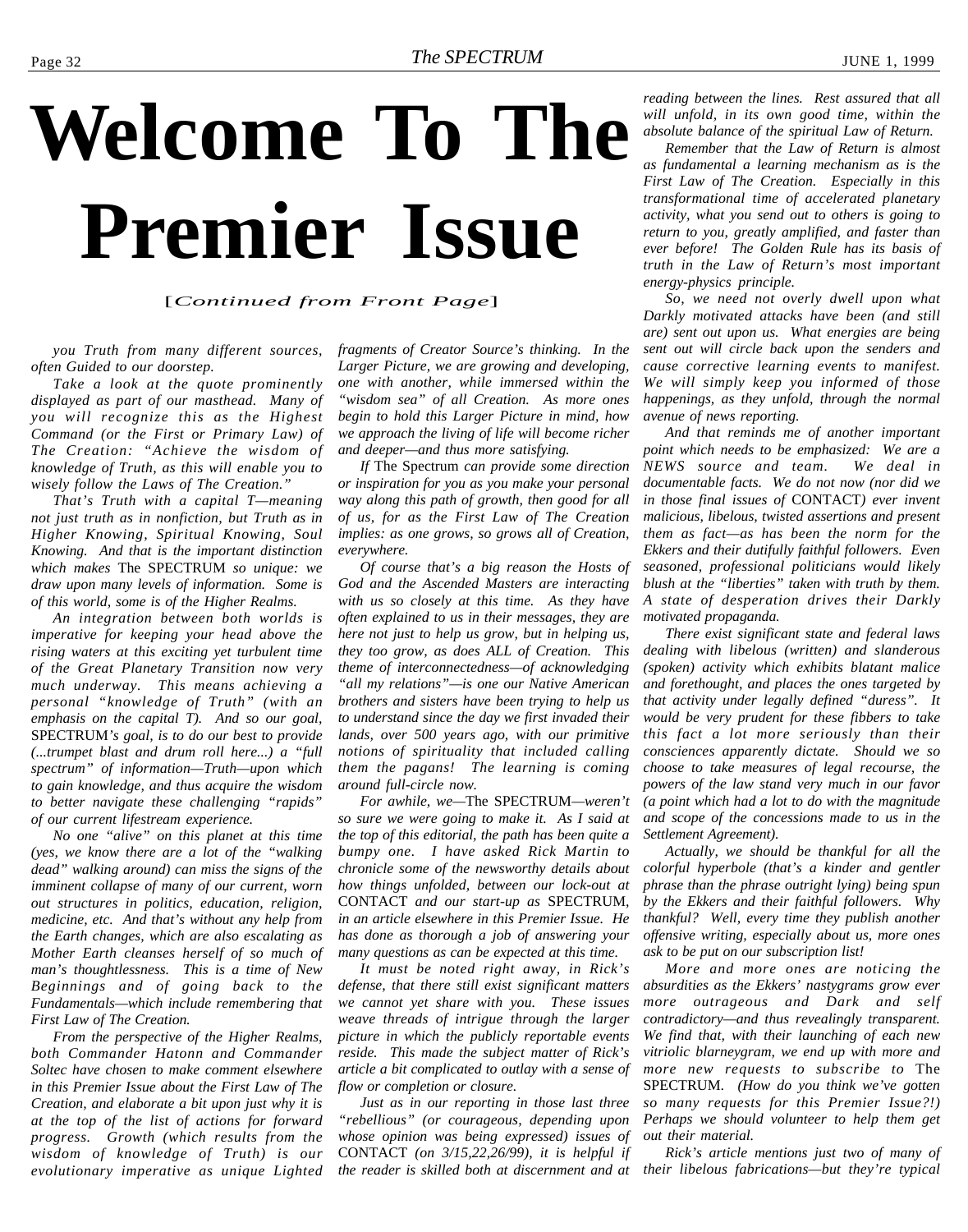*been dubbed "astral Ed" and accused of awesome help: perpetrating just about every crime under the Sun at one time or another in their recent months of connected (to Higher Source) legal professionals incoherent blatherings, I'm personally most who came to our aid—one near Toronto and one amused—and their dutiful followers probably in Las Vegas. The angel-lawyer (actually under the shutdown conditions imposed by the most confused—by a truly remarkable 5/16/99 barrister and solicitor) near Toronto is a Ekkers' legal attacks upon us. writing (which was conveniently left out of their longtime admirer of the work of this journalistic* most recent so-called newspaper) which attempts team who was deeply outraged by what injustice limitations and a stretched-thin staff, The *to schmooze me back to that paper!*

*these libelous matters through legal channels, obstructions, but flourish at a new level of free Premier Issue goes out, until enough of you though the Settlement Agreement gives us the success; the lawyer in Las Vegas, a young, send in your Subscription Request forms to make clear and direct option to do so. We make this thoughtful Mormon gentleman of impeccable the next press run practical. choice because the Law of Return will most credentials and subtle humor, who was new to* surely and exquisitely manifest those conditions of our world and landed with both feet planted the sooner will be the next issue of The *learning which will help these ones to appreciate firmly in our plight, came out with some of the* SPECTRUM*. Moreover, if each of you managed the value of honesty.*

*readers to separate the Light from the person was our main legal counsel who handled to ensure financial viability. (And to answer the Darkness—and I most certainly do mean with the lawsuit brought against us by the Ekkers. question before you ask: yes, there will eventually a capital D! At this time, as the "weather" grows "warmer", we are content to make lemonade and lemon pie with all the lemons they keep tossing our way in desperation, and know if "top" is the right word, but how about subscription base to remain financially afloat.) watch from the sidelines as events continue to this: our next angel is an incredible Mayan unfold on this splendid game field and learning environment called schoolroom international lawyer of great accomplishment who Earth.*

CONTACT*, we again strongly suggest that all of you continue to send prayers of Light to Doris most effectively countered by an infusion of God's Light.*

*Rather than dwell further upon that Darkness manifest, we are simply thankful for the recent Legal Settlement which, among other things, lifted the Temporary Restraining Order and allowed us to get things going again, including finally being permitted to fill your orders for* WISDOM OF *as soon as possible within the next few weeks.*

*the maze of legal confrontations thrown at us by* who came to our rescue to help out in that nothing to build The SPECTRUM. *regard. These kinds of attacks can be terrifying enough to address, without the added emotional burden of the astronomical costs. Eventually all expenses will be paid, and we are deeply thankful to those of you whose Lighted thoughtfulness expressed in the form of tangible, practical, financial assistance in recent months—made the up some pretty large numbers! Thoughtful ones overflowing with more backlog of news to share difference between being able to "fight the Good pitched-in with spare old furniture, some dabs of with you now that we have been "freed from* Fight" rather than simply keeling over in paintand glue, a few garage-sale treasures, book bondage". He also looks forward to the *paralyzing defeat.*

*all kinds ever swoop down from the heavens, in enterprise to a pauper's minimum. many disguises, to save us! Let's see now, how*

*zingers nonetheless. And get this one: having do I even begin to describe just some of our most much help from so many directions. And now*

*First of all, there were two very, very wellthese legal gurus.*

*As we did in those final three issues of a garage sale, of all places! This angel's most and E.J. Ekker and their followers. Whatever has Martin feature article at some later time. For plagues the cheaper paper stock. And, of course,* possessed them to act in such a Dark manner is now, let me simply suggest that this is not the we've introduced a splash of color—if the printer *shaman (spiritual leader, healer) and increased the type size of the print in* The *crossed our path, just when needed, at—get this distinguished professional credentials and depth of spiritual attainment will require an entire Rick kind of help one finds in the Yellow Pages! This can get it right—to add a bit of "high fidelity" to kind of help finds YOU, when the call compels the overall presentation. We hope these changes the answer. This most gifted spiritual leader has make reading* The SPECTRUM *more enjoyable asked to share with you (and has been welcomed to do so, elsewhere in this paper) a message and photograph, both of which truly touch the heart we have legally been granted full access to the and soul of the spiritual seeker of Truth.*

THE RAYS: The Masters Teach, Vol.II*. These publicly thank, most sincerely and on behalf of simply work from the new list that has been orders (and there ARE many so far) will be filled the entire SPECTRUM staff, those whose generated in response to YOUR choice to be a Though I would like now to get on with of this free Premier Issue of* The SPECTRUM *to desire to go where we are not wanted or where discussing other matters, it should certainly be exist. Contrary to the Ekkers' irresponsible we are not welcomed. These choosings (yours mentioned here, before leaving this subject, that whiney whoppers, we took nothing of and ours) are all a part of the larger sorting the Ekkers required significant financial help. We were rudely and abruptly locked-out of our own as directed from Upstairs and about which we are beyond simply being grateful to those of you previous offices. Rather, we had to start from were alerted as the new year began. financial help has made it possible for the miracle part of this publishing endeavor. We have no* CONTACT*'s property or funds with us when we and "housecleaning" effort going on at this time*

*office space rent, and a thousand other details—*

*Yes, we feel quite blessed and humbled by so*

*that many of you out there in readerland know we are indeed alive and well and publishing again, we expect to be in better communication with many more of you than we were permitted*

*Again, we choose at this time not to pursue Truth not just surmount the current legal week for awhile. And that won't begin, after this had happened and wished to see this vehicle for* SPECTRUM *will be publishing only every other For several reasons, including financial*

We leave it up to you most discerning negotiations we have ever witnessed. This would quickly reach a critical mass of cash flow *most astonishingly well-worded Higher-Truth to recruit just one other person to subscribe, we We were truly blessed with the help of both of be an Internet web site for* The SPECTRUM*, but Now, can I top the above? Well, I don't coordinated with the goal of a sufficiently large So, the faster those forms come back to us, appreciate how that offering will have to be*

> *In other newspaper matters, we have* SPECTRUM *to make reading easier on the eyes. As well, we have upgraded to a higher quality, whiter paper which not only renders newsprint more cleanly and clearly, but also is much less prone to the rapid oxidation (yellowing) that for you.*

*And while I'm on the subject of help, I wish to recent Settlement Agreement, we still prefer to It should also be emphasized here that, while entire* CONTACT *mailing list as a result of the*

*And speaking of help—oh my, did angels of of sweat to keep the costs of starting this you eagle-eye news hounds out there send his So, when you factor-in the need for our new you will note that Dr. Overholt's* The News Desk *offices (after the lock-out) and all that goes along and* Specials *contain some information that, while with putting out a newspaper—the desks, file dated about mid-March (the time of the lock-out) cabinets, phones, computers, printers, scanners, or later in April, is still important to bring to you don't need an adding machine to start adding computers and reading desk are filled to shelving from a military base auction, and a lot clippings and emai[l \(alo@tminet.com\) th](mailto:alo@tminet.com)at all On the subject of getting out important news, wider attention. As you can imagine, his way for possible sharing.*

*Moreover, the REAL Front Page story for*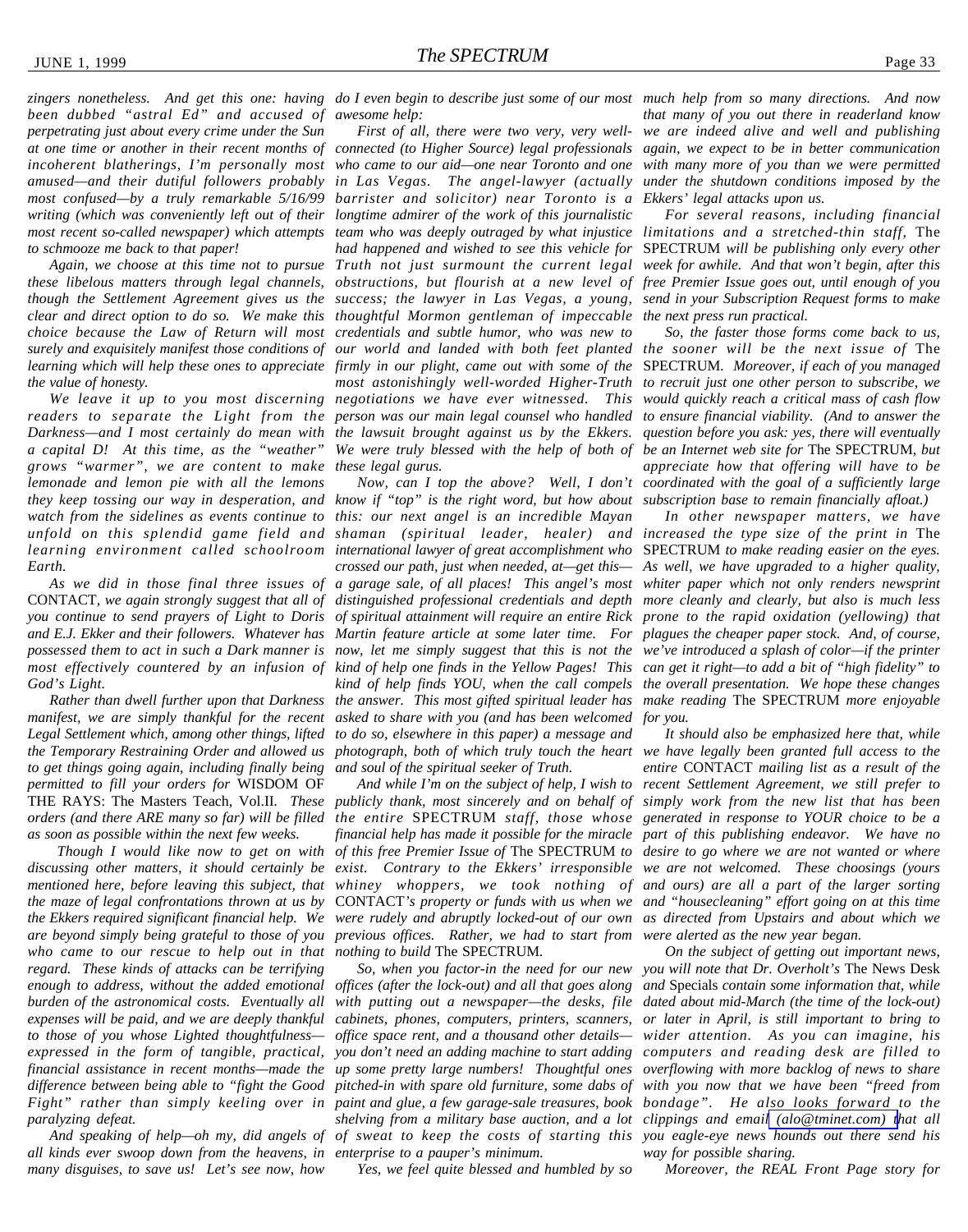#### <span id="page-33-0"></span>Page 34 *The SPECTRUM* JUNE 1, 1999

*this issue of* The SPECTRUM*—if this weren't the Premier Issue of a new publication—would be Volume I into French for the Canadian and some you cared for us and how committed you are to Rick Martin's dynamite interview with Dr. Len European peoples, there are presently both offers this Mission of getting out The Truth. Horowitz, a relentless crusader for Truth who holds our journalistic team in extremely high regard. Rick's follow-up interview, which will appear in the next issue, is really mind-blowing, as suggested by the tease at the end of the interview in this paper.*

*Yes, there are many out there who are working tirelessly to inform you of The Truth in many different areas. These ones have been slowly checking-in with us (as they can find us!) and are delighted to learn we're back in business. experience we call life. They wish to share much information with you are proud to be a part of the "bucket brigade" which brings you such singular Truth.*

*Meanwhile, we anticipate much more input is to be shared from the Master Teachers of the Higher Realms. There is to be an integration of long, bumpy, and tiring road of confrontation events of this major planetary transition.*

*experience, like our newfound Mayan shaman us laugh and cry—and they passionately friend, call these volumes: "the most important confirmed our reading on the reality of a most time; there's nothing else like them."*

*and requests for translations into German (again, the border and on into the great expanse of South America), and even offers to translate into Japanese and Chinese for those vast audiences, hungry for spiritual Truth. All will unfold here, in the book department, in good time as more and more ones are waking up to their spiritual*

*that other news sources shy away from, and we challenges of the recent stormy events, we asked which have come together to achieve the birthing each other: "Are we having fun yet?!" Well, I of this new enterprise.* The SPECTRUM *is think it is finally safe to answer loudly in the nothing less than the collective result of each of affirmative!*

their messages with the ongoing, unfolding news with the Adversary. Thank you for your prayers personal choices which bring us together in *Related to the above, the popularity of the spirits and fed our souls when we felt like* WISDOM OF THE RAYS *volumes is likewise quitting. Thank you for taking the time to write most unique journey for all experiencing on growing. Teachers of great spiritual depth and such beautiful notes of encouragement; they made planet Earth at this time of the Great Planetary and advanced material on the planet at this unpleasant situation. And most of all, thank you welcome aboard! Thank you for your patience as we walked a of Light which most certainly buoyed up our for acting as a kind of extended family who*

⋑⋙

*While there is already a translation of showed, in so many different ways, how much*

for Europe), into Spanish (for everyone south of uplifting message from the Ascended Master *heritage and desiring to become more active Master of the First Ray of The Creation, is the participants as co-creators in this collective facilitator of new beginnings—which is what this Many times, in the course of dealing with the more eloquently than can I many of the factors Directly following this editorial is a most known as El Morya. It was received (as were the Soltec and Hatonn writings herein) by the one responsible for most of the writings collected together in the* WISDOM OF THE RAYS *volumes. It would be most appropriate to read that message first because El Morya, as the newspaper is all about. He addresses much our personal choices in discernment of Truth, the Power of many coming together in like mind.*

> *Now that we have made, each of us, our own concert of purpose, let us all now move forward with great expectations into the next phase of a Transformation.*

> *On behalf of the entire* SPECTRUM *team,*

 *— Dr. Edwin M. Young, Editor-In-Chief*

# **El Morya: Recognizing Value In** *ALL* **Of Life's Challenges**

#### **5/29/99 EL MORYA**

Good afternoon, my scribe. I am El Morya, representative of the First Ray of The Creation. I am often referred to as The Statesman. I come in the Light of the One Light of Creator Source. I am born of this One Light, as are each of the souled beings upon your orb and throughout the Omniverse of universes of Creator's Thinking and Desire.

therefore are looking for clues so as to help overall mission. you to discern for yourselves what is the

paid very close attention over the years and doing the receiving (channeling)?" and such. the choice is clear.

I come at this time of newness to help courtesy to the many of you who petition to and effort to reach out and continually strive "usher in" *The SPECTRUM* newspaper. This know what has been happening, and also to to make and strengthen your inner personal paper is born somewhat in controversy and, help you ones see why these ones have connection to Source. for some, confusion. Some ones of you do separated themselves from ones who have lost not know who to trust or who is right, and sight of the true picture and purpose of the badger nor coerce you ones, ever. You are *The SPECTRUM* is intended to be a standalone information source about which ones do be given to know what is the proper path for not have to know ten years of someone's "dirty laundry" in order to make heads or tails every one of you consciously connected to the of what they are reading. This first issue has Higher Guidance within. This means that you to deal with some "dirty laundry" out of ones will need to make a personal decision

proper course to take. Others of you have naturally come concerns such as, "Who is faces and new teachers. Like attracts like,

have noticed the divergence from issues of I tell you here and now that it is far better to true importance and true value; for you ones, discern each and every item you read (channeled or otherwise) as if it were written by the master trickster himself. You each will you to take. Our goal is to have each and

With this new publication will With this new publication will come new We of the Hosts of God will neither each given free will to choose as you will.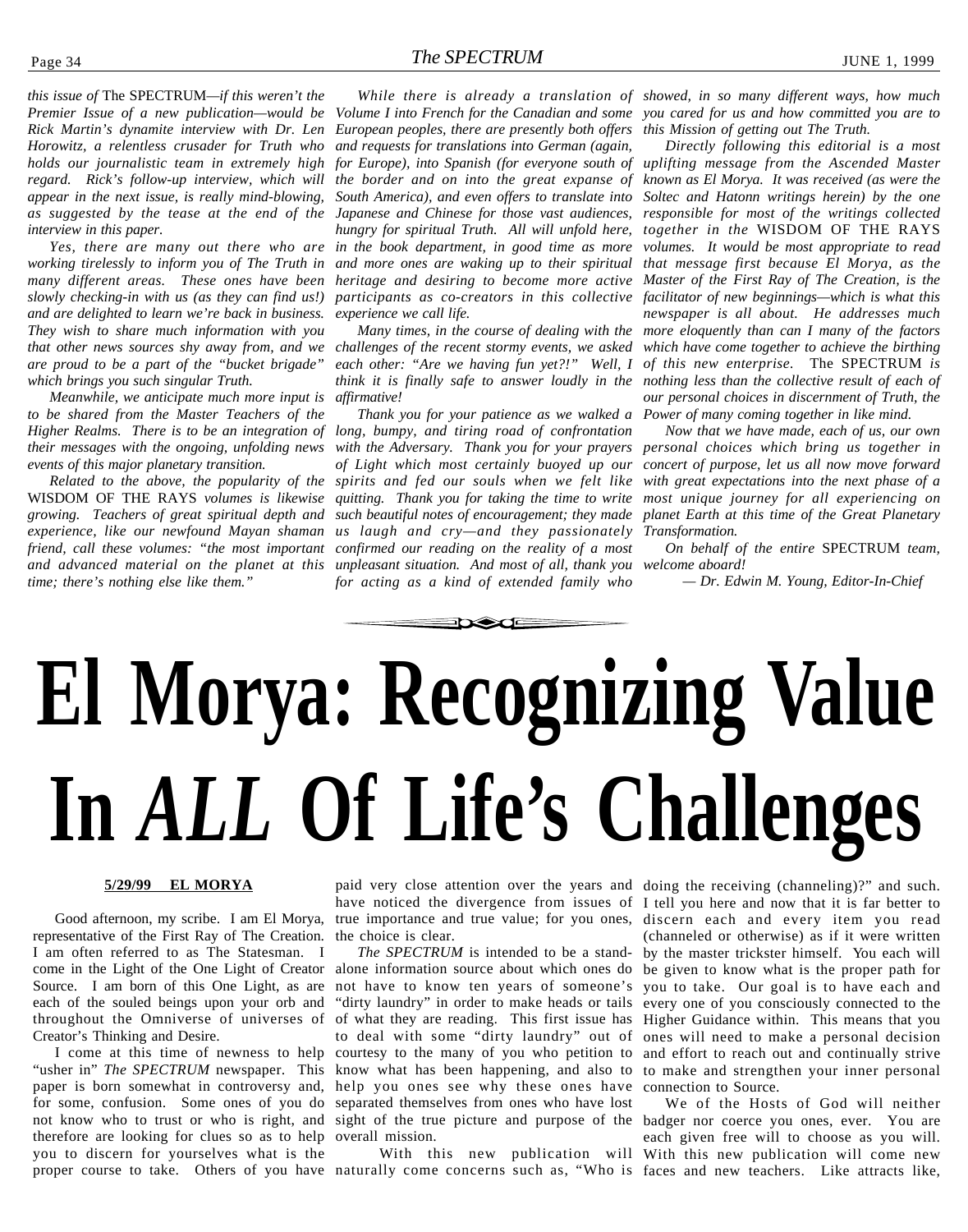and the high-frequency energies will naturally However, this illusion serves great purpose in outcome—"Graduation". gravitate towards one another, and thus grow allowing each to explore, in great detail, the in Radiance. Ones who have not been diligent concept of being separated. In doing so, ones "Graduation", you will each have become a in their preparation will step aside as the will eventually find and understand the master craftsman who has perfected your perceived "load" of walking the Lightbearer's wisdom in remaining connected and working foundation and built-up magnificent tributes Path becomes overwhelming. This is as it as a collective whole wherein everyone that uniquely reflect the Beauty, Love, and should be, and there is no need to concern for benefits from the experience and growth of Perfection of Creator Source. And then you ones who choose to step aside. Each will find each other. their proper placement for optimal growth; these are conditions tailored for the idea of unity and oneness are often the ones challenges and growth opportunities available. individual, by the individual.

Greatness must be carefully laid and who functions in accordance with his own set engineered so as to handle the unforeseen, of "laws". Therefore this one resists the very the progress that you ones are making. There incidental, and evolving uses for a given fundamental nature of his being. In doing so, is great love for you all and it is being structure. This holds true for the foundation he will create conditions that will lure ones continually sent forth directly to you each. of the soul as well. Your fundamental away from their natural path in an attempt to May you each learn to tap into this Infinite understanding of the purpose of the physical be somehow "right" or justified in his actions. Source of pure positive energy and allow it to environment, and the general reason you are His path is a most challenging one, but he, be amplified as it flows through you. The key each there, is quite necessary in order to too, after much controversy, divergence, and to using energy is just that: USE IT! Never build-up to the next level of understanding. If destruction of that which he is efforting to try to hold it or hoard it, but rather, send it you are not well-"rooted" in the fundamentals, build, will, eventually, find the wisdom in forth and allow it to flow unrestricted and you will find that, as you build-up to higher following the path that leads to true uninhibited. There will ALWAYS be more! levels, your "reality" will begin to sway back fulfillment—oneness with Creator Source. and forth (waver) like an unstable high-rise When this event comes to pass, all of the typical response a returned smile? Do you see building. This will always lead ones to a Heavens will rejoice and welcome their how the kind gesture of appreciation is point where they will have to go back and brother back home. shore-up their foundation. Those who are unwilling to accept that they were less than so too is Lucifer, and we all honor his free-There will always be an amplification of the perfect in laying the fundamental foundation will go through the experience of watching everything that they efforted to build crumble and fall. At this point there will be nothing left to do—but to "fix" the foundation and begin again new.

publication. We, both the physically based your challenges and lessons. In effect, he is ones and the non-physically based ones, are fulfilling his purpose by walking the path he given; use them in a manner that causes your correcting the errors of the foundation so that is now on. the original intent of the predecessor can be recognized. The foundation is built upon the illustrate how you can learn to appreciate and Creator. Learn to find the POSITIVE VALUE fundamental understanding that you are each have compassion for even those who come in every experience that you have, and seek to there to learn and grow. As this publication's against you. No one is lesser than another. always understand why it is you are having Masthead reads: "Achieve the WISDOM of Hold not anger in your heart. But more such experiences. Appreciate those who have KNOWLEDGE of TRUTH, as this will enable importantly, learn and understand the wisdom come forth to participate with you, even if you to wisely follow the Laws of The BEHIND the words, and appreciate why it is they play the role of your opponent, for you Creation." This is a key and fundamental part unwise to hold anger in your heart. With true each are there in a perfect balance and of the foundation that each of you should understanding there will naturally come the mixture to ensure that the fundamental desires always strive to build and fortify.

more than you were prior. In doing so, you in an attempt to look en-Light-ened, will only that I share with you these words. Please go contribute to the overall growth and serve to accelerate the building pressure understanding of ALL EVERYWHERE. You each need the challenges with which you are now faced in and say, "Whoops! I made a mistake." No, order to fulfill this fundamental desire of your He does not make mistakes. You each are soul.

nonphysical viewpoint of your soul. The your purpose in perfection, whether you see it holographic nature of the physical or not. Even a perceived mistake puts events upon these words—not as being absolute, but environment is an illusion created so that you into motion that would have never come to as being accurate in terms of fulfilling my ones can experience the concept of uniqueness pass if it weren't for the "mistake". The desire for conceptual content. I come in and individuality more closely and means by which growth experiences are Service and in the Light of Creator Source deliberately. The idea of being somehow generated are just as much a part of the the One who created you and me.

The foundation upon which you build strong desire to be separate and an individual limitless and without end. you refer to as being "evil". Lucifer has a These cycles of growth potential are truly

This is what we are doing with this somewhat responsible for giving you ones Creator's purpose for creating you. But, just as you are given free-will choice, will choice, regardless of the fact that we energy when you use it. would not choose his path for ourselves. We also can appreciate the value that lies in his life becomes inwardly "stressful". Why? willingness to walk such a harsh and lonely path because the contrasts brought about resisting the natural tendency to creatively through his "testing" experiences are and uniquely express yourself, and thus fulfill

You are each there to grow and become beings, everywhere. Mouthing empty praise, forgiveness and compassion and love for all of Creator—to expand and grow—are realized. beings, within and hasten the self-destruct cycle.

You are each immortal from the UNIQUE PURPOSE. You each are fulfilling take pen in hand and write for Him. separate from The Whole is but an illusion. perfection of God's plans as is the final God does not look at any of His creations born of PERFECTION, LOVE, and with be ones (maybe you) who are called upon to

The more stubborn ones who resist this responsibility, perfectly prepared to face the By the time you reach the point of will begin again anew, at a higher level of

We of the Hosts of Creator God rejoice at

If you smile at a stranger, is not the most amplified? It is this simple to prove to yourself the concept of which we speak.

When you stop the flow, you will find that

Because, you are holding back and

This dissertation is an example to with the Love and Light (Life Force) of Learn to wisely recognize the gifts you are heart (and the hearts of others) to resonate

> It is with great appreciation for you each within and seek to understand not just these words but, perhaps more importantly, WHY these words are being offered at this time through this NEWS source. The Voice of God will never be silenced, and there will always

> I, El Morya, place my name and blessings

Blessings and Peace. Salu.